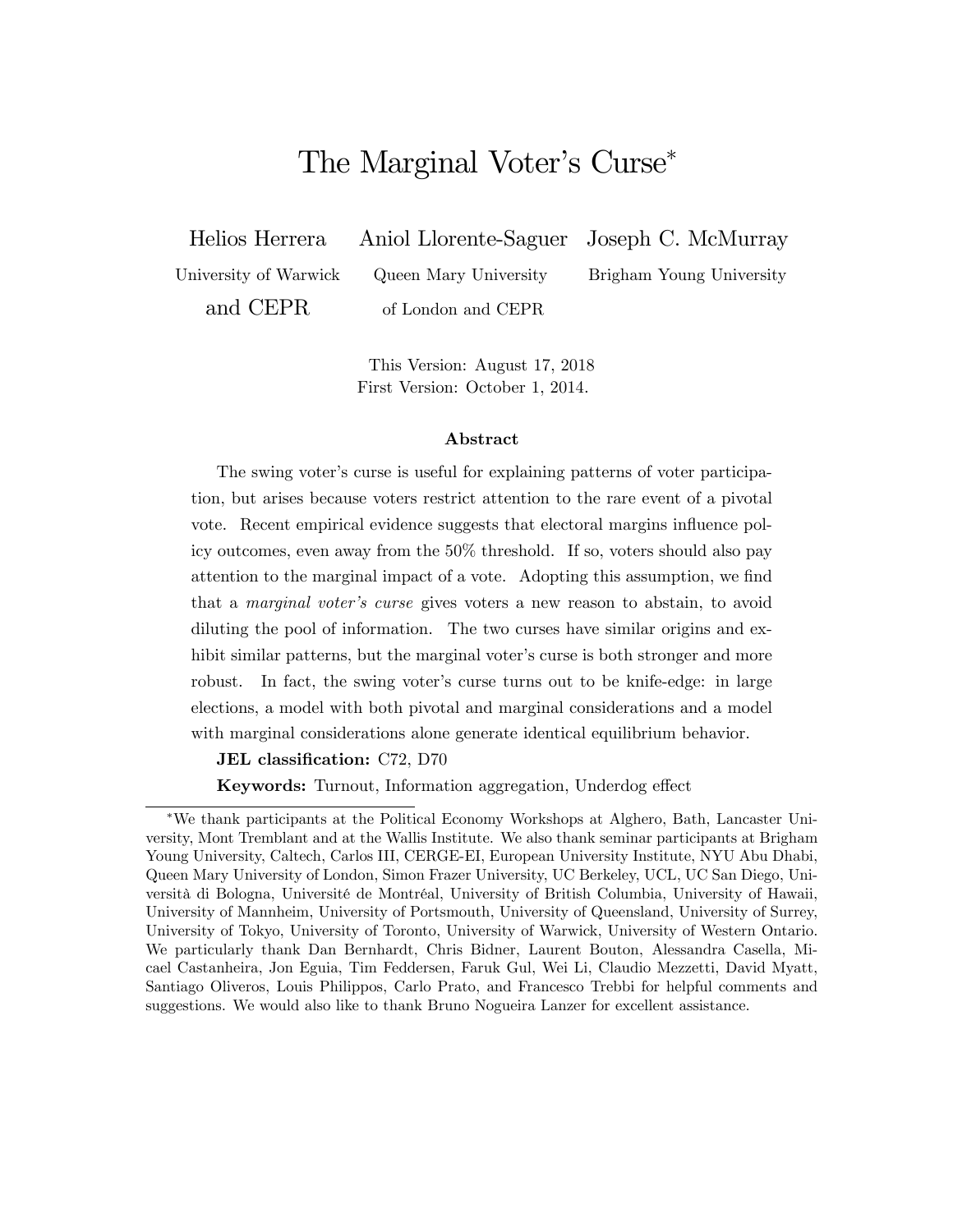### 1 Introduction

Standard models of elections restrict attention to the mechanical impact of a vote, which is that it can be pivotal in changing the identity of an election winner, by making or breaking a tie. Empirically, however, it seems that votes may also exert a *marginal* influence on policy outcomes, by adjusting the balance between political parties in power. Claiming a "mandate" from voters, for example, U.S. presidents who win by larger margins pursue more major policy changes (Conley, 2001). When members of Congress win reelection by larger margins, they have more partisan voting records (Faravelli, Mann, and Walsh,  $2015$ ).<sup>1</sup> Slight shifts in the balance of power can be important: even controlling slight majorities in both houses of Congress as well as the presidency, for example, the U.S. Republican party has lacked the political strength for desired health or immigration legislation. With legislative rules such as Proportional Representation, larger electoral margins shift the balance of power mechanically, by altering the composition of a legislature. For any of these reasons, the relationship between electoral margins and policy outcomes may be as Figure 1 illustrates, where crossing the 50% threshold shifts the policy outcome discontinuously, but policies respond to electoral margins even away from this threshold. If so, then every vote has a small but direct impact on the policy outcome, since every vote slightly increases or decreases the winning partyís margin of victory.

In a seminal paper, Feddersen and Pesendorfer (1996) derive an important implication of the standard pivotal voting calculus, which is that voters who lack information about available policy alternatives have a strategic incentive to abstain from voting, effectively delegating their decision to voters with superior information.<sup>2</sup> This is useful for explaining why voters often deliberately abstain, even in settings where voting is costless, for example by casting incomplete ballots, and has been corroborated by

<sup>&</sup>lt;sup>1</sup>Fowler (2005) shows that parties that win by large margins also nominate more extreme candidates in subsequent elections. Bernhard et al. (2008) find that senators who win by larger margins moderate less in the two years before the subsequent election. Fowler (2006) also shows that bond market investors expect larger policy changes after landslide election outcomes.

 $2$ This relates to pivotal voting because, when a voter expects others to make an informed decision, his own vote will change the election outcome precisely when he has mistakenly voted for the inferior policy alternative.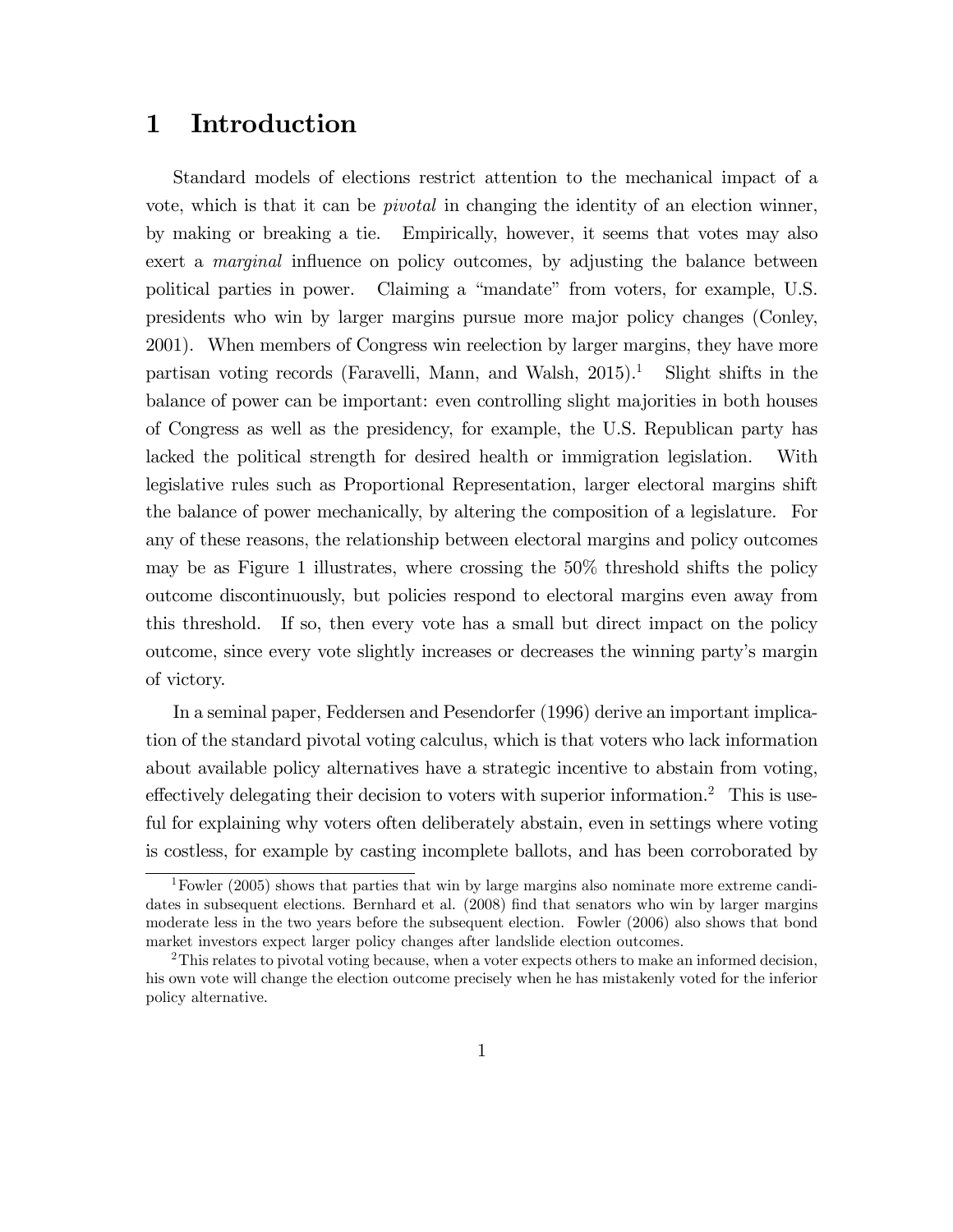

Figure 1: Mapping between vote shares and policy outcomes.

extensive evidence that voters become more likely to vote when their information improves.<sup>3</sup> Since voters are only willing to rely on others' expertise when they share a common objective, that paper has also led to a resurgence of the classic common interest paradigm of Condorcet (1785), where elections serve to pool information rather than resolve conflicts of interest.<sup>4</sup> However, if voting also exerts a marginal impact on policy outcomes, as in Figure 1, then voters should take this into account, meaning that the standard pivotal voting calculus is wrong—or at least incomplete.

This paper proposes the first common interest model of voter turnout that takes both the pivotal and the marginal impact of a vote into account.<sup>5</sup> We include pivotal

<sup>&</sup>lt;sup>3</sup>For reviews of this empirical literature, see Triossi  $(2013)$  and McMurray (2015). In particular, turnout and roll-off are both correlated with political knowledge and with other variables associated with information, such as education and age. Lassen (2005), Banerjee et al. (2011), and Hogh and Larsen (2016) present evidence that the impact of information on voter participation is causal.

<sup>4</sup>For example, see Feddersen and Pesendorfer (1997, 1998, 1999), Piketty (1999), Myerson (2002), Razin (2003), Martinelli (2006), Krishna and Morgan (2011), Ahn and Oliveros (2012, 2016), Bouton and Castanheira (2012), Bhattacharya (2013), McMurray (2013, 2017a,b, 2018a,b), Bouton, Llorente-Saguer, and Malherbe (2016), Ekmekci and Lauermann (2016), Osborne, Rosenthal, and Stewart (2016), Ali, Mihm, and Siga (2017), Barelli, Bhattacharya, and Siga (2017), and Battaglini (2017).

 ${}^{5}$ McMurray (2017a) highlights how useful a common interest paradigm can be in explaining patterns of voter behavior that are puzzling from a pure private interest perspective. With voter participation, in particular, it is common for voters to worry that they know less than others, but as noted above, such fears are only valid when there is a shared objective. The model below is not a pure common interest model; as in Feddersen and Pesendorfer (1996), the interests of some citizens are in conflict. More general forms of heterogeneity are an important direction for future work.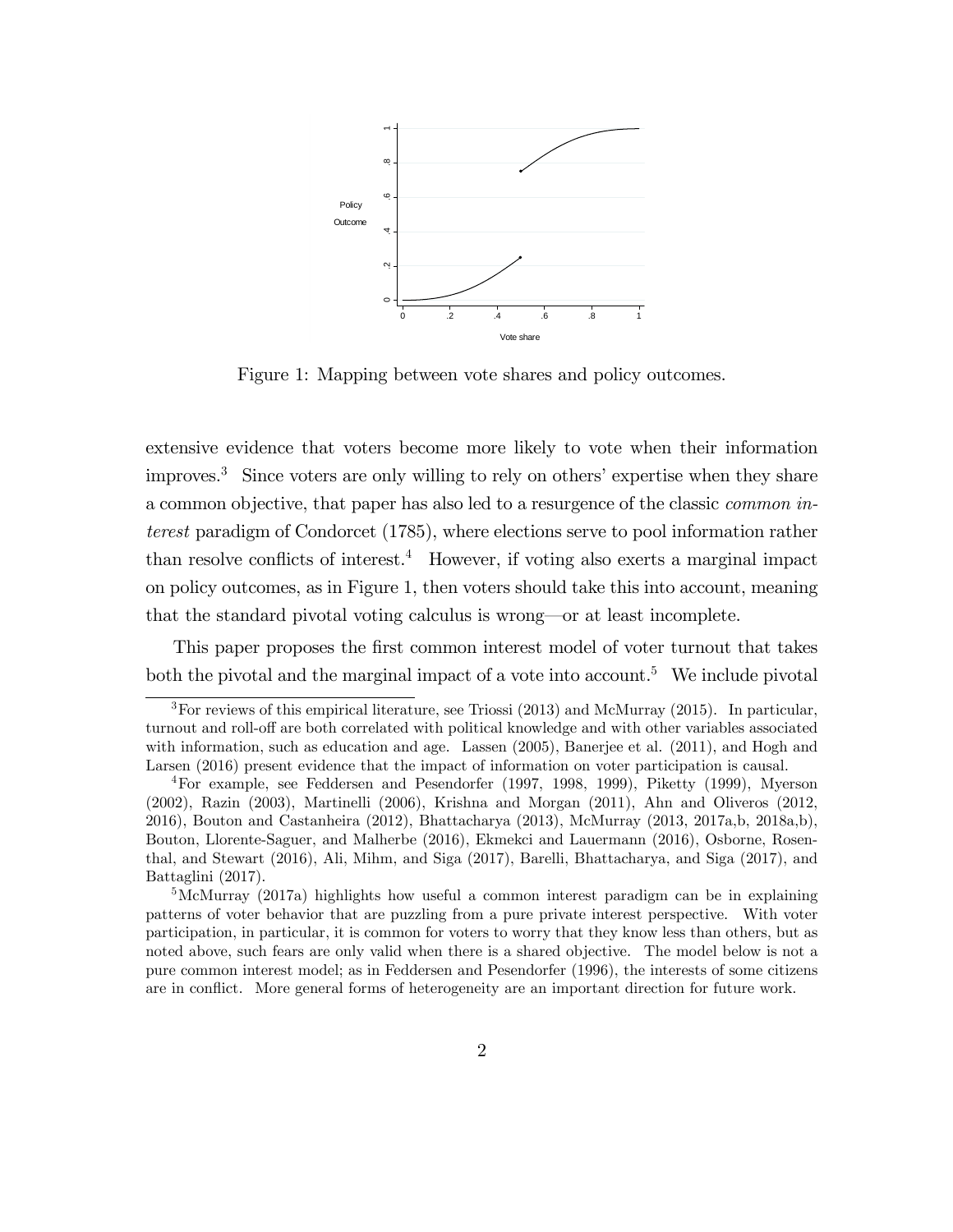voting incentives by allowing the policy outcome to jump discontinuously when one partyís vote share crosses the 50% threshold, but importantly, we also allow votes to have a marginal impact on the policy outcome away from this threshold, as depicted in Figure 1. For a broad class of policy mappings, the main result is that citizens with low (though still positive) levels of information abstain, even when voting is costless. As long as a pivot remains at the 50% threshold, this is not surprising; however, abstention also occurs even when this pivot is removed entirely. In that case, voters abstain to avoid what we call the *marginal voter's curse* of nudging the policy in the wrong direction.

The marginal voter's curse arises because the impact of an individual's vote is diluted by the votes of like-minded citizens. The impact of a vote for the party that is already leading is diluted more than the impact of a vote for the trailing party. In a common interest environment, the superior party tends to be leading, which means that voting for the correct alternative/party tends to have a smaller impact on the policy outcome than voting for the inferior alternative/party has. With no information about which party is superior, therefore, the benefit of voting for either party is negative, so a voter abstains in equilibrium, even if voting is costless. Unlike the swing voter's curse, which results from low-probability, high-impact events, the marginal voter's curse is generated by high-probability, low-impact events. In spite of this contrast, however, both curses result from the same general underdog property, whereby an additional vote for the leading party has smaller impact than an additional vote for the losing party. The two curses thus exhibit similar comparative statics with regard to the underlying distributions of voter preferences and information.

Intuitively, it might seem that comparing nudges in one direction or the other would have less impact on voter beliefs than conditioning on an event with major impact as a pivotal vote. However, the marginal voter's curse turns out to be stronger than the swing voter's curse, in the sense that abstention is higher in a pure marginal voting model than in a pure pivotal voting model.<sup>6</sup> In a general model that includes

 $6$ This abstention with costless voting result is the opposite of that obtained in a costly voting private value setting of Herrera, Morelli, and Palfrey (2014), where abstention is higher in a pure pivotal voting model than in a pure marginal voting model, as long as support for the two parties is not precisely balanced.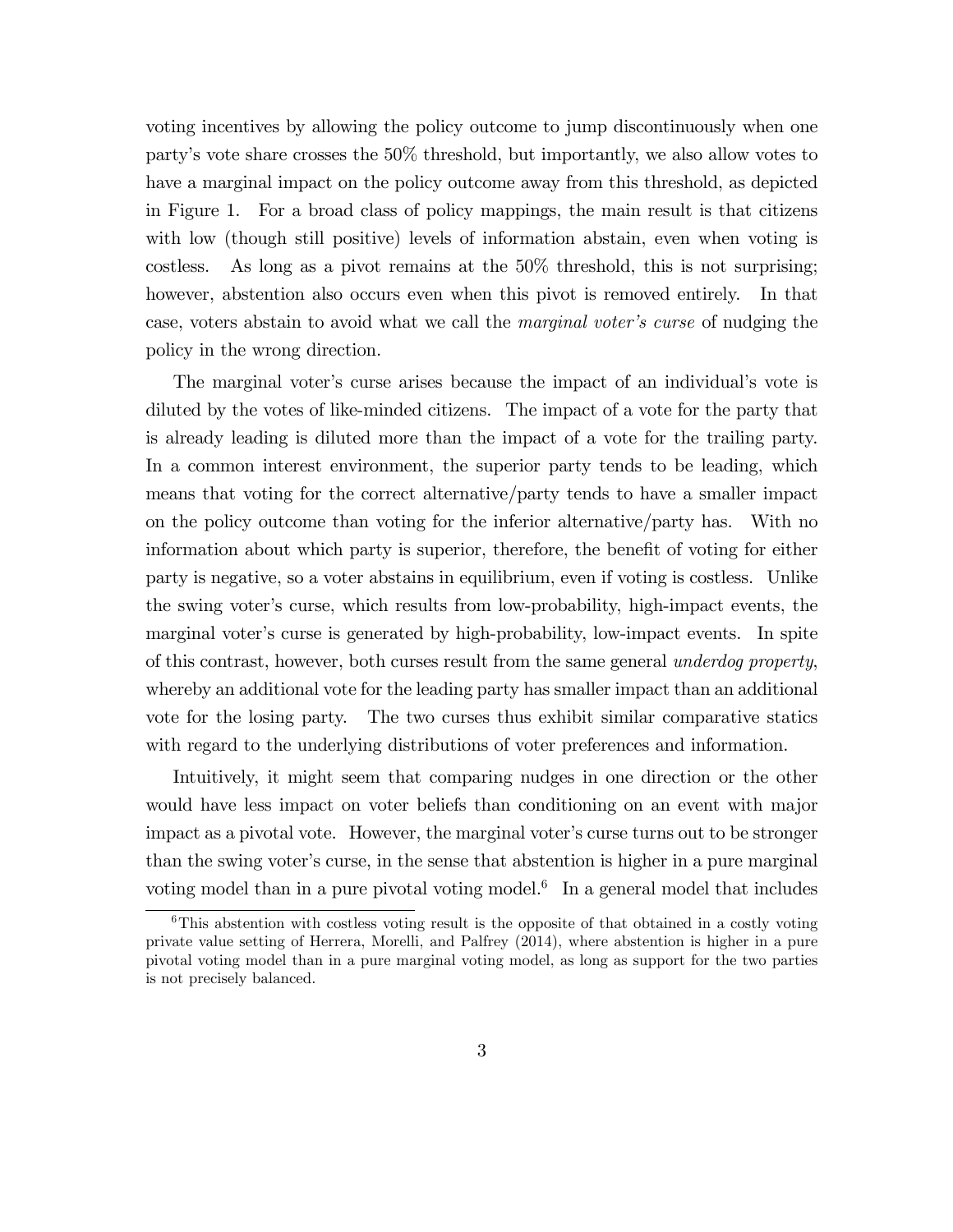both pivotal and marginal considerations, of course, both curses operate. As the number of votes grows large, however, the importance of pivotal voting considerations also shrinks compared to marginal voting considerations. In the limit, then, even though the marginal impact of a vote is minimal, voter participation converges to the same level that would prevail if there were no discontinuity at all at the 50% threshold. In other words, a model that includes both pivotal and marginal voting considerations makes the same predictions for large elections as a model with marginal voting considerations alone. In that sense, ignoring marginal voting incentives not only fails to capture an aspect of elections that is relevant empirically; it also generates predictions that turn out to be knife-edge in a more general setting.

While this paper focuses on pure common interest voters in addition to private interest voters, a number of existing papers analyze voter participation in light of the marginal impact of voting, but in a purely private interest setting.<sup>7</sup> Others study participation in common interest elections, but focus only on pivotal voting.<sup>8</sup> In a common interest setting, Razin (2003) considers a model where political parties share voters' interests, and voluntarily adjust their policy positions to utilize information revealed by electoral margins. Introducing abstention into that model, McMurray  $(2017b)$  shows that relatively uninformed citizens abstain to avoid the "signaling" voter's curse" of conveying misleading information. In contrast, the marginal voter's curse arises with a mapping from vote shares to policy outcomes that is purely mechanical. As explained below, this could reflect adjustments in the balance of power between parties that do not share voters' interests, or hold overconfident policy beliefs. Together, the swing voter's curse, signaling voter's curse, and marginal voter's curse make clear that common interest and heterogeneous expertise generate strategic abstention for a variety of institutional details.

The organization of this paper is simple. Section 2 introduces the formal model, and Section 3 analyzes equilibrium incentives for voter participation, first for elections of arbitrary size and then in the limit as the electorate grows large. For simplicity, this

<sup>7</sup>For example, see Castanheira (2003), Shotts (2006), Meirowitz and Shotts (2009), Herrera, Morelli, and Palfrey (2014), Faravelli, Man, and Walsh (2015), Faravelli and Sanchez-Pages (2015), Herrera, Morelli, and Nunnari (2015) and Kartal (2015).

 $8$ For example, see Feddersen and Pesendorfer (1996, 1999), Krishna and Morgan (2011, 2012), and McMurray (2013).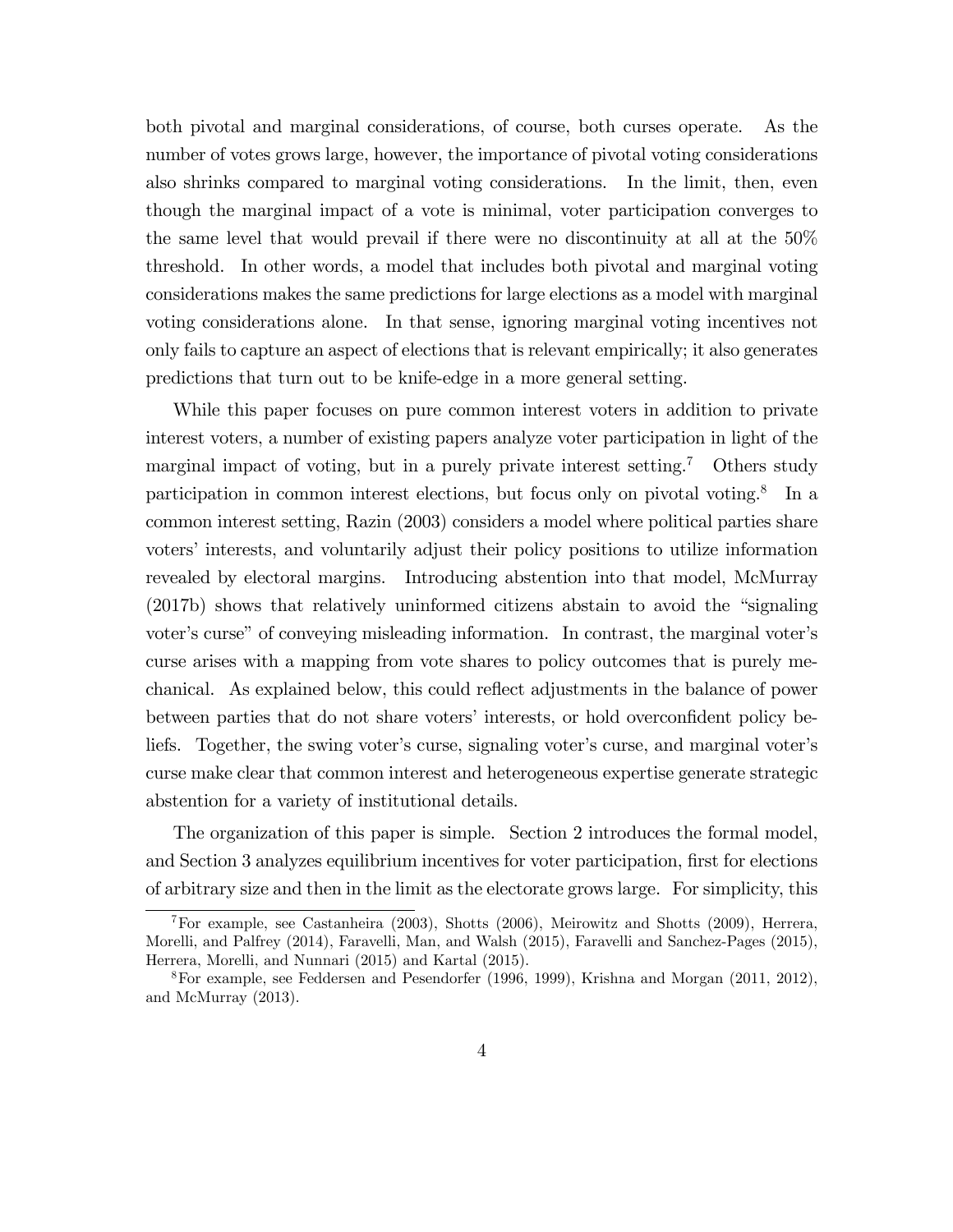analysis assumes that policies (aside from the discontinuity at 50%) depend linearly on the vote share. Section 3.3 then shows that the same results hold for a broad class of general policy functions, as well, such as the one pictured in Figure 1. Section 4 concludes, and proofs of theoretical results are presented in the Appendix.

### 2 The Model

An electorate consists of  $N$  citizens where  $N$  is finite but unknown, and follows a Poisson distribution with mean  $n<sup>9</sup>$  Together, these citizens must choose a policy from an interval. There are two political parties, each with policy positions in the interval. At the beginning of the game, and with equal probability, Nature designates one of these policy positions as better for society than the other. Let A denote the party with the superior position and  $B$  denote the party with the inferior position. Letting 0 denote the inferior policy position and 1 denote the superior position,  $x \in [0,1]$ can denote any policy between the two parties' positions and also the social welfare  $u(x) = x$  that will be attained if that policy is implemented.

Citizens are each independently designated as one of two types. With probability 2p, a citizen is a partisan, and has a vested interest in promoting one party or the other (each with probability  $p$ ), regardless of which policy position Nature designated as superior. With remaining probability  $I = 1 - 2p$ , a citizen is *independent* or non-partisan. Independents prefer to do whatever is socially optimal, evaluating policy x according to the welfare function  $u(x)$  given above. From an independent's perspective, each of his fellow citizens has probability  $p$  of being a partisan supporter of the superior party A and probability  $p$  of being a partisan supporter of the inferior party B. Let a and b denote the numbers of votes cast for either party and  $\lambda_{+} = \frac{a}{a+}$  $_{a+b}$ and  $\lambda_{-} = \frac{b}{a_{+}}$  $\frac{b}{a+b}$  denote the parties' vote shares (where  $\lambda_+ = \lambda_- = \frac{1}{2}$  $\frac{1}{2}$  if  $a = b = 0$ ).

The most standard assumption is that the policy outcome  $x$  is simply given by

 $9$ This follows Myerson (1998). A known population size is unrealistic, and generates pathological equilibria, where voters play weakly dominated strategies, knowing that their votes will not be pivotal. If  $N$  is odd, the swing voter's curse also needs not arise, as a tie conveys no information about the state variable. Poisson uncertainty substantially simplifies the analysis, especially in deriving the limiting probabilities of pivotal events.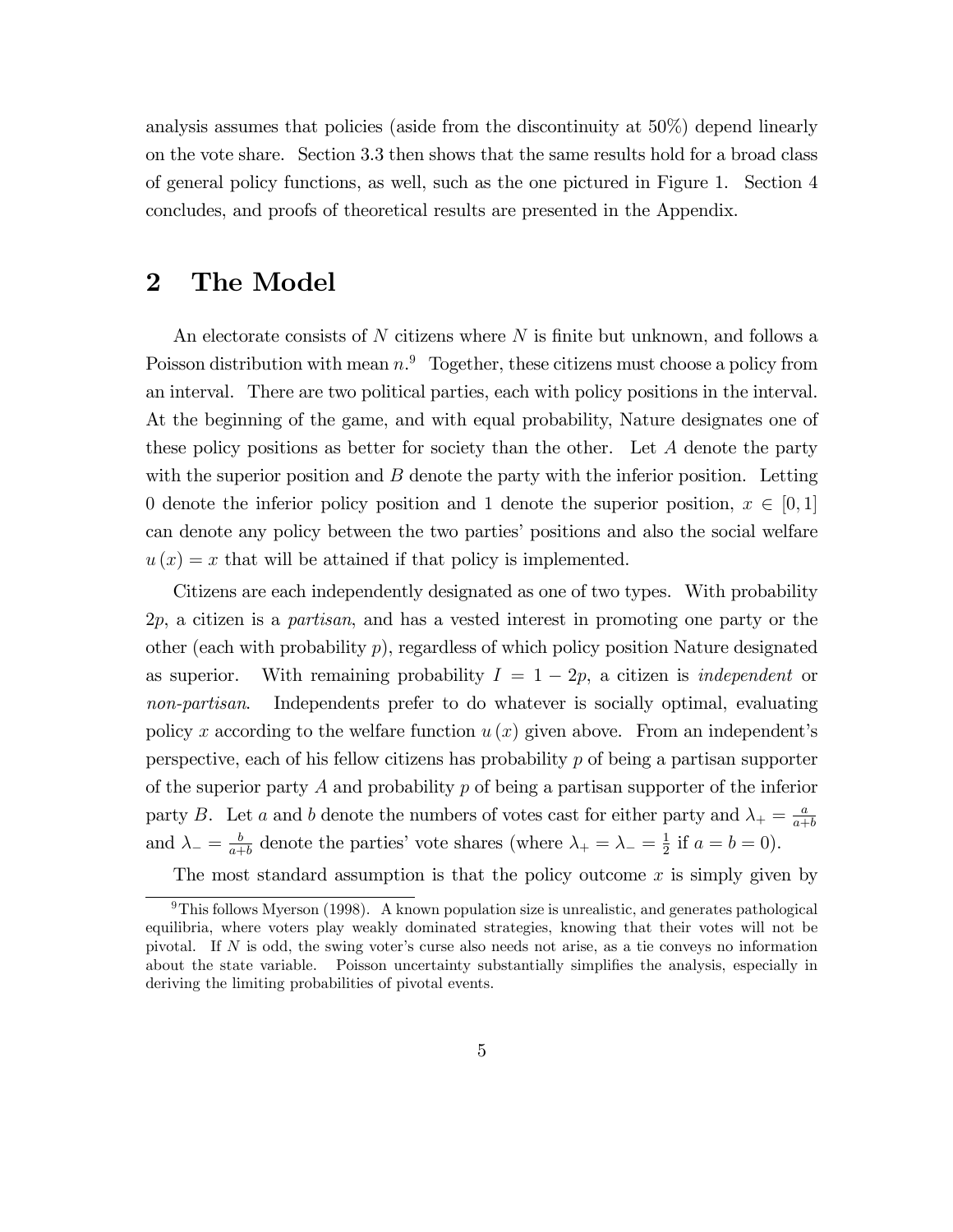the policy position  $x_w \in \{x_A, x_B\}$  of the party w who wins the election (i.e. 0 if  $b > a$ and 1 if  $a > b$ , breaking a tie if necessary by a fair coin toss). Alternatively, the ultimate policy outcome might be a product of bargaining between the two parties.<sup>10</sup> If a partyís bargaining power is determined by its vote share, for example, the policy outcome might be given by the weighted average  $0(\lambda_{-}) + 1(\lambda_{+}) = \lambda_{+}$ .<sup>11</sup> We refer to these cases as pure *pivotal voting* and *pure marginal voting*, respectively, and assume more generally that the policy outcome (and welfare) are given by the weighted average

$$
x = \theta \lambda_+ + (1 - \theta) x_w \tag{1}
$$

of these two extremes. As in Figure 1, policy then shifts discontinuously when one partyís vote share crosses the 50% threshold, but even away from this threshold, changes in one partyís vote share push the policy outcome marginally in that partyís direction.<sup>12</sup>

The optimal policy cannot be observed directly, but independent voters observe private signals  $s_i$  that are informative of Nature's choice.<sup>13</sup> These signals are of heterogeneous quality, reflecting the fact that citizens differ in their expertise on the issue at hand. Specifically, each citizen is endowed with information quality  $q_i \in \mathcal{Q} = [0, 1]$ , drawn independently according to a common distribution F which, for simplicity, is continuous and has full support. Conditional on  $q_i = q$ , a citizen's signal correctly identifies the party whose policy position is truly superior with the

 $10$ McMurray (2017b) assumes parties to be like independent voters, favoring policies as close as possible to the state variable. With no need to bargain, the winning side voluntarily calibrates its policy position to account for the strength of evidence for and against its side. Here, parties are better thought of as partisan voters, favoring extreme policies but for lack of bargaining power. Alternatively, the same specification applies if parties share independent voters' interests but hold overconfident beliefs, as in McMurray (2018a).

 $11$ This is the welfare outcome if independent voters are risk neutral, and parties implement their preferred policies 0 and 1 with probabilities  $\lambda$  and  $\lambda$ . It could also result from a bargaining model with alternating offers, where vote shares determine the probability of being able to offer the next proposal. Alternatively, it could result from probabilistic voting across independent legislative districts, as in Levy and Razin (2015).

<sup>&</sup>lt;sup>12</sup>The specification in (1) constrains the policy function to be linear in the vote share (with slope  $\theta$ ). Section 3.3 extends this to more general functional forms, such as that illustrated in Figure 1.

<sup>&</sup>lt;sup>13</sup>Partisans could receive signals as well, of course, but would ignore them in equilibrium.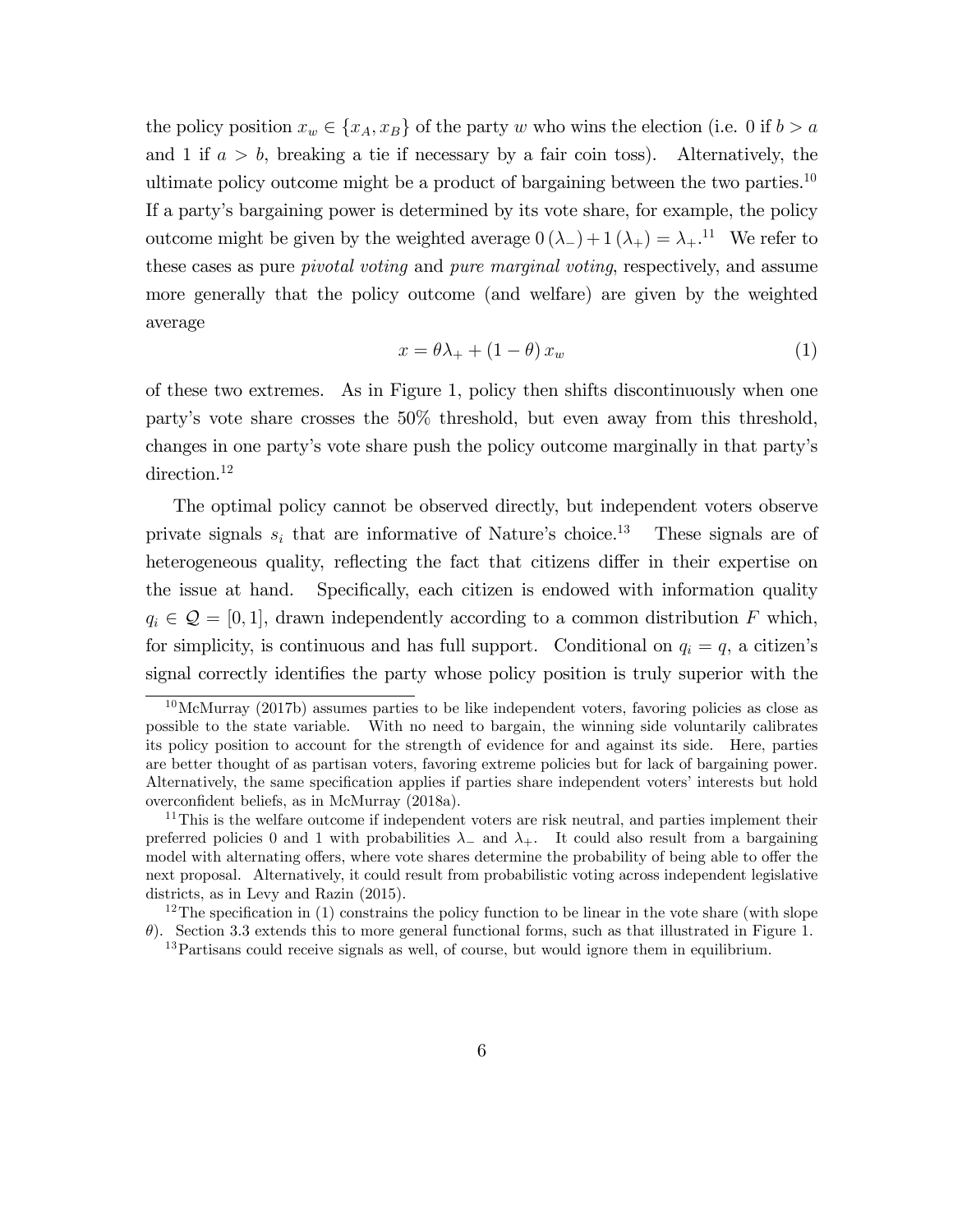following probability.

$$
Pr(s_i = A|q) = \frac{1}{2}(1+q)
$$
\n(2)

With complementary probability, a citizen mistakes the inferior party for the superior party.

$$
Pr(s_i = B|q) = \frac{1}{2}(1-q)
$$
\n(3)

With this specification,  $q_i$  can be interpreted as the correlation coefficient between a voter's private opinion and the truth. That is, a signal with  $q_i = 1$  perfectly reveals Nature's choice while a signal with  $q_i = 0$  is completely uninformative. An independent can vote (at no cost) for the party that he perceives to be superior, or can abstain.<sup>14</sup> Let  $\sigma : \mathcal{Q} \to [0, 1]$  denote a (mixed) participation strategy, where  $\sigma(q)$  denotes the probability of voting for an individual with expertise  $q \in \mathcal{Q}$ , and let  $\Sigma$  denote the set of such strategies. If he votes for his signal, a voter's posterior belief that he has correctly voted for the superior party or mistakenly voted for the inferior party are given simply by the right-hand sides of (2) and (3), respectively, by Bayes' rule.

As an example of political decisions that might fit the structure outlined here, consider any division of funding between two programs with a common objective, such as using education money either to increase teacher salaries or to reduce class sizes or, at higher levels, using tax revenue to strengthen either the military or the social safety net. At either level, some voters simply have a vested interest in one program or the other, and vote accordingly, but others support whichever policy they believe will be truly best for the group. Interior policies represent various possible compromises that partially fund both programs, and can result from bargaining between parties with different levels of power, but if truth were known, independent voters would prefer to fully fund whichever program is more productive over any such compromise, and may vote with an eye toward increasing the bargaining power of the party whose policy proposal seems superior.

Given a participation strategy, the probabilities with which a citizen votes for

 $14A$  strategy of voting against one's signal could be allowed but would not be used in equilibrium.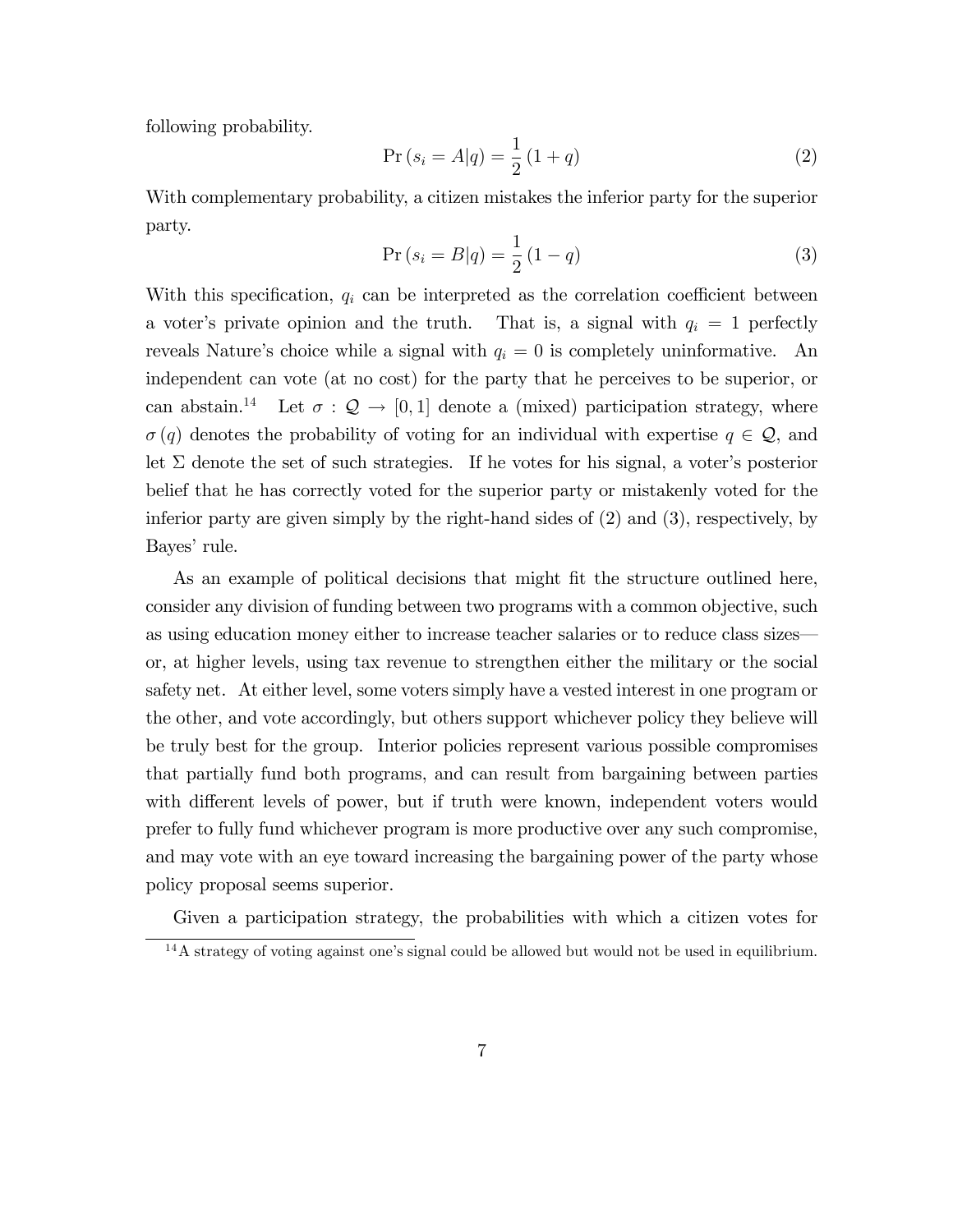party A and party B, respectively, are given by the following.

$$
v_{+} = p + I \int_{0}^{1} \sigma(q) \frac{1}{2} (1+q) dF(q)
$$
 (4)

$$
v_{-} = p + I \int_{0}^{1} \sigma(q) \frac{1}{2} (1 - q) dF(q)
$$
 (5)

These include the probability  $p$  of favoring either party for partisan reasons, as well as the probabilities of voting as an independent with any level of expertise. Together, (4) and (5) also determine the level  $v = v_+ + v_-$  of voter turnout.

If every citizen follows the same participation strategy, (4) and (5) can be interpreted as the expected vote shares of the superior and inferior parties, respectively. By the decomposition property of Poisson random variables (Myerson 1998), the numbers a and b of votes for the superior and inferior parties, respectively, are independent Poisson random variables with means  $n_+ = nv_+$  and  $n_- = nv_+$ . Thus, the probability of exactly a votes for the superior party and b votes for the inferior party is the product

$$
Pr(a, b) = \frac{e^{-n} + n_+^a}{a!} \frac{e^{-n} - n_-^b}{b!}
$$
 (6)

of Poisson probabilities. Similarly, the expected total number of votes can be written as nv.

By the environmental equivalence property of Poisson games (Myerson 1998), an individual from within the game reinterprets  $a$  and  $b$  as the numbers of correct and incorrect votes cast by his peers; by voting himself, he might add one to either total. When there are  $a$  votes for the superior party and  $b$  votes for the inferior party, the change in utility  $\Delta_+ x (a, b)$  from contributing one additional vote for the superior party and the change in utility  $\Delta_{x}(a, b)$  from adding one vote for the inferior party are given by the following.

$$
\Delta_{+}x(a,b) = x(a+1,b) - x(a,b) \tag{7}
$$

$$
\Delta_{-}x(a,b) = x(a,b+1) - x(a,b) \tag{8}
$$

The magnitudes of these utility changes depend on the numbers of votes cast for either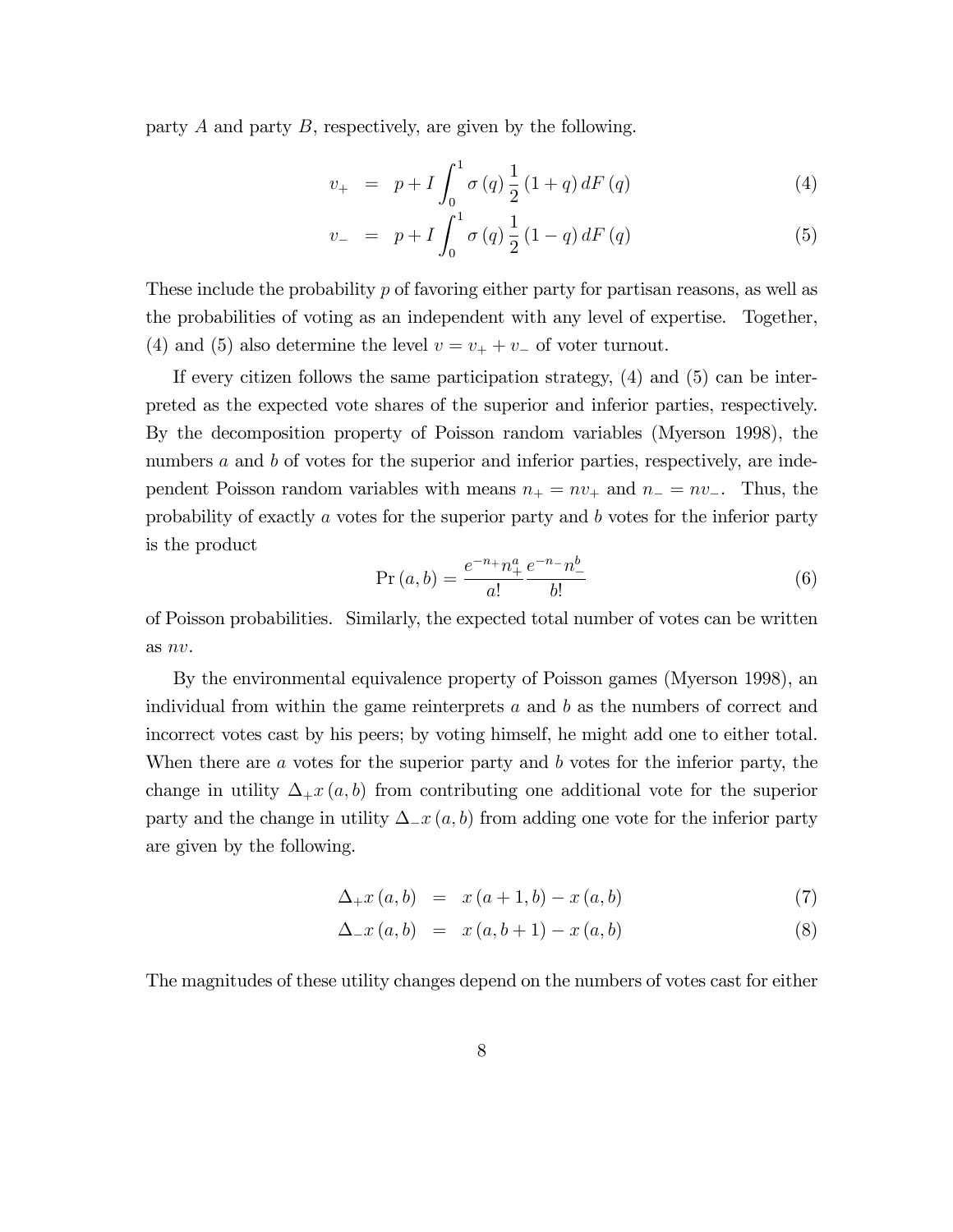side by a citizenís peers; averaging over all possible voting outcomes, the expected benefit of voting is given by

$$
\Delta Eu\left(q\right) = E_{a,b} \left[ \frac{1}{2} \left(1+q\right) \Delta_{+} x\left(a,b\right) + \frac{1}{2} \left(1-q\right) \Delta_{-} x\left(a,b\right) \right] \tag{9}
$$

which depends on a citizen's expertise  $q$ . Implicitly, the expectation in  $(9)$  depends on the voting strategy adopted by a citizen's peers. If his peers all follow the strategy  $\sigma \in \Sigma$ , a citizen's best response is to vote if his q is such that (9) is positive and to abstain otherwise. that is its own best response constitutes a (symmetric) Bayesian Nash equilibrium of the game. Section 3 now analyzes the properties of such equilibria, first generically and then for large electorates, and then extends the model to more general relationships between vote totals and the policy outcome.

### 3 Equilibrium Analysis

#### 3.1 Finite elections

The potential benefit of voting lies in a voter's ability to bring the policy outcome closer to the policy that is truly optimal. The potential damage of voting lies in the possibility that the voter will accidentally push the policy outcome away from what is optimal. Whether the net expected benefit of voting  $(9)$  is positive or negative therefore depends on how confident a voter is that his vote will push the policy outcome in the right direction, and this confidence increases with a voter's expertise q. Accordingly, best response voting follows a quality threshold strategy, defined in Definition 1, meaning simply that sufficiently expert voters vote, while those who lack expertise abstain. As Proposition 1 now states, this characterizes equilibrium, as well, and a standard fixed point argument on the interval of possible thresholds guarantees equilibrium existence.

**Definition 1**  $\sigma_{\tau} \in \Sigma$  is a quality threshold strategy (with quality threshold  $\tau$ ) if  $\sigma_{\tau}(q) = 1_{q \geq \tau}.$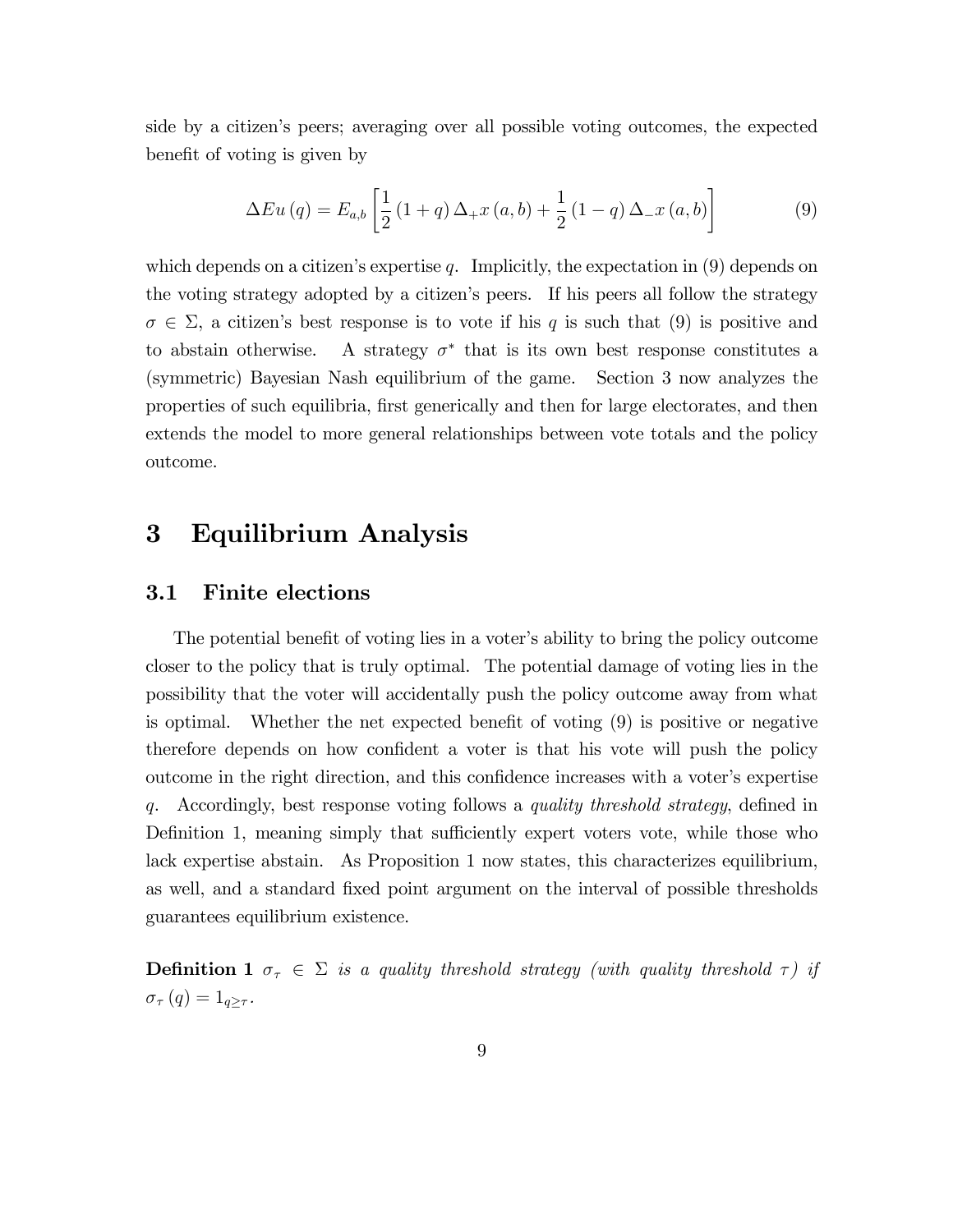### **Proposition 1** If  $\sigma^* \in \Sigma$  is a Bayesian Nash equilibrium then it is a quality threshold strategy, with quality threshold  $\tau^* > 0$ . Moreover, such an equilibrium exists.

Definition 1 allows the possibility that  $\tau = 0$ , meaning that all citizens vote. In equilibrium, however, Proposition 1 states that  $\tau^* > 0$ , meaning that the fraction  $F(\tau^*)$  of independent voters who abstain is positive. For the case of  $\theta = 0$ , the logic for this is the swing voter's curse, familiar from Feddersen and Pesendorfer (1996) and McMurray (2013): the party whose policy position is truly superior is more likely to win by one vote than to lose by one vote, so one additional vote for this party is less likely to be pivotal than one additional vote for the opposing party. Since a mistake is more likely to have impact than a correct vote, a voter who has no information strictly prefers to abstain. By continuity, voters with near-zero expertise prefer to abstain, as well.

For the case of  $\theta = 1$ , the impact of a vote is entirely marginal, so pivotal events no longer matter. In that case, the swing voter's curse does not arise. Nevertheless, Proposition 1 states that  $\tau^* > 0$  in that case as well, implying that a positive fraction of the electorate still abstain. They do so to avoid the marginal voter's curse of pushing the policy outcome in the wrong direction. For intermediate values of  $\theta$ , both curses operate.

Like the swing voter's curse, the marginal voter's curse arises because the damage a voter will inflict if he is in error exceeds the benefit his vote will generate if his private opinion is correct, so an uninformed voter—and, by continuity, a poorly informed voter—prefers to abstain. The key observation is that the impact of a vote gets diluted when others vote the same way. This means that one additional vote for the losing side has greater impact on the margin of victory than one additional vote for the winning side has. If one alternative receives three out of five votes, for example, or a 60% vote share, then an additional vote for the winning party increases this vote share by seven percentage points (i.e. to 67%, or four out of six) but an additional vote for the losing party decreases the winning partyís vote share by ten percentage points (i.e. to 50%, or three out of six). As before, this matters because the party whose policy position is truly superior is more likely to be ahead than behind. Thus, one additional vote for the inferior party should have greater impact than an additional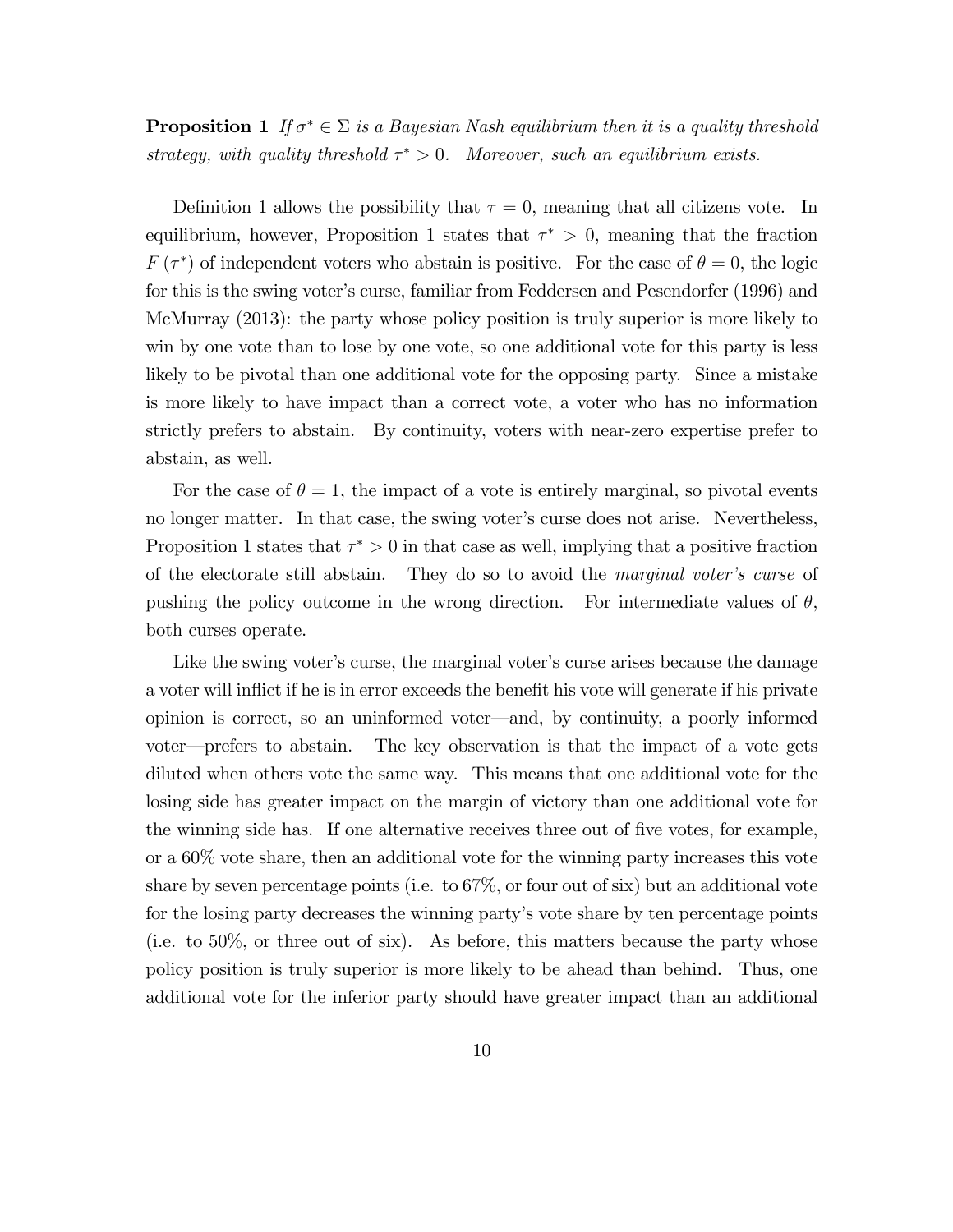vote for the superior party.

The result that independent voters each receive informative private signals but not all report their signals in equilibrium implies that valuable information is lost. Intuitively, this may seem to justify efforts to increase voter participation, for example by punishing non-voters with stigma or Önes. However, McLennan (1998) shows that, in common interest environments such as this, whatever is socially optimal is also individually optimal, implying that equilibrium abstention in this setting actually improves welfare. To see how it can be welfare improving to throw away signals, note that citizens actually have not one but two pieces of private information: their signal realization  $s_i$  and their expertise  $q_i$ . In an ideal electoral system, all signal realizations would be utilized, but would be weighted according to their underlying expertise. Here, however, votes that are cast are all weighted equally. Whether the impact of a vote is pivotal or marginal, abstention provides a crude mechanism whereby citizens can transfer weight from the lowest quality signals to those that reflect better expertise.

#### 3.2 Large elections

The analysis above applies for elections of arbitrary size. In most elections, however,  $n$  is quite large. Accordingly, this section analyzes behavior in the limit as  $n \to \infty$ . Proposition 2, below, characterizes the limiting behavior of voters. Not surprisingly, the quality threshold structure of voting persists in limit. Moreover, the limiting threshold  $\tau^*_{\infty}$  is unique. This means that, if multiple equilibria exist in finite elections (a possibility which Proposition 1 does not exclude), they all converge when  $n$  is large.<sup>15</sup> A unique quality threshold also translates into a unique level of turnout  $1 - F(\tau^*_{\infty})$ . Parts 1 and 2 of Proposition 2 state further that the unique limiting threshold lies strictly between 0 and 1 (for all but one parameter combination, as explained below), implying that the fractions of independent voters who vote and abstain both remain substantial, no matter how large the electorate grows.

 $15$  For pure pivotal voting, uniqueness in the limit requires that the density of expertise be sufficiently spread out, as McMurray (2013) explains. A sufficient condition for this is that f is log-concave, meaning that  $ln(f)$  is concave. This condition is unnecessary for the cases of  $\theta > 0$ .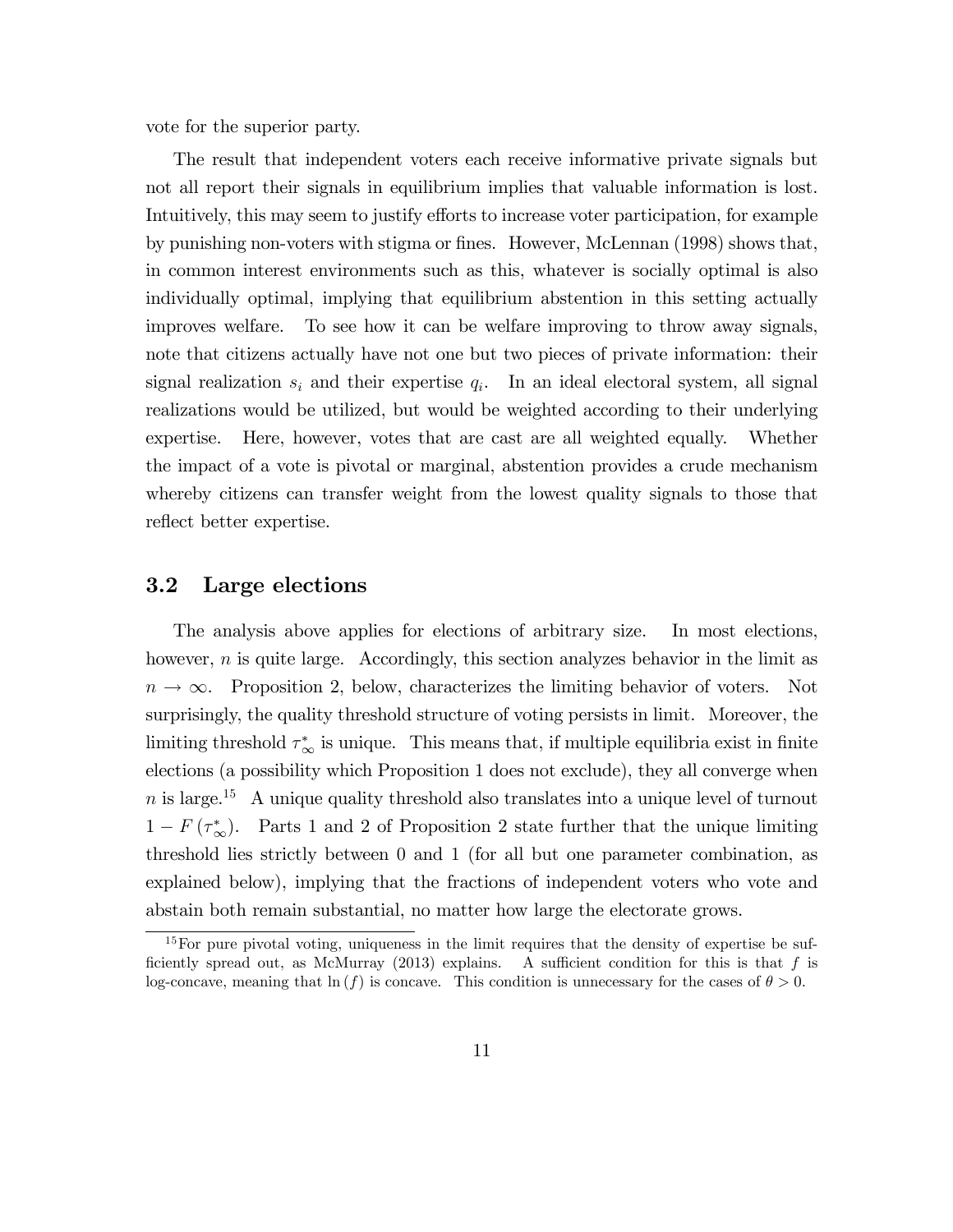A unique limit facilitates meaningful comparative static comparisons for changes in model parameters. Part 3 of Proposition 2 states that adding partisans to the electorate reduces the limiting participation threshold for independents. This increases participation among independents and, since partisans always vote, increases participation overall. Part 4 considers an overall improvement in voter information, in terms of the monotone likelihood ratio property (MLRP), as defined in Definition 2, and states that such an improvement raises the limiting equilibrium quality threshold. By themselves, lifting voters above the limiting quality threshold would increase turnout, but raising the threshold would lower turnout; when both occur, the net affect is ambiguous.<sup>16</sup>

**Definition 2** Let F denote the set of distribution functions on [0,1]. If  $F \in \mathcal{F}$  and  $G \in \mathcal{F}$  have densities f and g then  $F \lt_{MLRP} G$  if  $\frac{g(x)}{f(x)}$  increases in x. A function  $h : \mathcal{F} \to \mathcal{R}$  is increasing if  $F \leq_{MLRP} G$  implies that  $h(F) < h(G)$ .

**Proposition 2** If f is log-concave then there exists a unique quality threshold  $\tau^*_{\infty}$ such that  $\lim_{n\to\infty} \tau_n^* = \tau_\infty^*$  for any sequence  $(\tau_n^*)$  of equilibrium quality thresholds. Moreover,  $\tau^*_{\infty}$  satisfies the following (for all  $(p, \theta, F)$ , unless otherwise specified).

 $(1) \tau^*_{\infty} > 0$ (2)  $\tau^*_{\infty} < 1$  if  $(p, \theta) \neq (0, 1)$ (3)  $\tau^*_{\infty}$  decreases with p (4)  $\tau^*_{\infty}$  increases with F

The logic behind Proposition 2 is that, for any quality threshold  $\tau$ , the proof of Proposition 1 defines another quality threshold  $\tau_n^{br}(\tau)$  that characterizes its best response. As n grows large, realized vote shares converge to their expectations, and  $\tau_n^{br}(\tau)$  converges to a unique limit,  $\tau_{\infty}^{br}(\tau)$ . Given the continuity of utility, a sequence of equilibrium thresholds  $\tau_n^*$  must converge to a fixed point of  $\tau_{\infty}^{br}$ . For the case of pure pivotal voting, the proof that  $\tau_{\infty}^{br}$  has exactly one fixed point follows McMurray

<sup>&</sup>lt;sup>16</sup>All of the parts of this proposition are also proven by Feddersen and Pesendorfer (1996) and McMurray (2013), but only for the case of  $\theta = 0$ . Extending to  $\theta > 0$  is useful because it shows that the empirical applications of those papers remain valid even if the full impact of a vote is not limited to pivotal events. The proof below is also more intuitive.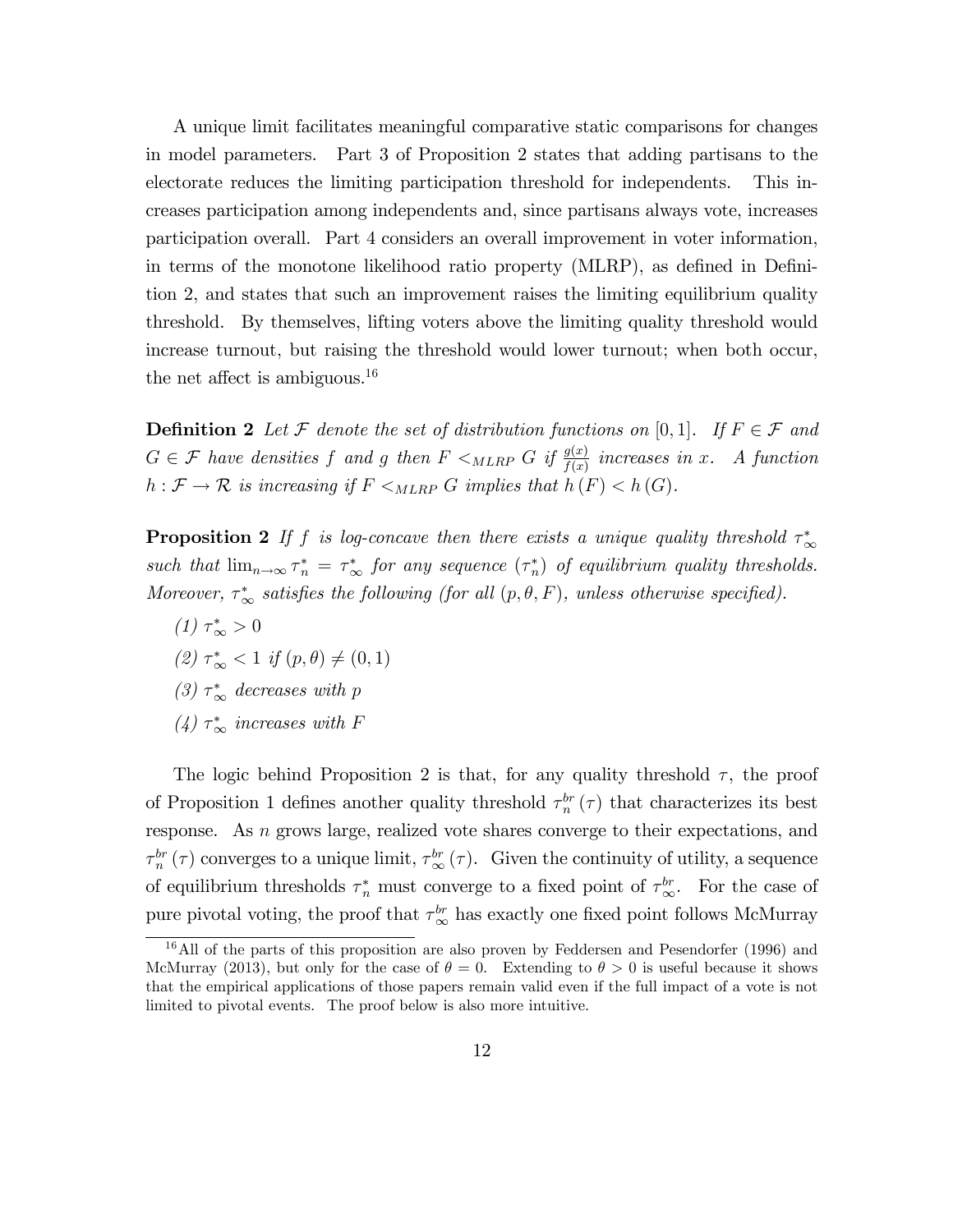(2013). For pure marginal voting, the proof of Proposition 2 rewrites the fixed point condition  $\tau_{\infty}^{br}(\tau) = \tau$  as equation (31), which is equivalent to the following.

$$
\lambda_{+}(\tau) = \frac{v_{+}(\tau)}{v_{+}(\tau) + v_{-}(\tau)} = \frac{1}{2}(1+\tau)
$$
\n(10)

A key observation is that equation  $(10)$  is also the first-order condition for maximizing  $\lambda_{+}(\tau)$ . Once the left- and right-hand sides of (10) cross, therefore, the former decreases and the latter increases in  $\tau$ , preventing additional intersections. Figure 2 illustrates this for a particular levels of partisanship, and for a uniform distribution of expertise.

The result that equating the left- and right-hand sides of (10) also maximizes  $\lambda_{+}$  is intuitive in light of McLennan's (1998) observation that, in a common interest setting such as this, whatever is socially optimal is also individually optimal, and can therefore prevail in equilibrium. After all, when voters follow the quality threshold strategy  $\sigma_{\tau}$ ,  $\lambda_{+}(\tau)$  can be interpreted as the fraction of voters who correctly vote for the superior party. The right-hand side of (10) gives the posterior belief of a voter with expertise  $q = \tau$  exactly at the threshold, which is also the probability that this voter will vote correctly for the superior party. When  $\tau$  is so low that the marginal voter has a lower probability of voting correctly than the average voter has, the marginal voter prefers to abstain in response. When  $\tau$  is so high that the marginal voter is more likely to vote correctly than an average voter, he strictly prefers to vote. In equilibrium, of course, the marginal voter must be indifferent between voting and abstaining. $17$ 

With pure pivotal voting, the proof of Proposition 2 rewrites the fixed point condition  $\tau^{br}_{\infty}(\tau) = \tau$  as equation (31), which is equivalent to the following.

$$
\frac{\sqrt{v_{+}(\tau)}}{\sqrt{v_{+}(\tau)} + \sqrt{v_{-}(\tau)}} = \frac{1}{2} (1 + \tau)
$$
\n(11)

Like  $(10)$ , the right-hand side of  $(11)$  gives the posterior belief of the marginal voter.

<sup>&</sup>lt;sup>17</sup>This logic for why equating average and marginal probabilities maximizes the average is the same reasoning behind the familiar result in industrial organization, that equating firms' average and marginal costs minimizes the average.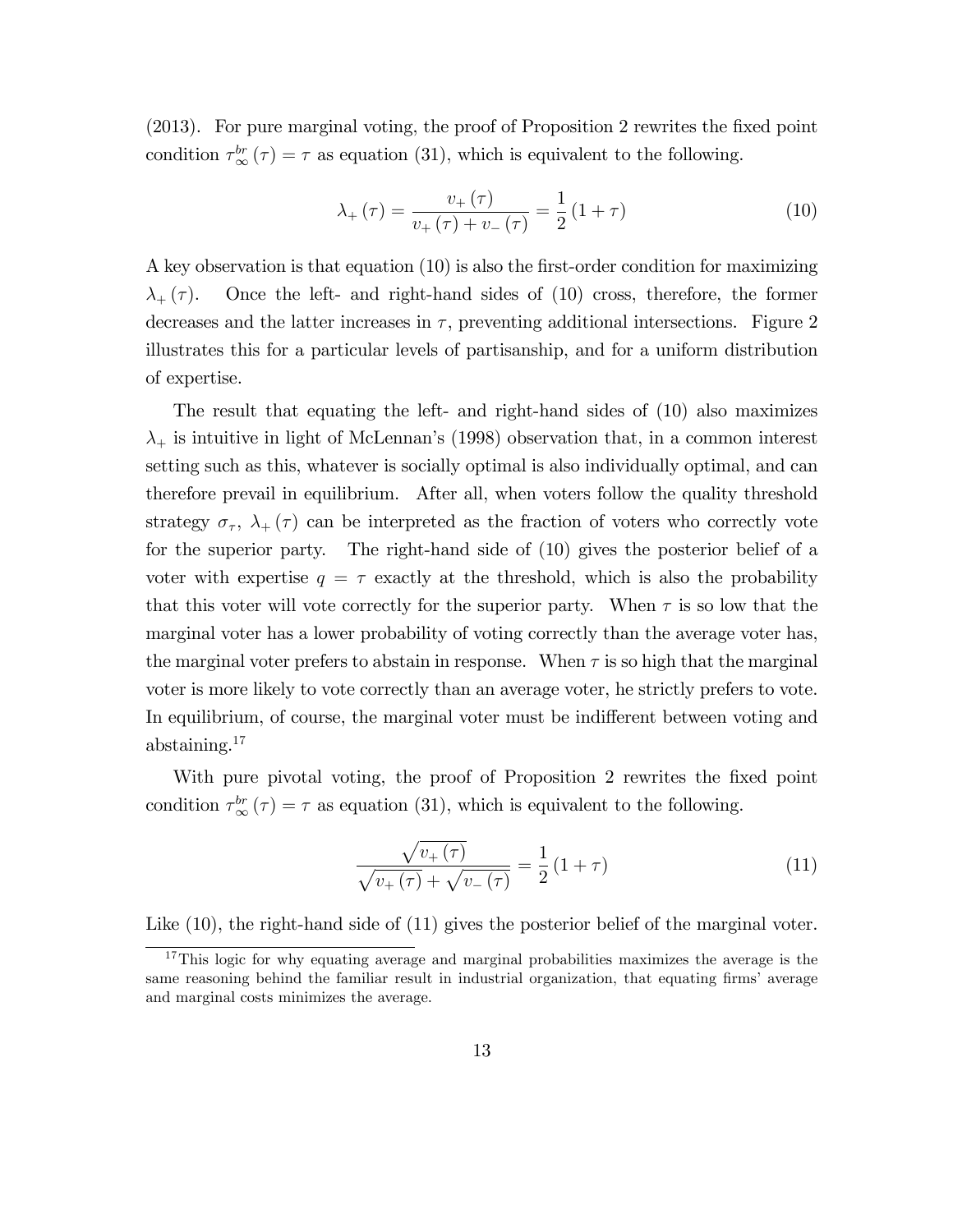

Figure 2: Left- and righ-hand side of equation  $(10)$  for different levels of partisanship.

From Myerson (2000), the left-hand side of (11) can be interpreted as the limit of the probability  $Pr(P_-|\mathcal{P})$  that a vote for the inferior party is pivotal (event  $\mathcal{P}_-$ ), given that either a vote for the inferior party or a vote for the superior party is pivotal (event  $\mathcal{P}$ ). In other words, the right-hand side of (11) is the probability that a voter's opinion is correct, while the left-hand side is the probability (given that his vote is pivotal) that he has made a mistake. If the left-hand side exceeds the righthand side, a voter should abstain; if the right-hand side exceeds the left-hand side he should vote.

The result that equilibrium behavior under pure marginal voting asymptotically maximizes the marginal voting objective raises the question of whether equilibrium behavior under pure pivotal voting also asymptotically maximizes the pure pivotal objective. Indeed, this turns out to be the case, which existing literature on common interest elections seems not to have noted: for large  $n$ , Myerson (2002) shows that the probability with which the superior party wins a majority election is of order  $e^{-n(\sqrt{v_+}-\sqrt{v_-})^2}$ , and the first-order condition for maximizing this quantity is none other than (11). Thus, equilibrium behavior under marginal voting serves to maximize the superior partyís margin of victory, and equilibrium behavior under pivotal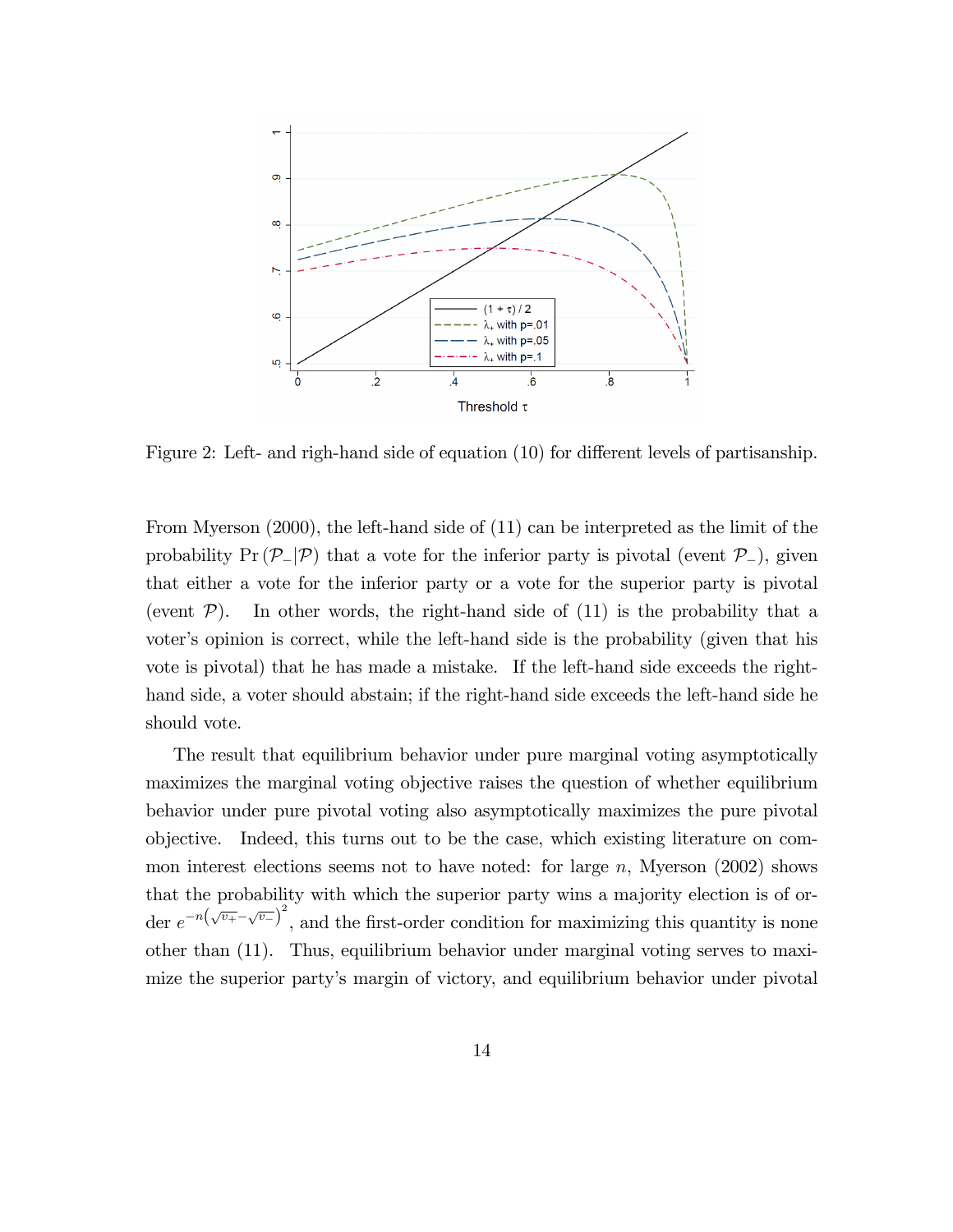voting serves to maximize the superior partyís probability of winning. Whether the impact of a vote is pivotal or marginal or some hybrid of the two, the location of the equilibrium quality threshold trades of the quality and the quantity of private information reported by voters: a high threshold aggregates the signals that are best informed, while a low threshold aggregates a larger number of signals. The logic behind Part 3 of Proposition 2 is simply that, as the electorate becomes more partisan, there is a greater need for a large quantity of independent votes, to make sure that the electoral decision is made by independents, not partisans.

With pure pivotal voting, the quantity of information still matters when there are no partisans, as McMurray (2013) explains, because the expected outcome is a vote share higher than 50% for the superior party, and additional votes reduce the variance around this expectation, ensuring that a vote share below 50% doesnít occur by mistake. With marginal voting, it is still valuable to ensure that the realized vote share is not too far below its expectation, but shrinking the variance also ensures that the realized vote share is not too far *above* its expectation, either, and this is undesirable. With linear utility, these positive and negative outcomes exactly cancel out. Thus, quantity is not particularly of value. In very small elections, poorly informed voters participate just to ensure that somebody votes, as n grows large, a voter who was previously right at the participation threshold now abstains, to avoid casting the noisiest vote. As voters become increasingly selective on quality, voter exit prompts more voter exit, and an unraveling occurs. In the limit, Part 2 of Proposition 2 states that the equilibrium participation threshold approaches the upper bound of the distribution of expertise, so that everyone abstains except a vanishing fraction of the most elite voters, who are most nearly infallible.<sup>18</sup> In this way, voters ensure that the superior party will not only win, but win with as large a margin as possible, which is what matters when the policy outcome responds to the marginal impact of a vote. These results are illustrated in Figure 3, which displays participation rates for independent voters under different parameter configurations, assuming a uniform distribution of expertise. Part 4 of Proposition 2 follows from similar reasoning: as others' information improves, an individual becomes more inclined to abstain, in

<sup>18</sup>Log-concavity is not required for that result.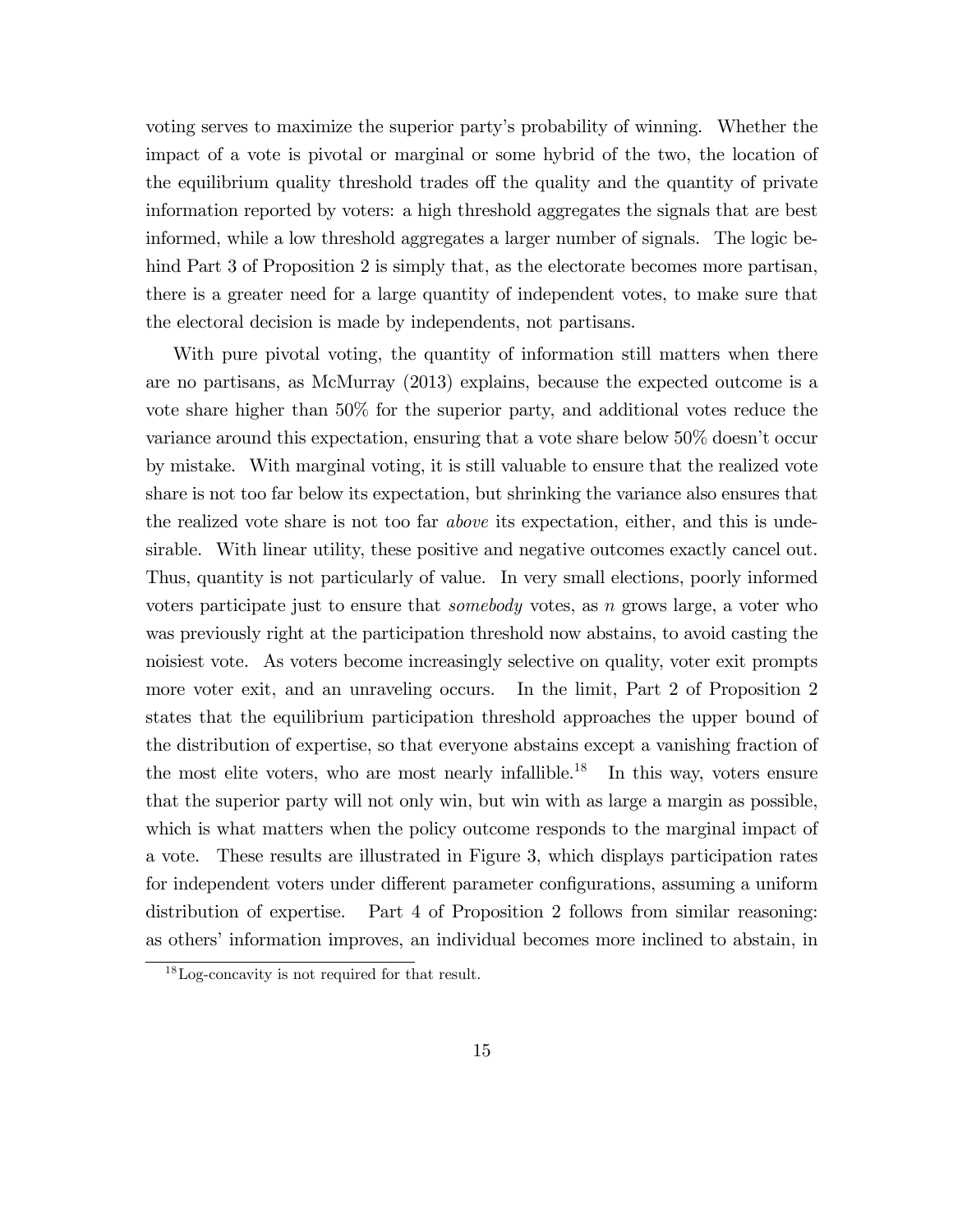

Figure 3: Turnout among independent voters as a function of the partisan share  $(2p)$ when the distribution  $F$  of expertise is uniform.

deference to those who know more.<sup>19</sup>

Intuitively, it might seem that conditioning on the event a pivotal vote should have a much greater impact on behavior than conditioning on the marginal impact of a nudge in one direction or the other—especially in large elections, where a pivotal vote is such a special event, and where the magnitude of the nudge is vanishingly small. If so, abstention should be much higher—and turnout much lower—under pure pivotal voting than under pure marginal voting, and in large elections, the swing voter's curse should dominate voters' participation decisions. To the contrary, however, Proposition 3 now states that it is the marginal voter's curse that is stronger, in the sense that abstention is higher for  $\theta = 1$  than for  $\theta = 0$ , for any level of partisanship.<sup>20</sup> Moreover, intermediate values of  $\theta$  generate equilibrium behavior that converges in large elections to be identical to the case of pure marginal voting. In that sense, both curses operate in equilibrium, but as the electorate grows large, participation and abstention are determined entirely by the marginal voter's curse. The swing

<sup>&</sup>lt;sup>19</sup>Since improved information lifts some non-voters above the participation threshold but leads some voters to abstain in deference to now-more reliable peers, the net effect on voter turnout is ambiguous.

<sup>&</sup>lt;sup>20</sup> If f is not log-concave then a solution to (11) need not be unique, but Proposition 3 holds for any limit point  $\tau^*_{\infty}(p, 0, F)$  of a sequence of equilibrium thresholds.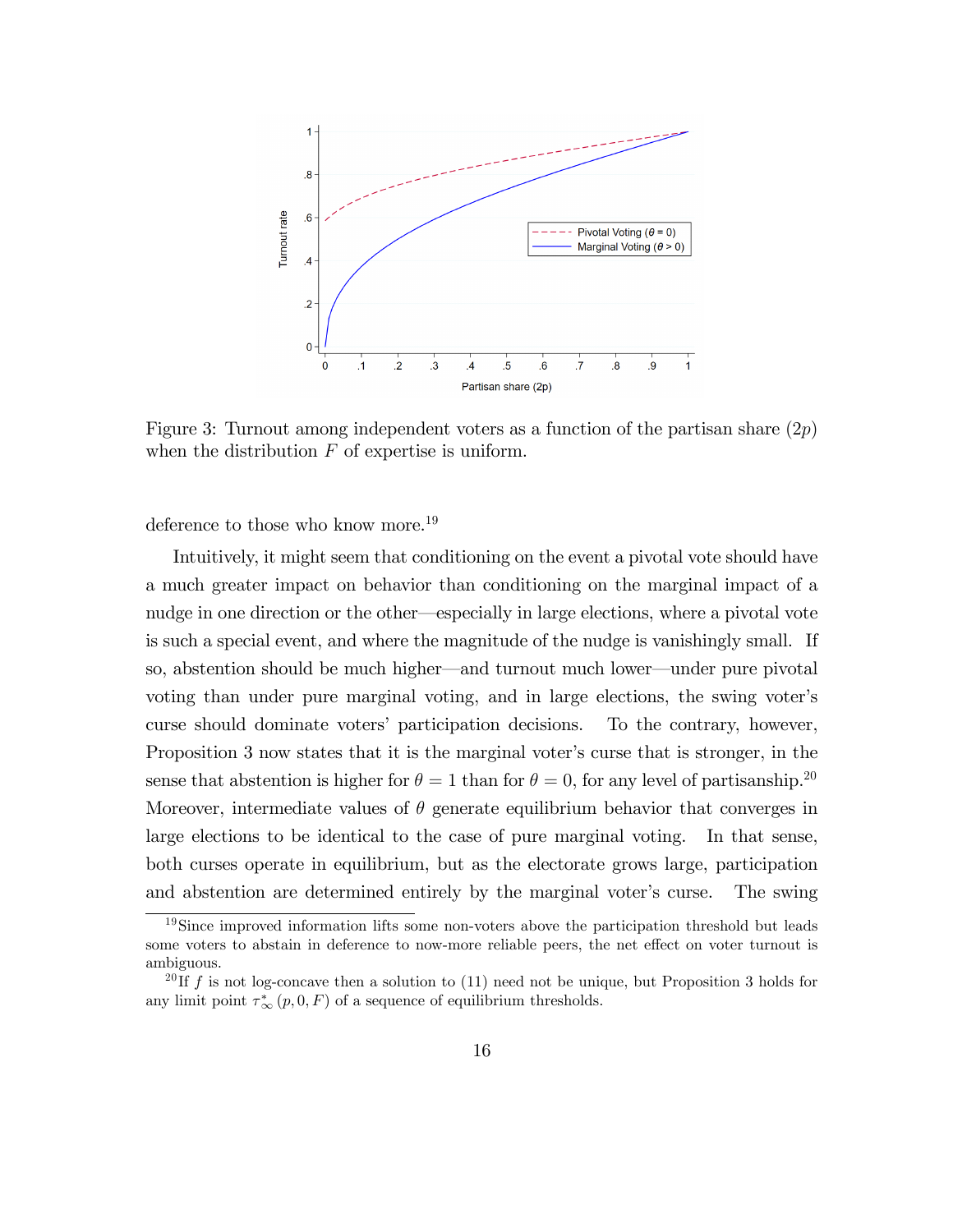voter's curse can then be seen as a knife-edge result, in that *any* non-zero weight on the marginal impact of a vote snaps the equilibrium abruptly away from the case of  $\theta = 0.$ 

### **Proposition 3**  $\tau_{\infty}^{*}(p, 0, F) < \tau_{\infty}^{*}(p, \theta, F) = \tau_{\infty}^{*}(p, 1, F)$  for any  $(p, \theta, F)$  with  $\theta > 0$ .

Mathematically, the logic of Proposition 3 follows because, for any  $\tau$ , the lefthand side of (10) exceeds the left-hand side of (11), and therefore yields a higher fixed point. Intuitively, the reason that abstention is higher for pure marginal voting than for pure pivotal voting is that mistakes are more costly, because of the dilution problem described above, and the need to vote as unanimously as possible. With pure pivotal voting, a single mistake can be remedied by a single correct vote for the party with the superior policy position. The same is not true when margins matter, because vote shares become diluted, so a vote for the majority party has a lower impact on policy than a vote for the minority. As a simple illustration of this, suppose that the superior party received three out of five votes, or a  $60\%$  vote share. One additional vote for the opposite party reduces this vote share to 50% (three out of six), and an additional vote of support brings it back up, but only to 57% (four out of seven). Thus, it takes more than one vote to compensate for one mistaken vote. In that sense, mistakes are more permanent when a vote has a marginal impact on policy than when it doesn't, and voters work harder to avoid them. The marginal impact of a vote decays linearly as the number of voters grows large, but the probability of casting a pivotal vote decays exponentially, so in large elections, marginal considerations dominate. This is why intermediate values of  $\theta$  generate equilibrium behavior that is identical in the limit to the case of pure marginal voting,  $\theta = 1.$ 

Propositions 2 and 3 analyze how changes in model parameters impact the equilibrium threshold and voter participation. Proposition 4 now analyzes how such changes impact welfare, which can be measured by a single independent voter's utility, since partisan interests are zero-sum and are balanced by assumption. Pure pivotal voting in large elections perfectly implements the superior policy, and this does not depend on the distribution of expertise or the size of partisan shares. With pure marginal voting—or intermediate values of  $\theta$ , which are asymptotically equivalent—welfare is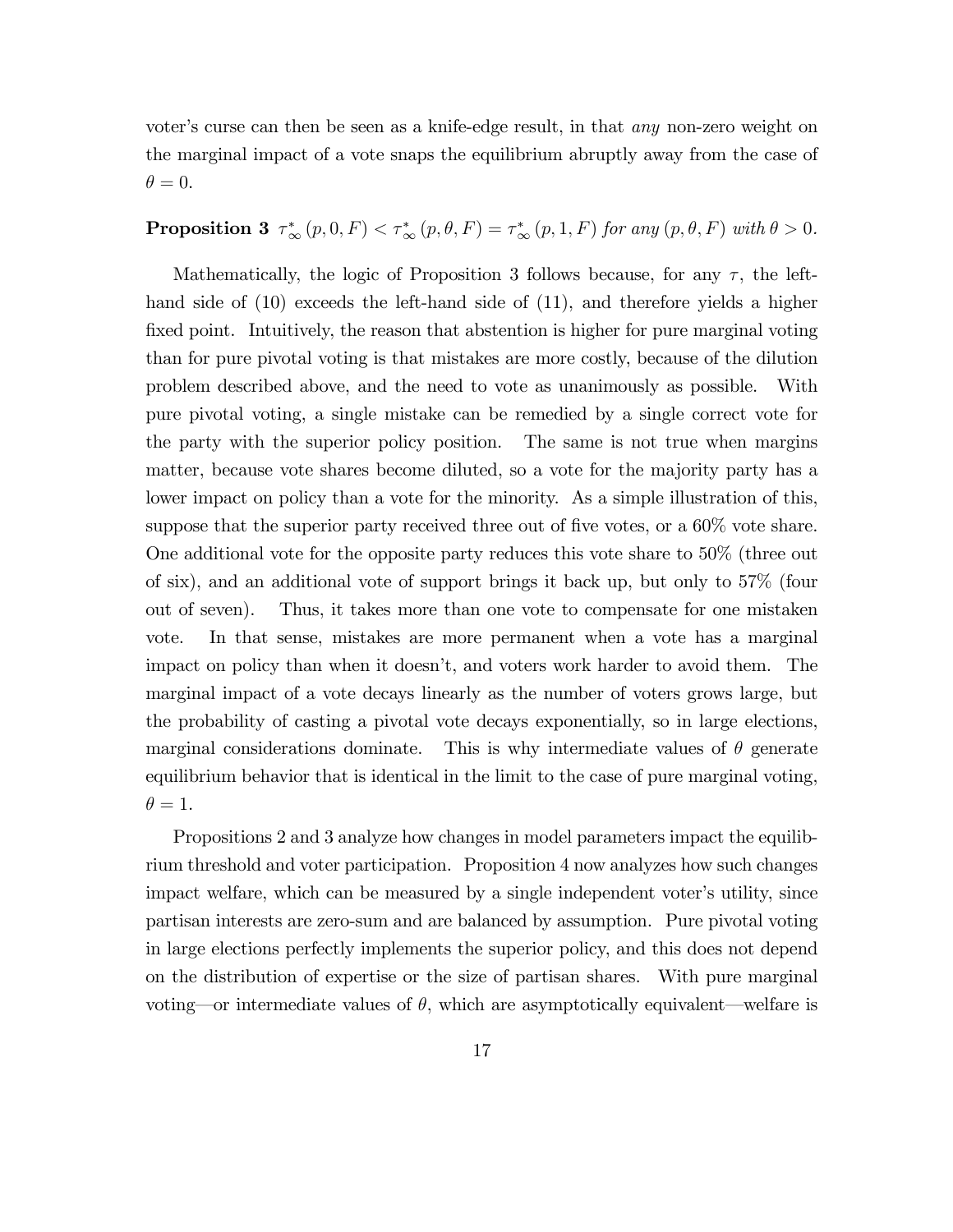lower, unless there are no partisans.<sup>21</sup> In general, welfare improves as voter information improves, and decreases with the expected partisan share p.

**Proposition 4** Let  $u^*_{\infty} = \lim_{n \to \infty} E[u(x_n^*)]$ . If  $\theta = 0$  then  $u^*_{\infty} = 1$ . If  $\theta > 0$  then  $u_{\infty}^{*}$  increases in F and decreases in p, with  $u_{\infty}^{*} =$  $\int 1 \text{ if } p = 0$ 1  $\frac{1}{2}$  if  $p = \frac{1}{2}$ 2 .

That improving voter information improves welfare is intuitive. That partisans have a negative impact under pure marginal voting but no impact at all under pure pivotal voting relates again to the dilution principle described above. With pivotal voting, an additional  $A$  partisan and an additional  $B$  partisan simply nullify each other's votes, leaving independents to wield the same influence as before. With marginal voting, however, adding equal numbers of partisan votes on either side dilutes the impact of non-partisan votes. When three out of five independents make the right decision and there are no partisans, for example, the superior party receives 60% of the votes. With one partisan on each side, this drops to 57% (or four out of seven); with two partisans on each side, it drops to  $56\%$  (or five out of nine). The more partisans there are, the more difficult it becomes for the electorate to be united in the direction of truth.

#### 3.3 General Policy Functions

Using the parameter  $\theta$ , the policy function described in Section 2 can be written as a single function  $x = \psi(a, b)$  of vote totals a and b,

$$
x = \psi(a, b) = \begin{cases} \frac{a}{a+b}\theta + 0(1-\theta) & \text{if } a < b\\ \frac{a}{a+b}\theta + \frac{1}{2}(1-\theta) & \text{if } a = b\\ \frac{a}{a+b}\theta + 1(1-\theta) & \text{if } a > b \end{cases}
$$
(12)

which includes pure pivotal voting, pure marginal voting, and mixtures as special cases. This particular policy specification is special, however, in that the marginal

<sup>&</sup>lt;sup>21</sup>Even with no partisans, the result that  $u^*_{\infty} = 1$  for  $\theta > 0$  relies on the assumption that q has full support; more generally, asymptotic welfare equals the posterior  $\frac{1}{2}(1+q_{\text{max}})$  of the best informed members of the electorate.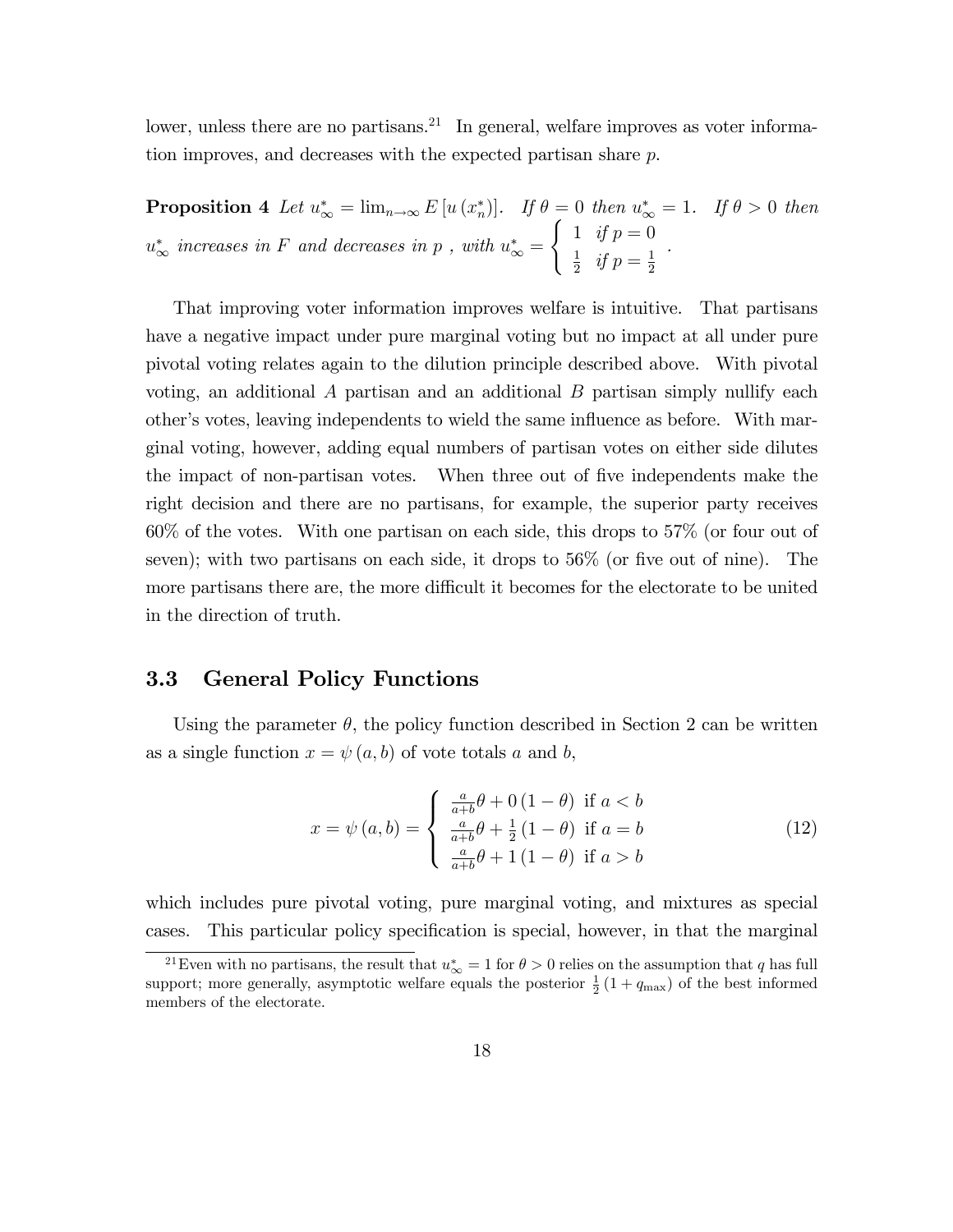voting component is simply linear in the vote share  $\lambda_{+} = \frac{a}{a+}$  $\frac{a}{a+b}$ . The purpose of this section is to show that the results above hold for much more general functional forms, as well, such as that pictured in Figure 1. Specifically, Proposition 5 below states a sufficient condition for a positive fraction of the electorate to abstain in equilibrium, which is that the policy function  $\psi$  satisfies Conditions 1 through 3.

**Condition 1 (Monotonicity)**  $\psi(a, b)$  increases in a and decreases in b.

Condition 2 (Symmetry) For any  $a, b \in \mathbb{Z}_+$ ,  $\psi(b, a) = 1 - \psi(a, b)$ .

Condition 3 (Underdog property)  $|\psi(a, b+1) - \psi(a, b)|$  $|\psi(a + 1, b) - \psi(a, b)|$  has the same sign as  $a - b$ .

Monotonicity merely states that  $A$  and  $B$  votes push the policy outcome toward 1 and 0 and therefore increase and decrease utility, respectively. Symmetry implies that reversing the numbers of votes that each party receives exactly reverses the parties<sup>?</sup> power, for example implying that  $\psi(a, b) = \frac{1}{2}$  when  $a = b$ . The underdog property states that the impact of one additional vote for the party that has fewer votes is greater than the impact of one additional vote for the party with a majority. This property is satisfied by  $(12)$ , including for the extreme cases of pure pivotal or pure marginal voting, but also holds for a much broader class of policy functions. If  $\psi$ is any monotonic and symmetric function of the vote share  $\lambda_{+} = \frac{a}{a_{+}}$  $\frac{a}{a+b}$ , for example, then Condition 3 holds if  $\psi$  is *S-shaped*—that is, convex for vote shares in  $[0, \frac{1}{2}]$  $\frac{1}{2}$ and concave for vote shares in  $\left[\frac{1}{2}\right]$  $\frac{1}{2}$ , 1]—meaning that the vote share has a diminishing marginal impact on the majority party's power. "Contest" functions of the form

$$
\psi(a,b) = \frac{a^z}{a^z + b^z} = \left[1 + \left(\frac{1}{\lambda_+} - 1\right)^z\right]^{-1}
$$

satisfy Condition 3, as well, and are S-shaped for  $z > 1$  but an inverted S-shape (i.e. concave and then convex) for  $z < 1$ .

**Proposition 5** If  $\psi : \mathbb{Z}_+^2 \to [0,1]$  satisfies Conditions 1 through 3 then  $\sigma^* \in \Sigma$  is a Bayesian Nash equilibrium only if it is a quality threshold strategy  $\sigma_{\tau^*}$  with  $\tau^* > 0$ . Moreover, such an equilibrium exists.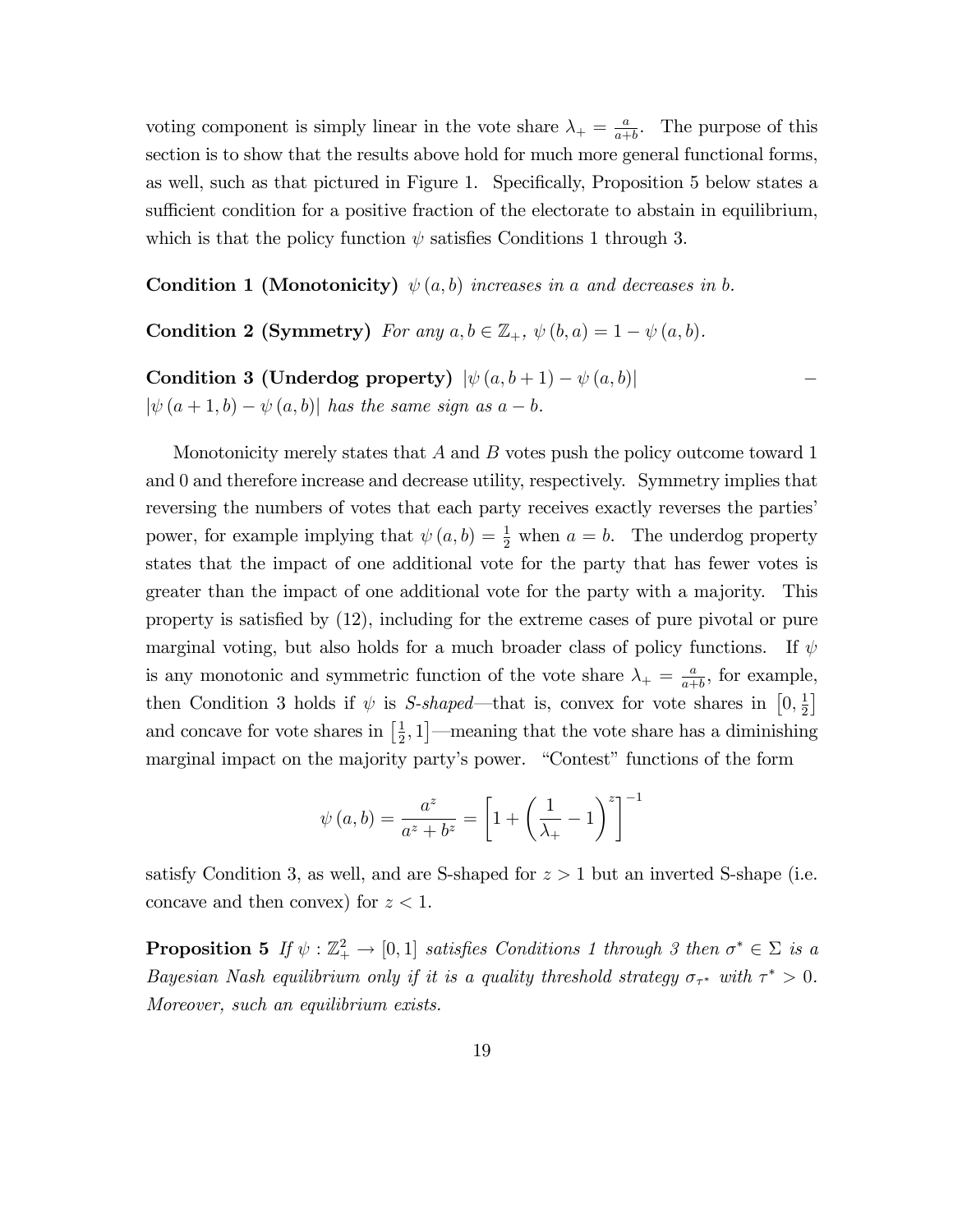Fundamentally, the logic of Proposition 5 is the same as the logic of Proposition 1: a voter with no private information is equally likely to make the policy outcome better or worse, but the underdog property implies that an additional vote for the trailing party will have greater impact than an additional vote for the leader, and when others vote informatively, the trailing party is likely to be inferior.

The substantive assumption reflected in the underdog property is crowding out. That is, the impact of an individual's vote is smaller, the more people there are voting with him. To see this, rewrite the case of pure marginal voting as follows,

$$
\psi(a,b) = \frac{1}{2} + \frac{1}{2} \frac{a-b}{a+b}
$$
\n(13)

thereby making clear that deviations from  $\frac{1}{2}$  are proportional to the electoral margin, which is proportional to the vote differential but inversely proportional to the total number of votes. Next, consider an alternative policy function,

$$
\psi(a,b) = \frac{1}{2} + \frac{1}{2} \frac{a-b}{a+b} \frac{a+b}{N} = \frac{1}{2} + \frac{1}{2} \frac{a-b}{N}
$$
(14)

where deviations from  $\frac{1}{2}$  are in proportion to the electoral margin  $\frac{a-b}{a+b}$ , but also to the turnout rate  $\frac{a+b}{N}$ .<sup>22</sup> The product of these is proportional to the vote differential but inversely proportional to the total number  $N$  of voters and non-voters combined, which remains constant no matter how many votes are cast. Equations (13) and (14) thus have similar structure, but the latter does not satisfy Condition 3. With a constant marginal impact, voters no longer have any reason to abstain. Which type of function more closely matches a particular electoral setting is an open question. De jure, we are not aware of any electoral rules that are explicit functions of turnout; de facto, however, it may well be that mandates are stronger when turnout is higher.<sup>23</sup>

<sup>22</sup>We thank an anonymous referee for this example.

 $^{23}$ McMurray (2017b) models mandates as a Bayesian reaction by candidates to voter information. In that setting, electoral margins indeed imply stronger mandates when turnout is higher, because adding signals in the same proportion as existing signals strengthens a candidate's beliefs, leading her to put less weight on her prior. Abstention then still occurs, however, because of the signaling voter's curse, as voters try to manipulate the message that is being sent.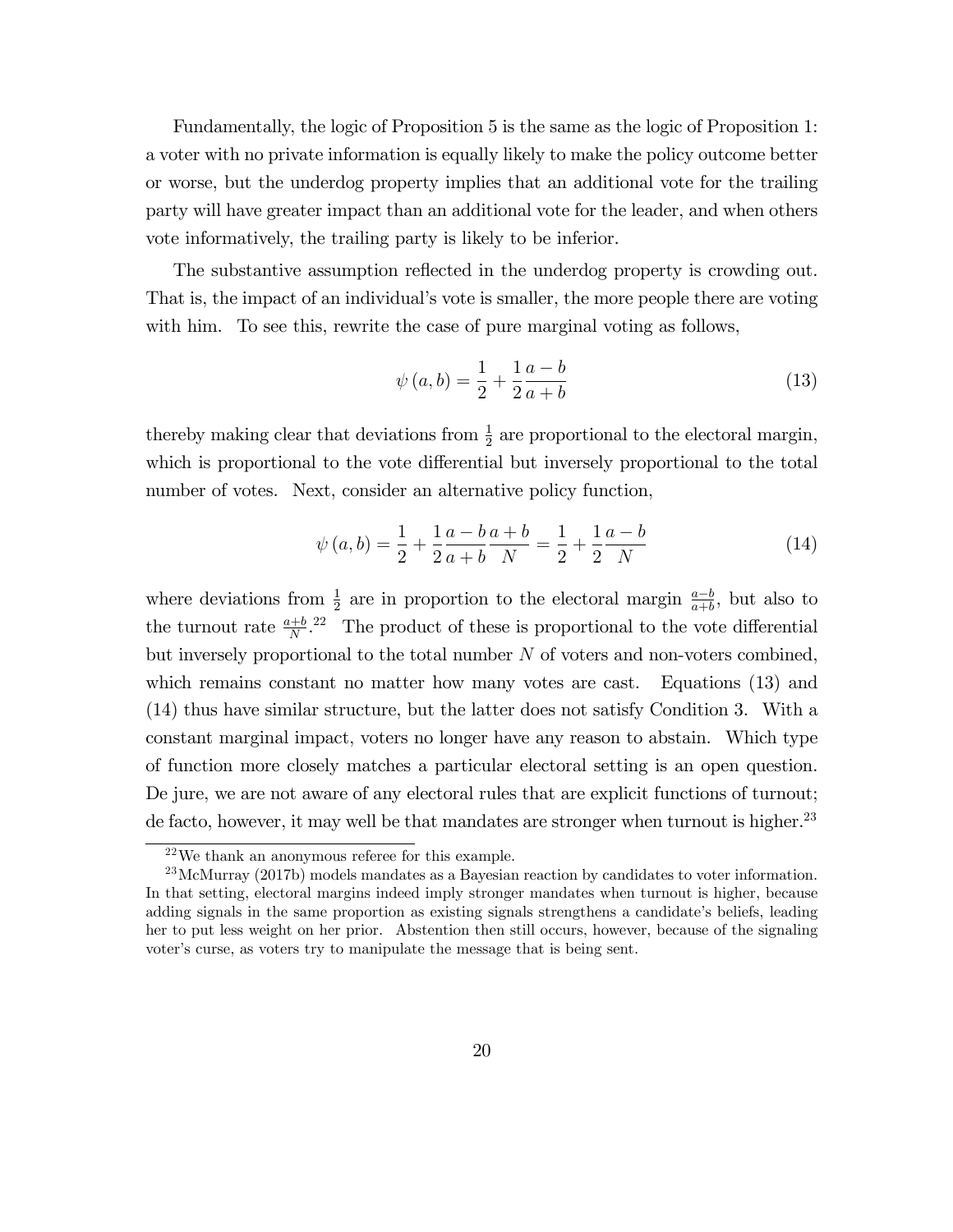In discussing the shape of  $\psi$ , this section has maintained the assumption of linear utility. With more exotic utility functions, Condition 3 would have to be augmented to require that the difference  $|u \left[ \psi (a, b + 1) \right] - u \left[ \psi (a, b) \right]|$  $|u \left[ \psi \left( a+1,b \right) \right]-u \left[ \psi \left( a,b \right) \right]|$  in utility have the same sign as  $a-b$ . In that sense, the underdog condition is as much a restriction on preferences as it is on the mapping from vote shares to policy outcomes. In contrast, the swing voter's curse does not impose any restriction on utility, except that policy 1 is preferred to policy 0, because when voting is purely pivotal, only these two policy outcomes are possible, so the shape of u over intermediate policy outcomes is irrelevant.

### 4 Conclusion

That voters should focus on the rare event of a pivotal vote is often viewed as the central hallmark of rationality in models of elections. In common interest settings, this has been shown to have dramatic consequences for voting behavior, including the swing voter's curse, which has been useful for explaining patterns of voter participation. Embracing the common interest paradigm but assuming, in light of recent evidence, that margins of victory matter even away from the 50% threshold, this paper has discovered a new strategic incentive for abstention, the marginal voterís curse. The two curses exhibit similar patterns, and both are manifestations of the same underdog property, whereby votes from like-minded voters crowd out an individual's influence on the election outcome. In large elections, however, the marginal voter's curse is more severe, in that abstention is higher with pure marginal voting than with pure pivotal voting. It is also more robust, in that marginal and pivotal considerations together generate the same behavior as marginal considerations alone. These predictions are confirmed empirically in the laboratory experiments of Herrera, Llorente-Saguer, and McMurray (2018).

In legislative elections, Proportional Representation is a common alternative to majority rule. With PR, changes to a partyís vote share can matter even away from the 50% threshold, as Section 1 notes, so that the standard pivotal voting calculus, and therefore the swing voter's curse, do not directly apply. Existing literature often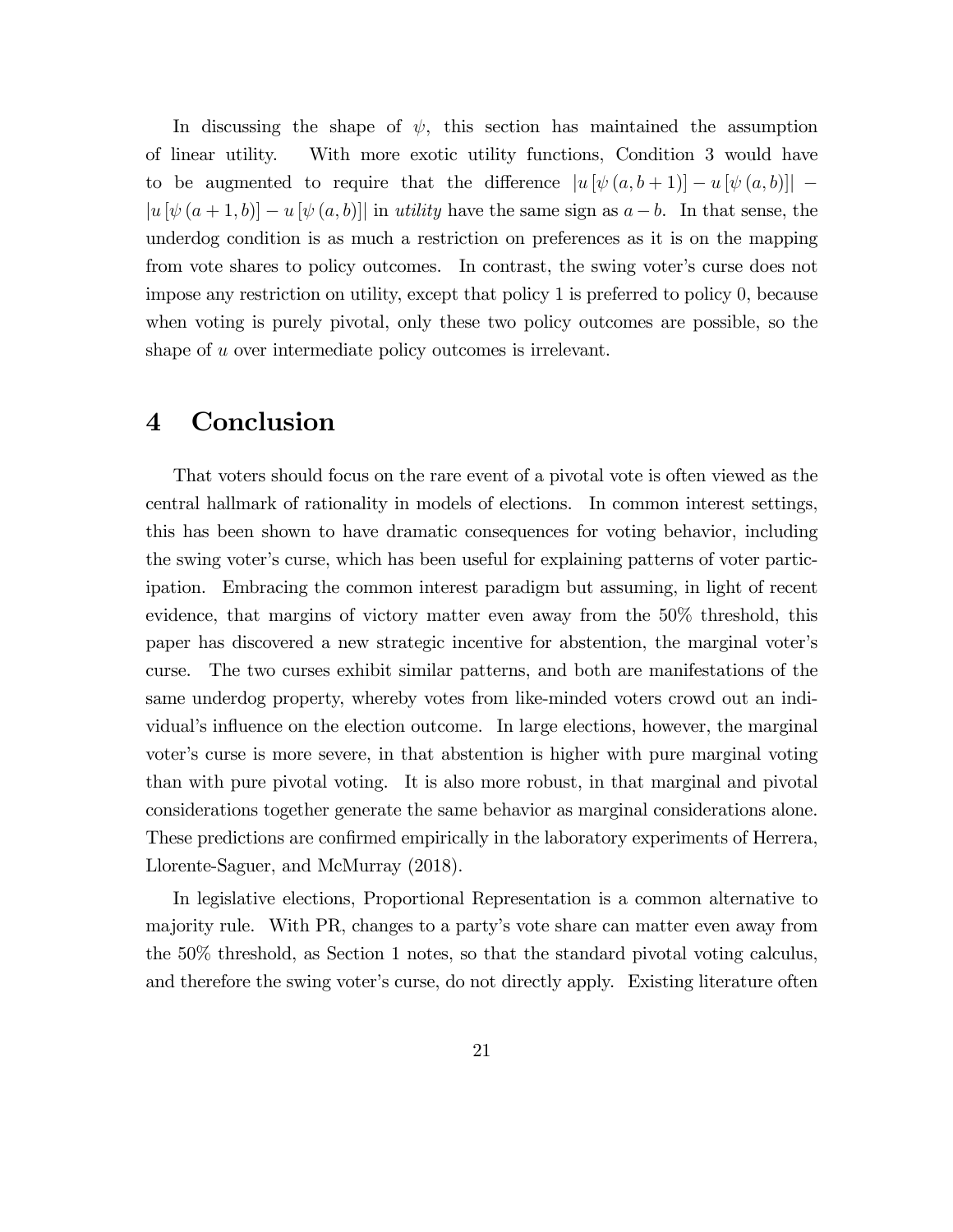models PR as above, equating the policy outcome to a party's vote share. This does not perfectly match the institutional details of PR, where number of legislative seats is Önite, but does capture the ideal that the composition of the legislature should match the electorate as closely as possible. To the extent that the model of Section 2 accurately approximates PR, therefore, the marginal voter's curse predicts that strategic abstention should occur under PR, just as it does under majority rule. This is useful because, empirically, Sobbrio and Navarra (2010) find that poorly informed voters in either system are more likely to abstain.<sup>24</sup> Partial ballots seem just as prevalent under PR as they are in majority rule. In the 2011 Peruvian national elections, for example, 12% of those who went to the polls failed to cast valid votes in the Presidential election (the first round of a runoff system), but larger fractions, namely 23% and 39% respectively, failed to vote in the PR elections for Congress and for the Andean Parliament.<sup>25</sup> Just as in majoritarian settings, a lack of information seems an intuitive rationale for such selective abstention.

Section 2 assumes that voters are equally likely to be  $A$  partisan or  $B$  partisan, that the two parties are ex-ante equally likely to be superior, that private signals are equally informative in either case, and that utility in the two states is symmetric. Such symmetry keeps the analysis tractable, but asymmetries are relevant to many applications, and so should be explored in future work. The model above also assumes that truth is binary: the two parties' policy positions are the best policy and worst policy available. Given that assumption, it is not surprising that pivotal voting is superior to marginal voting, as it guarantees one of these extremes. In many applications, however, the optimal policy may not be either extreme, but rather a compromise between the two.<sup>26</sup> In such situations, the welfare ranking in Proposition 4 may well be reversed. To explore this possibility, future work should seek extend the present model to additional truth states.<sup>27</sup> In addition to these direc-

 $24$ See also Riambau (2015).

 $^{25}$ See the webpage of the Oficina Nacional de Procesos Electorales (http://www.web.onpe.gob.pe). Peruís experience is more informative than that of many other countries that use PR, because elsewhere, elections at different levels of government are often held at different times or have different rules for elligibility.

 $^{26}$ In the examples of Section 2, a mix of defense and domestic spending may be more useful than fully funding one priority or the other.

 $27$ This substantially complicates the analysis, because, before voting himself, a voter who believes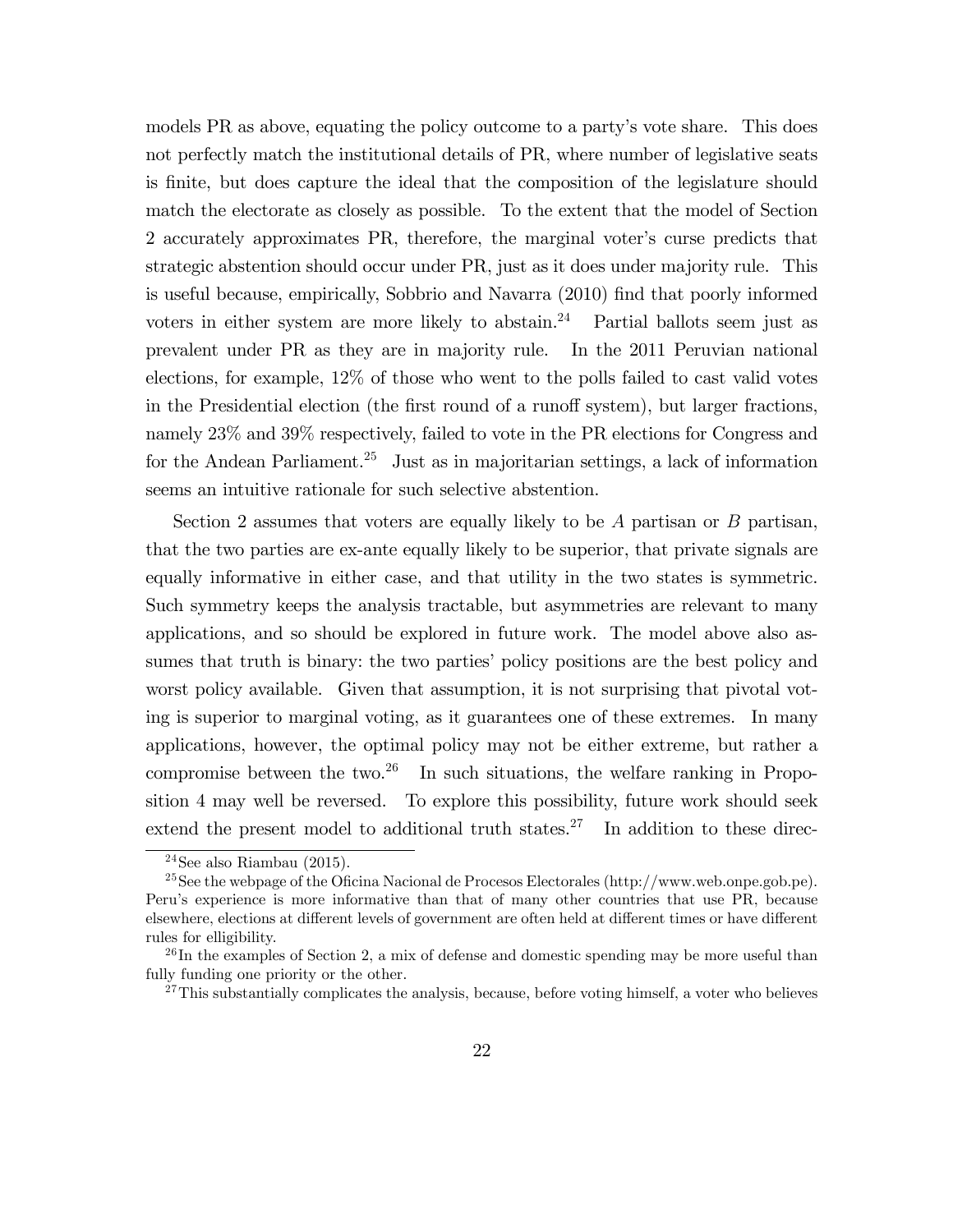tions, future work should study richer forms of preference heterogeneity. The present model mixes private and common values, but independents are perfectly unified, and partisans do not care at all about the true state of the world; more generally, all voters might have objectives that put some weight on their own interests, and some weight on the common good.<sup>28</sup>

## References

- [1] Ahn, David S., and Santiago Oliveros. 2012. "Combinatorial voting." *Economet*rica, 80(1): 89-141.
- [2] Ahn, David S., and Santiago Oliveros. 2016. "Approval voting and scoring rules with common values." Journal of Economic Theory, 166: 304-310.
- [3] Ali, S. Nageeb, Maximilian Mihm, and Lucas Siga. 2017. "The Perverse Politics of Polarization.î Working paper, Pennsylvania State University.
- [4] Bagnoli, Mark, and Ted Bergstrom. 2005. "Log-Concave Probability and Its Applications." *Economic Theory*,  $26(2)$ : 445–469.
- [5] Banerjee, Abhijit V., Selvan Kumar, Rohini Pande, and Felix Su. 2011. *"Do* Informed Voters Make Better Choices? Experimental Evidence from Urban India.î Working paper, Harvard University.
- [6] Barelli, Paulo, Sourav Bhattacharya, and Lucas Siga. 2017. "On the possibility of information aggregation in large elections.î Working paper, University of Rochester, Royal Holloway University of London.
- [7] Battaglini, Marco. 2017. "Public protests and policy making." Quarterly Journal of Economics, 132 (1): 485-549.
- [8] Bernhard, William, Timothy P. Nokken and Brian R. Sala. 2008. "Strategic Shifting: Reelection Seeking and Ideological Adjustment in the U.S. Senate, 1952-98." Working paper.

that policy needs to move in a particular direction has to first forecast whether the votes of his peers might push it so far in the desired direction that he actually now wants to pull it back.

<sup>28</sup>As McMurray (2017a) discusses, voters might also be subject to informational impediments, not modeled here, that lead them to persist in beliefs that they know to be unpopular.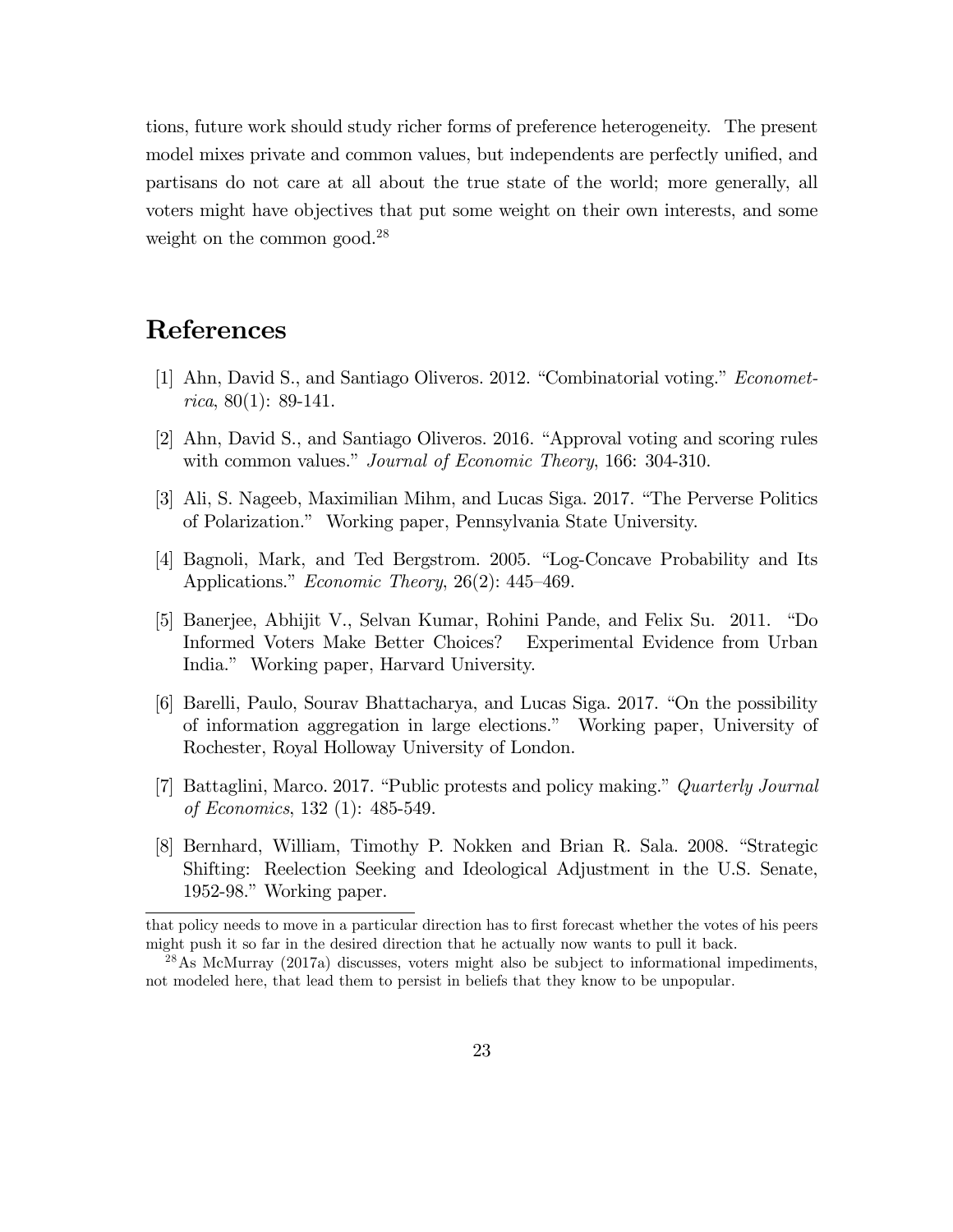- [9] Bhattacharya, Sourav. 2013. "Preference monotonicity and information aggregation in elections."  $Econometrica$ , 81(3): 1229-1247.
- [10] Bouton, Laurent, and Micael Castanheira. 2012. "One person, many votes: Divided majority and information aggregation."  $Econometrica$ , 80(1): 43-87.
- [11] Bouton, Laurent, Aniol Llorente-Saguer, and Frédéric Malherbe. 2016. "Get rid of unanimity: The superiority of majority rule with veto power." *Journal of* Political Economy, forthcoming.
- [12] Castanheira, Micael. 2003. "Victory margins and the paradox of voting."  $Euro$ pean Journal of Political Economy,  $19(4)$ : 817–841.
- [13] Condorcet, Marquis de. 1785. Essay on the Application of Analysis to the Probability of Majority Decisions. Paris: De líimprimerie royale. Trans. Iain McLean and Fiona Hewitt. 1994.
- [14] Conley, Patricia Heidotting. 2001. Presidential Mandates: How Elections Shape the National Agenda, Chicago: University of Chicago Press.
- [15] Ekmekci, Mehmet, and Stephan Lauermann. 2015. "Manipulated electorates and information aggregation." Manuscript, University of Bonn.
- [16] Faravelli, Marco, Priscilla Man, and Randall Walsh. 2015. "Mandate and Paternalism: A Theory of Large Elections." Games and Economic Behavior, 93:1-23.
- [17] Faravelli, Marco and Santiago Sanchez-Pages.  $2015.$  "(Don't) Make My Vote Count." Journal of Theoretical Politics, 27(4): 544-569.
- [18] Feddersen, Timothy J. and Wolfgang Pesendorfer. 1996. "The Swing Voter's Curse." The American Economic Review,  $86(3)$ : 408–424.
- [19] Feddersen, Timothy, and Wolfgang Pesendorfer. 1997. "Voting behavior and information aggregation in elections with private information." Econometrica, 65(5): 1029-1058.
- [20] Feddersen, Timothy J. and Wolfgang Pesendorfer. 1998. "Convicting the Innocent: The Inferiority of Unanimous Jury Verdicts under Strategic Voting." The American Political Science Review, 92(1): 23-35.
- [21] Feddersen, Timothy J. and Wolfgang Pesendorfer. 1999. "Abstention in Elections with Asymmetric Information and Diverse Preferences." The American Political *Science Review*,  $93(2)$ :  $381-398$ .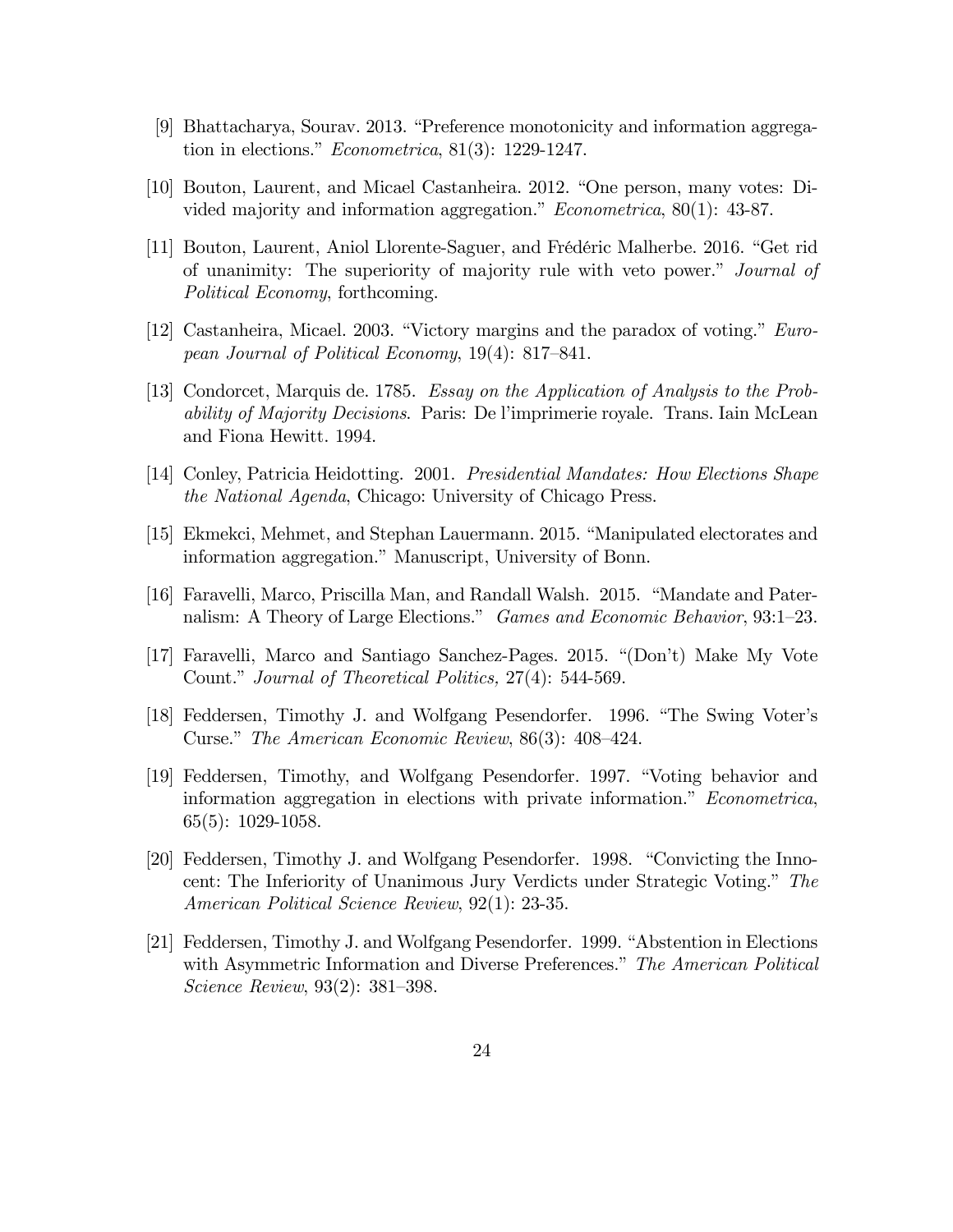- [22] Fowler, James H. 2005. "Dynamic responsiveness in the US Senate." American Journal of Political Science,  $49(2)$ :  $299-312$ .
- [23] Fowler, James H. 2006. "Elections and markets: The effect of partisan orientation, policy risk, and mandates on the economy." Journal of Politics,  $68(1)$ : 89–103.
- [24] Fowler, James H. and Oleg Smirnov. 2007. Mandates, Parties, and Voters: How Elections Shape the Future. Philadelphia, PA: Temple University Press.
- [25] Herrera, Helios, Aniol Llorente-Saguer, and Joseph C. McMurray. 2016. "Information Aggregation and Turnout in Proportional Representation: A Laboratory Experiment." Working paper.
- [26] Herrera, Helios, Massimo Morelli, and Salvatore Nunnari. 2015. "Turnout across Democracies." The American Journal of Political Science, forthcoming.
- [27] Herrera, Helios, Massimo Morelli, and Thomas Palfrey. 2014. "Turnout and Power Sharing." The Economic Journal, 124: F131-F162.
- [28] Hogh, Esben and Martin Vinæs Larsen. 2016. "Can Information Increase Turnout in European Parliament Elections? Evidence from a Quasi-experiment in Denmark." Journal of Common Market Studies, forthcoming.
- [29] Kartal, Melis. 2015. "A Comparative Welfare Analysis of Electoral Systems with Endogenous Turnout," The Economic Journal, 125: 1369–1392.
- [30] Krishna, Vijay and John Morgan. 2011. "Overcoming Ideological Bias in Elections." Journal of Political Economy,  $119(2)$ : 183–211.
- [31] Krishna, Vijay and John Morgan. 2012. "Voluntary Voting: Costs and Benefits." Journal of Economic Theory,  $147(6)$ :  $2083-2123$ .
- [32] Lassen, David. 2005. "The Effect of Information on Voter Turnout: Evidence from a Natural Experiment." American Journal of Political Science,  $49(1): 103$ 118.
- [33] Levy, Gilat and Ronny Razin. 2015. "Does Polarisation of Opinions Lead to Polarisation of Platforms? The Case of Correlation Neglect." Quarterly Journal of Political Science, 10: 321-355.
- [34] Martinelli, César. 2006. "Would rational voters acquire costly information?." Journal of Economic Theory, 129(1): 225-251.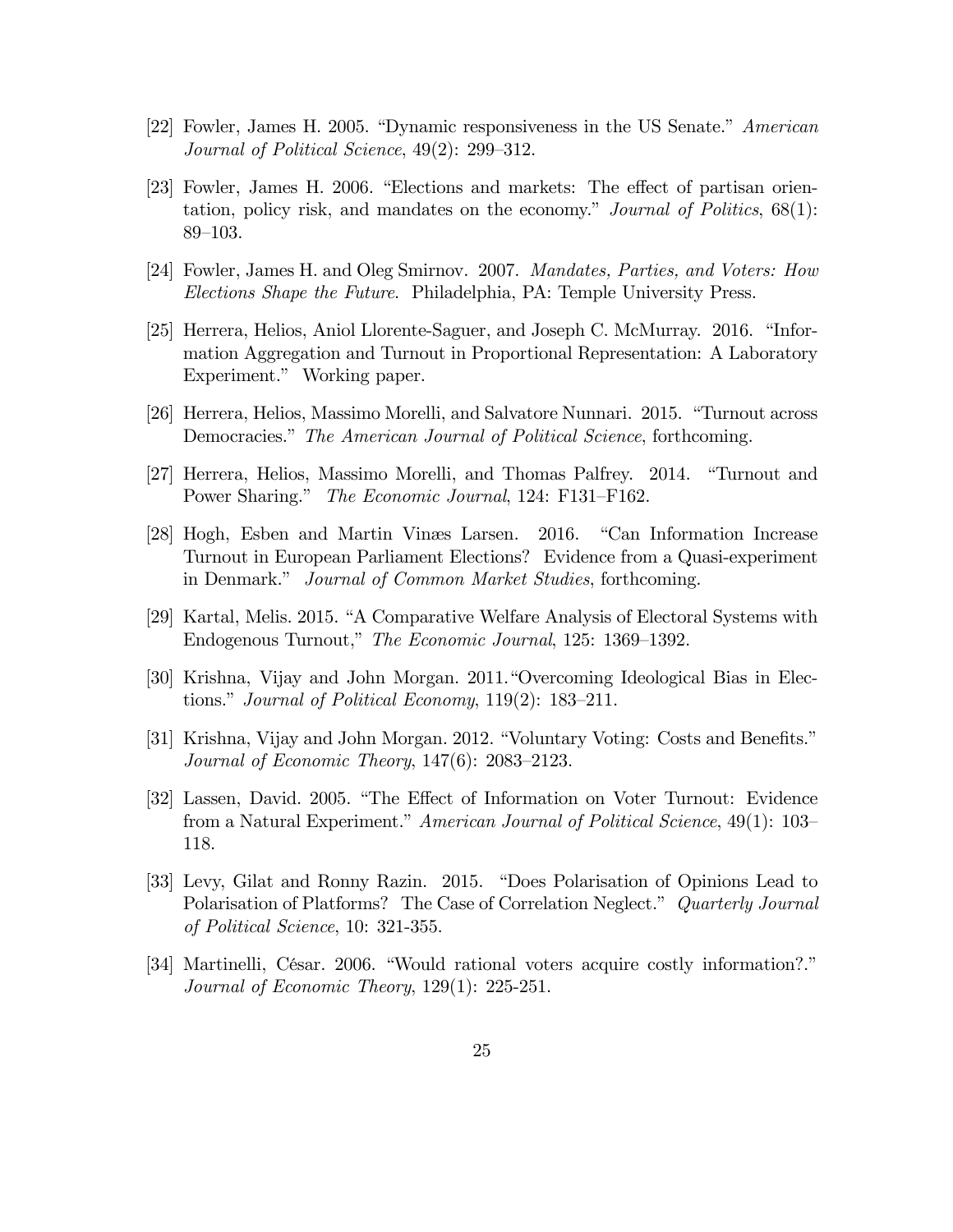- [35] McLennan, Andrew. 1998. "Consequences of the Condorcet Jury theorem for Beneficial Information Aggregation by Rational Agents." American Political Science Review,  $92(2)$ : 413-418.
- [36] McMurray, Joseph C. 2013. "Aggregating Information by Voting: The Wisdom of the Experts versus the Wisdom of the Masses." The Review of Economic Studies, 80(1): 277-312.
- [37] McMurray, Joseph C. 2015. "The Paradox of Information and Voter Turnout." Public Choice 165 (1-2): 13-23.
- [38] McMurray, Joseph C. 2017a. "Ideology as Opinion: A Spatial Model of Common-value Elections." American Economic Journal: Microeconomics, forthcoming.
- [39] McMurray, Joseph C. 2017b. "Voting as Communicating: Mandates, Minor Parties, and the Signaling Voter's Curse." Games and Economic Behavior, 102: 199-223.
- [40] McMurray, Joseph C. 2018a. "Polarization and Pandering in a Spatial Model of Common-value Elections.î Manuscript, Brigham Young University.
- [41] McMurray, Joseph C. 2018b. "Why the Political World is Flat: An Endogenous Left-Right Spectrum in Multidimensional Political Conflict." Manuscript, Brigham Young University.
- [42] Meirowitz, Adam and Kenneth W. Shotts. 2009. "Pivots Versus Signals in Elections." Journal of Economic Theory, 144: 744-771.
- [43] Myatt, David P. 2012. "On the Rational Choice Theory of Voter Turnout." Manuscript, Oxford University.
- [44] Myerson, Roger. 1998. "Population Uncertainty and Poisson Games." International Journal of Game Theory,  $27(3)$ :  $375-392$ .
- [45] Myerson, Roger. 2000. "Large Poisson Games." Journal of Economic Theory, 94: 7-45.
- [46] Myerson, Roger. 2002. "Comparison of Scoring Rules in Poisson Voting Games." Journal of Economic Theory, 103: 219-251.
- [47] Osborne, Martin J., Jeffrey S. Rosenthal, and Colin Stewart. 2016. "Information aggregation with costly reporting." Manuscript, University of Toronto.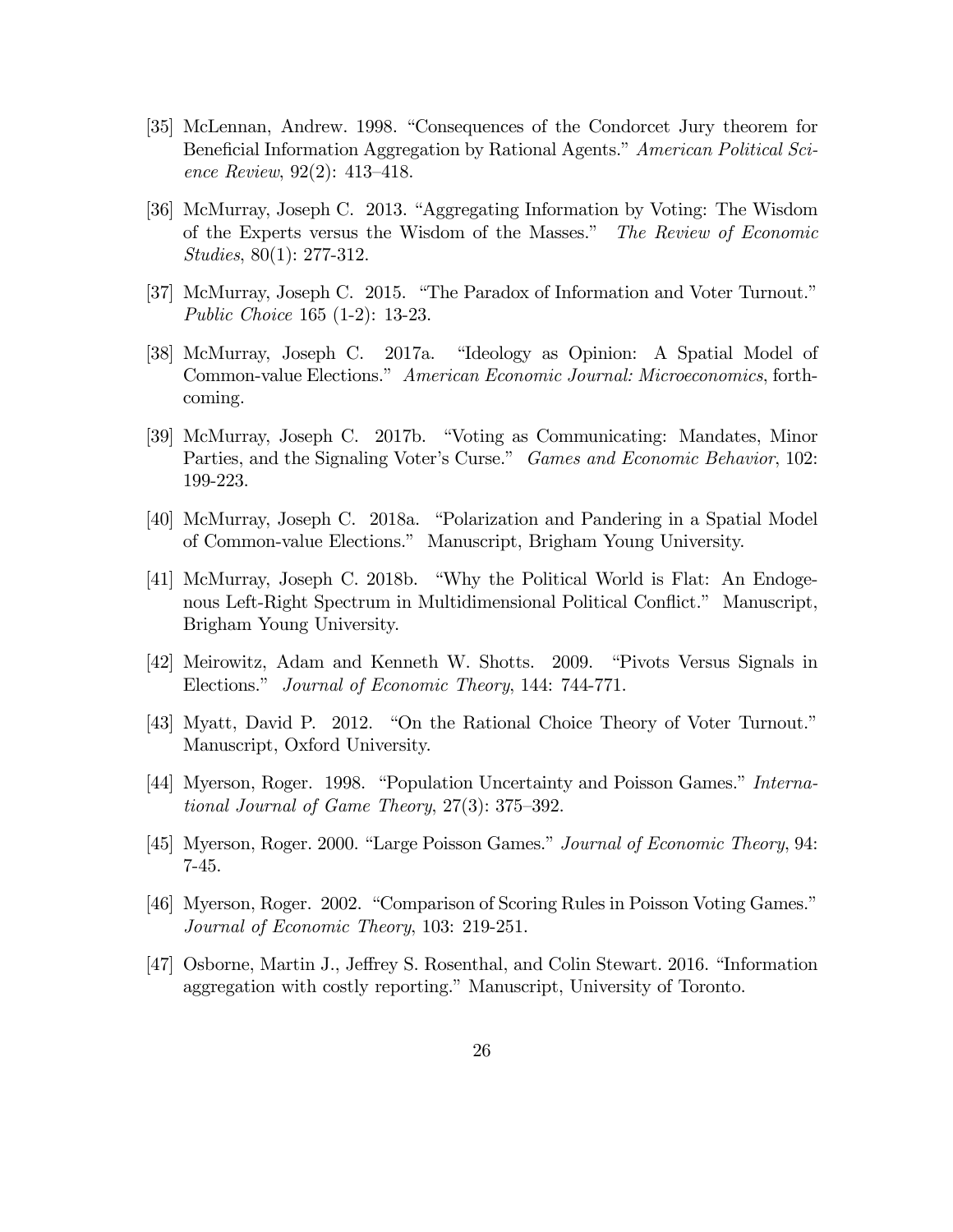- [48] Piketty, Thomas. 1999. "The Information-aggregation Approach to Political Institutions.î European Economic Review, 43: 791-800.
- [49] Razin, Ronny. 2003. "Signaling and Election Motivations in a Voting Model with Common Values and Responsive Candidates."  $Econometrica$ , 71(4): 1083–1119.
- [50] Riambau, Guillem. 2015. "The Swing Voter Curse in Proportional Representation Systems (Evidence from Multiple Elections)." Working paper, Yale-NUS.
- [51] Shotts, Kenneth W. 2006. "A Signaling Model of Repeated Elections." Social Choice and Welfare, 27: 251-261.
- [52] Sobbrio, Francesco and Pietro Navarra. 2010. "Electoral Participation and Communicative Voting in Europe." European Journal of Political Economy,  $26(2): 185-207.$
- [53] Triossi, Matteo. 2013. "Costly Information Acquisition. Is it better to Toss a Coin?" Games and Economic Behavior, 82: 169-191.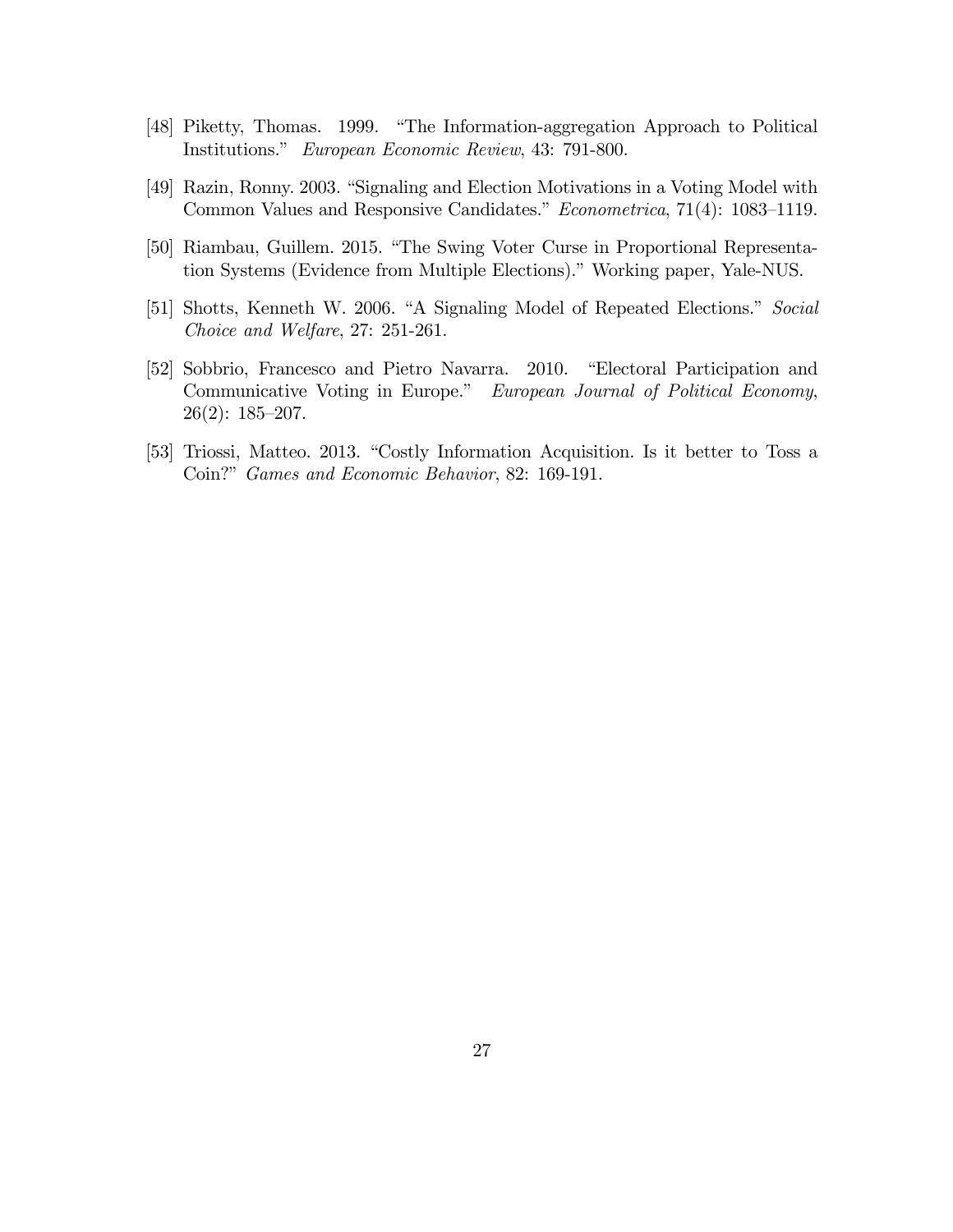### Appendix

**Proof of Proposition 1.** We establish this proposition first for the case of pure marginal voting,  $\theta = 1$ , then for the case of pure pivotal voting,  $\theta = 0$ , and finally for the general case of  $\theta \in (0, 1)$ . In all three cases, the first step is to show that the best response  $\sigma^{br}$  to any voting strategy is a quality threshold strategy. If  $\theta = 1$  then the policy outcome  $x = \lambda_+$ is simply the vote share of the party with the superior policy position. Changes in utility (7) and (8) from an additional vote for the superior party and from an additional vote for the inferior party can then be written as follows,

$$
\Delta_{+}x(a,b) = \frac{a+1}{a+b+1} - \frac{a}{a+b} = \Delta\lambda_{+}
$$
\n(15)

$$
\Delta_{-}x\left(a,b\right) = \frac{a}{a+b+1} - \frac{a}{a+b} = -\Delta\lambda_{-} \tag{16}
$$

in terms of the increases  $\Delta\lambda_+ = \frac{a+1}{a+b+1} - \frac{a}{a+1}$  $\frac{a}{a+b}$  and  $\Delta\lambda_-\equiv \frac{b+1}{a+b+1}-\frac{b}{a+1}$  $\frac{b}{a+b}$  in these vote shares that an additional correct vote or an additional incorrect vote cause, respectively.

Since  $\Delta\lambda_+$  and  $\Delta\lambda_-$  are both positive, (9) is increasing in q, and is positive for all q above the following threshold.

$$
\tau^{br} = \frac{E_{a,b} \left(\Delta \lambda_{-}\right) - E_{a,b} \left(\Delta \lambda_{+}\right)}{E_{a,b} \left(\Delta \lambda_{-}\right) + E_{a,b} \left(\Delta \lambda_{+}\right)}\tag{17}
$$

In other words, the best response to  $\sigma$  is a quality threshold strategy, with quality threshold given by (17): a voter votes if his expertise exceeds  $\tau^{br}$ , and abstains otherwise. In particular, if his peers follow a quality threshold strategy with arbitrary quality threshold  $\tau$  then a voter's best response is another quality threshold strategy, with quality threshold  $\tau^{br}$ . br. Accordingly, (17) can be reinterpreted as an implicit function from the compact interval [0, 1] of possible thresholds into itself. The continuity of (4) through (9) and  $\Delta\lambda_{+}$ and  $\Delta\lambda_{-}$  imply that  $\tau^{br}(\tau)$  is continuous in  $\tau$ , so a fixed point  $\tau^* = \tau^{br}(\tau^*)$  exists by Brouwer's theorem, and characterizes a quality threshold strategy  $\sigma^* = \sigma_{\tau^*}$  that is its own best response, thus constituting a Bayesian Nash equilibrium.

The denominator of (17) is positive, and the numerator can be rewritten as follows.

$$
E_{a,b}(\Delta\lambda_{-}) - E_{a,b}(\Delta\lambda_{+}) = E_{a,b}\left(\frac{b-a}{a+b+1} - \frac{b-a}{a+b}\right)
$$
  
= 
$$
\sum_{b=0}^{\infty} \sum_{a=b}^{\infty} \left(\frac{b-a}{a+b+1} - \frac{b-a}{a+b}\right) [\Pr(a,b) - \Pr(b,a)]
$$

The term in parentheses is positive, and from  $(6)$ , the difference in brackets can be written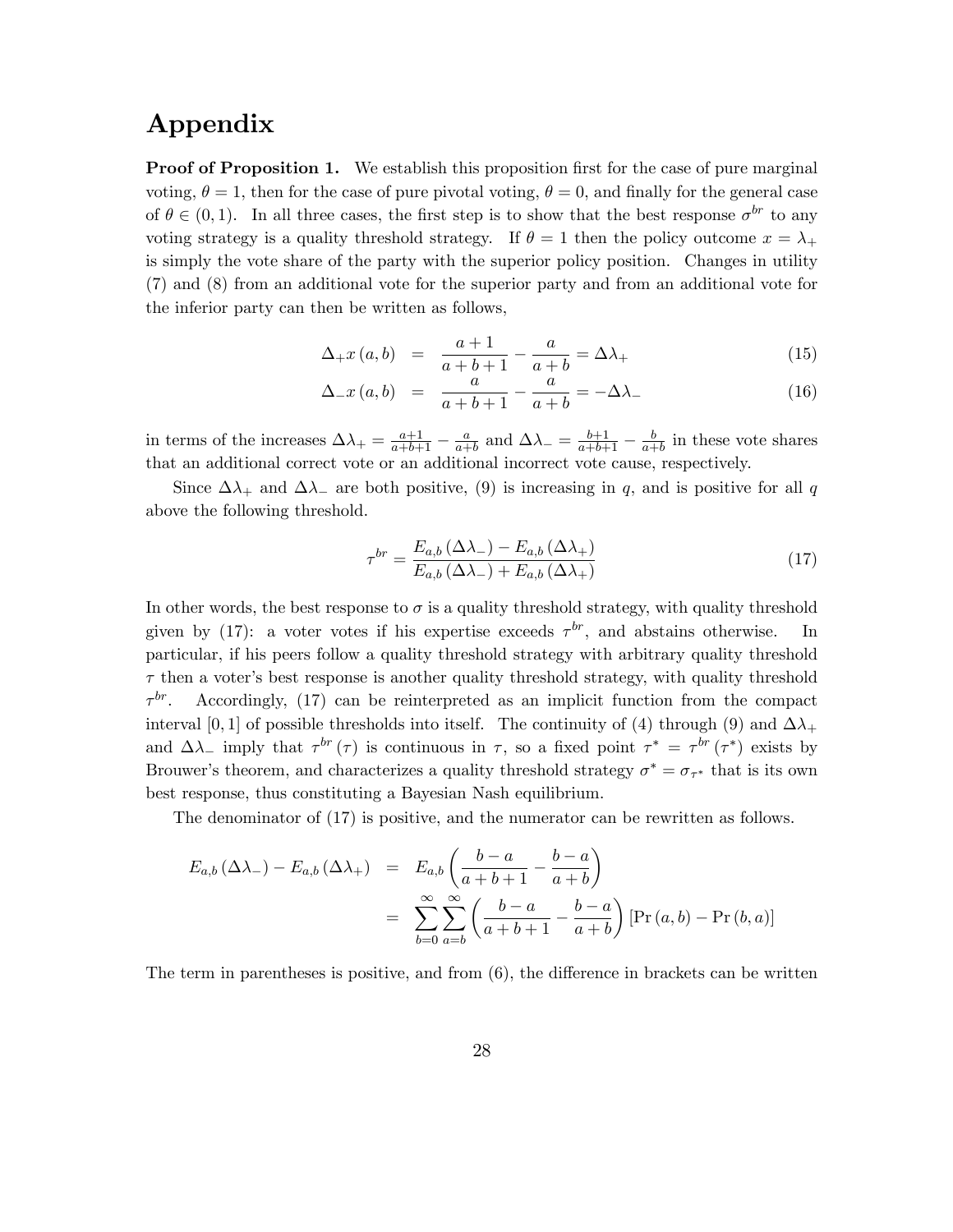as follows.

$$
\frac{e^{-n_+}n_+^a}{a!} \frac{e^{-n_-}n_-^b}{b!} - \frac{e^{-n_+}n_+^b}{b!} \frac{e^{-n_-}n_-^a}{a!} = \frac{e^{-nv}n^{a+b}}{a!b!} \left(v_+^a v_-^b - v_+^b v_-^a\right)
$$

$$
= \frac{e^{-nv}n^{a+b}}{a!b!}v_+^b v_-^b \left(v_+^{a-b} - v_-^{a-b}\right)
$$

For any strategy in which a positive fraction of the electorate votes, (4) and (5) make clear that  $v_+ > v_-$ , implying that this expression and therefore the numerator of (17) are strictly positive, as well. That  $\tau^{br} > 0$  for any best response implies that  $\tau^* > 0$  in equilibrium, as well, as claimed.

For the case of  $\theta = 0$ , or pure pivotal voting, the policy outcome is a random variable  $x_w$  that equals 0 if  $a < b$ , 1 if  $a > b$ , and 0 or 1 with equal probability if  $a = b$ . A single vote for the superior party therefore increases that partyís probability of winning by the following amount,

$$
Pr(\mathcal{P}_{+}) = \frac{1}{2} Pr(a = b) + \frac{1}{2} Pr(a = b + 1)
$$
\n(18)

which is the standard probability of being *pivotal* (event  $\mathcal{P}_+$ ). Similarly, the probability with which a vote for the inferior party is pivotal (event  $\mathcal{P}_{-}$ ) is given by the following.

$$
Pr(P_{-}) = \frac{1}{2} Pr(a = b) + \frac{1}{2} Pr(b = a + 1)
$$
\n(19)

A pivotal vote for the party with the superior policy position increases utility from zero to one (a change of 1) and a pivotal vote for the inferior party decreases utility from one to zero (a change of  $-1$ ). Outside of these pivotal events, a vote does not change the policy outcome, and so does not impact utility; accordingly, the expected benefit  $(9)$  of voting reduces to the following.

$$
\Delta Eu(q) = \frac{1}{2} (1+q) \Pr(\mathcal{P}_+) - \frac{1}{2} (1-q) \Pr(\mathcal{P}_-)
$$
\n(20)

Since pivot probabilities are positive,  $(20)$  increases in q, and is positive if and only if q exceeds the following threshold.

$$
\tau^{br} = \frac{\Pr\left(\mathcal{P}_{-}\right) - \Pr\left(\mathcal{P}_{+}\right)}{\Pr\left(\mathcal{P}_{-}\right) + \Pr\left(\mathcal{P}_{+}\right)}\tag{21}
$$

In other words, the best response to  $\sigma$  is a quality threshold strategy, with quality threshold given by (21): a voter votes if his expertise exceeds  $\tau^{br}$ , and abstains otherwise. In particular, if his peers follow a quality threshold strategy with arbitrary quality threshold  $\tau$  then a voter's best response is another quality threshold strategy, with quality threshold  $\tau^{br}$ . Accordingly, (17) can be reinterpreted as an implicit function from the compact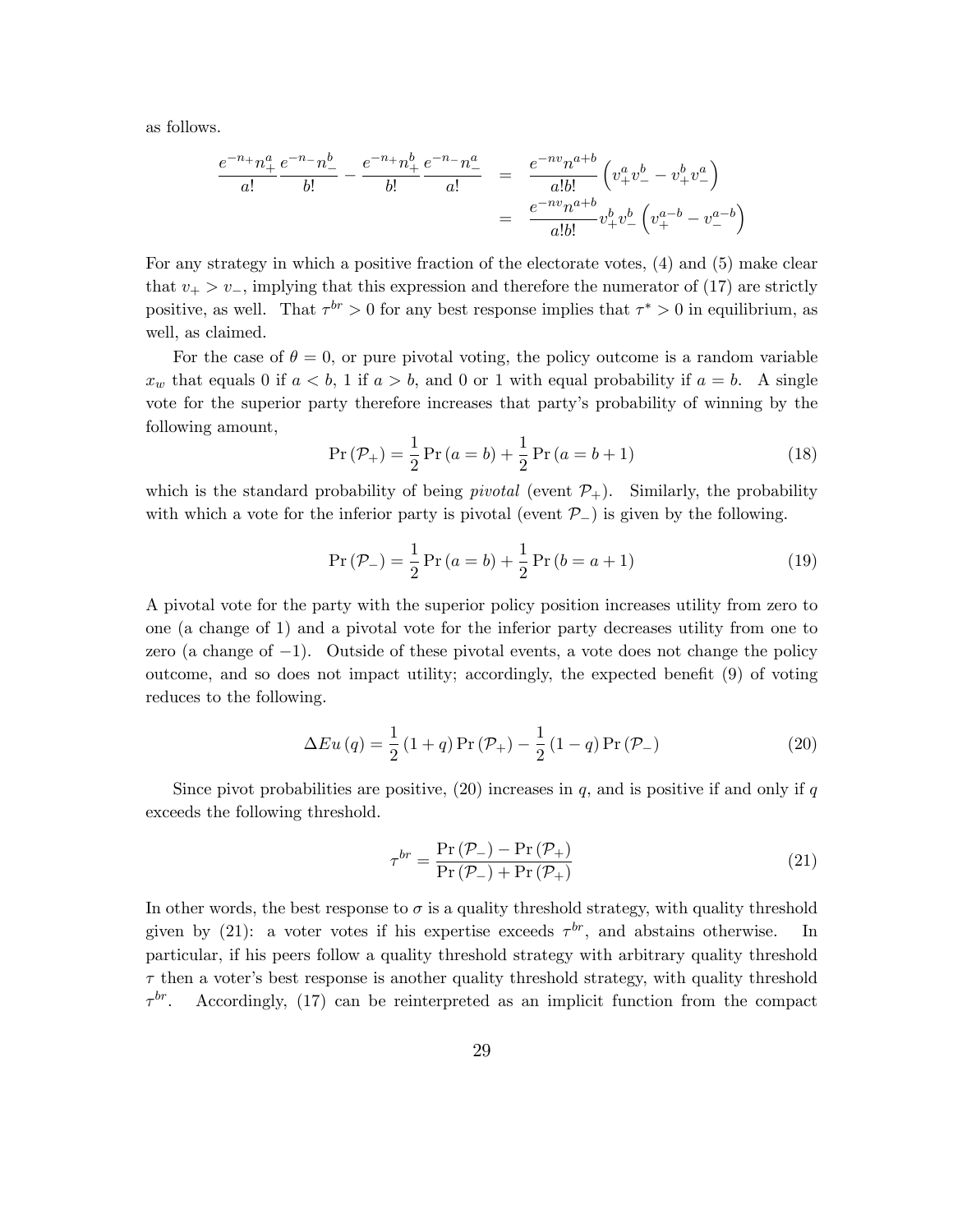interval  $[0,1]$  of possible thresholds into itself. The continuity of  $(4)$  through  $(9)$  and  $(18)$ through (20) imply that  $\tau^{br}(\tau)$  is continuous in  $\tau$ , so a fixed point  $\tau^* = \tau^{br}(\tau^*)$  exists by Brouwer's theorem, and characterizes a quality threshold strategy  $\sigma^* = \sigma_{\tau^*}$  that is its own best response, thus constituting a Bayesian Nash equilibrium.

The denominator of  $(21)$  is positive, and from  $(18)$  and  $(19)$ , the numerator is proportional to the following.

$$
\Pr(a = b + 1) - \Pr(b = a + 1) = \sum_{k=0}^{\infty} [\Pr(k+1, k) - \Pr(k, k+1)]
$$

From (6), the bracketed expression can be rewritten as follows.

$$
\frac{e^{-n}+n_{+}^{k+1}}{(k+1)!}\frac{e^{-n}-n_{-}^{k}}{k!} - \frac{e^{-n}+n_{+}^{k}}{k!}\frac{e^{-n}-n_{-}^{k+1}}{(k+1)!} = \frac{e^{-n}+n}_{k}(k+1)!}{k!(k+1)!}(n_{+}-n_{-})
$$

$$
= \frac{e^{-n}+n}_{k}(k+1)!}{k!(k+1)!}n(v_{+}-v_{-})
$$

As noted above,  $v_{+} > v_{-}$  for any strategy in which a positive fraction of the electorate votes, so the final difference in parentheses is positive, implying that the entire expression is positive, as is the numerator of (21). That  $\tau^{br} > 0$  for any best response implies that  $\tau^* > 0$  in equilibrium, as well, as claimed.

If  $\theta$  is strictly between 0 and 1 then the electoral rule is a hybrid of marginal voting and pivotal voting then the expected benefit of voting is merely the weighted average of the expected benefits above.

$$
\Delta Eu(q) = \frac{1}{2} (1+q) \left[ \theta (\Delta \lambda_+) + (1-\theta) \Pr(\mathcal{P}_+) \right] - \frac{1}{2} (1-q) \left[ \theta (\Delta \lambda_-) + (1-\theta) \Pr(\mathcal{P}_-) \right]
$$

As in the cases of  $\theta = 0$  and  $\theta = 1$ , this difference increases in q, and is positive if and only if q exceeds the following threshold.

$$
\tau^{br} = \frac{\theta \left( \Delta \lambda_{-} - \Delta \lambda_{+} \right) + (1 - \theta) \left[ \Pr \left( \mathcal{P}_{-} \right) - \Pr \left( \mathcal{P}_{+} \right) \right]}{\theta \left( \Delta \lambda_{+} + \Delta \lambda_{-} \right) + (1 - \theta) \left[ \Pr \left( \mathcal{P}_{+} \right) + \Pr \left( \mathcal{P}_{-} \right) \right]}
$$
\n(22)

In other words, the best response to  $\sigma$  is again a quality threshold strategy, this time with quality threshold given by (22). In particular, the best response to a quality threshold strategy with arbitrary quality threshold  $\tau$  is another quality threshold strategy, with quality threshold  $\tau^{br}$ , so (17) can be reinterpreted as an implicit function from the compact interval [0, 1] of possible thresholds into itself. The continuity of (4) through (20) (and of  $\Delta\lambda_+$ and  $\Delta\lambda$ ) imply that  $\tau^{br}(\tau)$  is continuous in  $\tau$ , so a fixed point  $\tau^* = \tau^{br}(\tau^*)$  exists by Brouwer's theorem, and characterizes a quality threshold strategy  $\sigma^* = \sigma_{\tau^*}$  that is its own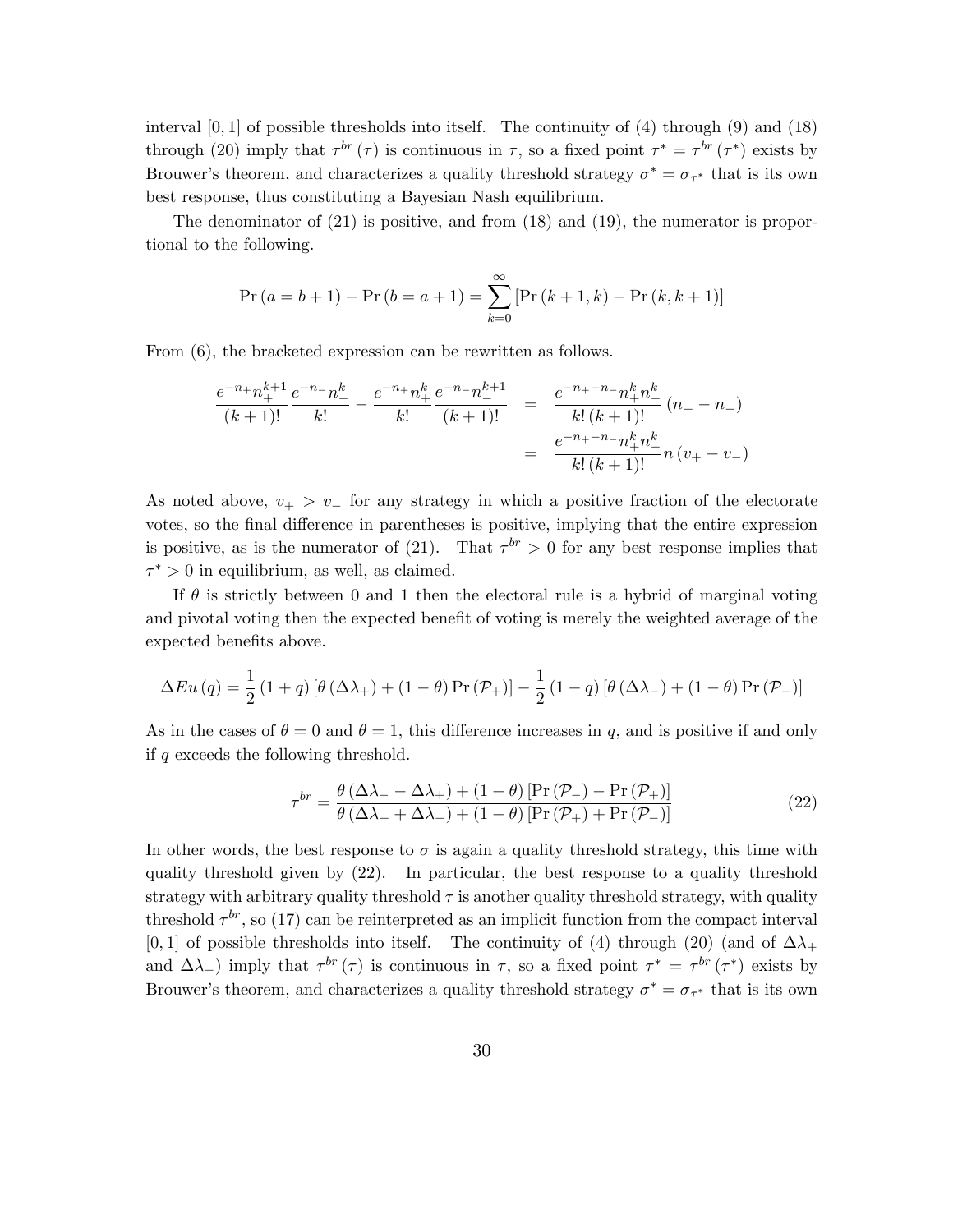best response, thus constituting a Bayesian Nash equilibrium. Clearly, (22) lies between (17) and (21), which are both positive for any  $\tau$ . This implies that  $\tau^{br}(\tau)$  is positive, and therefore that the fixed point  $\tau^*$  is positive, as well.

**Lemma 1** If voting follows a quality threshold strategy  $\sigma_{\tau}$  with quality threshold  $\tau < 1$  then the following hold for any n.

$$
E_{a,b}(\Delta\lambda_{+}) = \frac{v_{-}}{nv^{2}} + \frac{n(v_{+}^{2} - v_{-}^{2}) - 2v_{-}}{2nv^{2}}e^{-nv}
$$
\n(23)

$$
E_{a,b}(\Delta\lambda_{-}) = \frac{v_{+}}{nv^{2}} + \frac{n(v_{-}^{2} - v_{+}^{2}) - 2v_{+}}{2nv^{2}}e^{-nv}
$$
\n(24)

Proof of Lemma 1. The expected vote share of the superior party can be written as follows,

$$
E_{a,b} [\lambda_{+}(a,b)] = \sum_{a=0}^{\infty} \sum_{b=0}^{\infty} e^{-nv} \frac{n_{+}^{a}}{a!} \frac{n_{-}^{b}}{b!} \lambda_{+}(a,b)
$$
  

$$
= \frac{1}{2} e^{-nv} + e^{-nv} \sum_{a=1}^{\infty} \sum_{b=0}^{\infty} \frac{n_{+}^{a}}{a!} \frac{n_{-}^{b}}{b!} \left(\frac{a}{a+b}\right)
$$
  

$$
= \frac{1}{2} e^{-nv} + e^{-nv} \sum_{a=1}^{\infty} \left[ \frac{1}{(a-1)!} \frac{n_{+}^{a}}{n_{-}^{a}} \sum_{b=0}^{\infty} \frac{n_{-}^{a+b}}{b! (a+b)} \right]
$$

where the second equality follows because  $\lambda_+(0,0) = \frac{1}{2}$ . Differentiating and integrating the inner summand as follows,

$$
\sum_{b=0}^{\infty} \frac{n_{-}^{a+b}}{b! (a+b)} = \sum_{b=0}^{\infty} \int_{0}^{n_{-}} \frac{d}{dt} \left( \frac{t^{a+b}}{b!} \frac{1}{a+b} \right) dt
$$

$$
= \int_{0}^{n_{-}} \sum_{b=0}^{\infty} \left( \frac{t^{a+b-1}}{b!} \right) dt
$$

$$
= \int_{0}^{n_{-}} t^{a-1} e^{t} dt
$$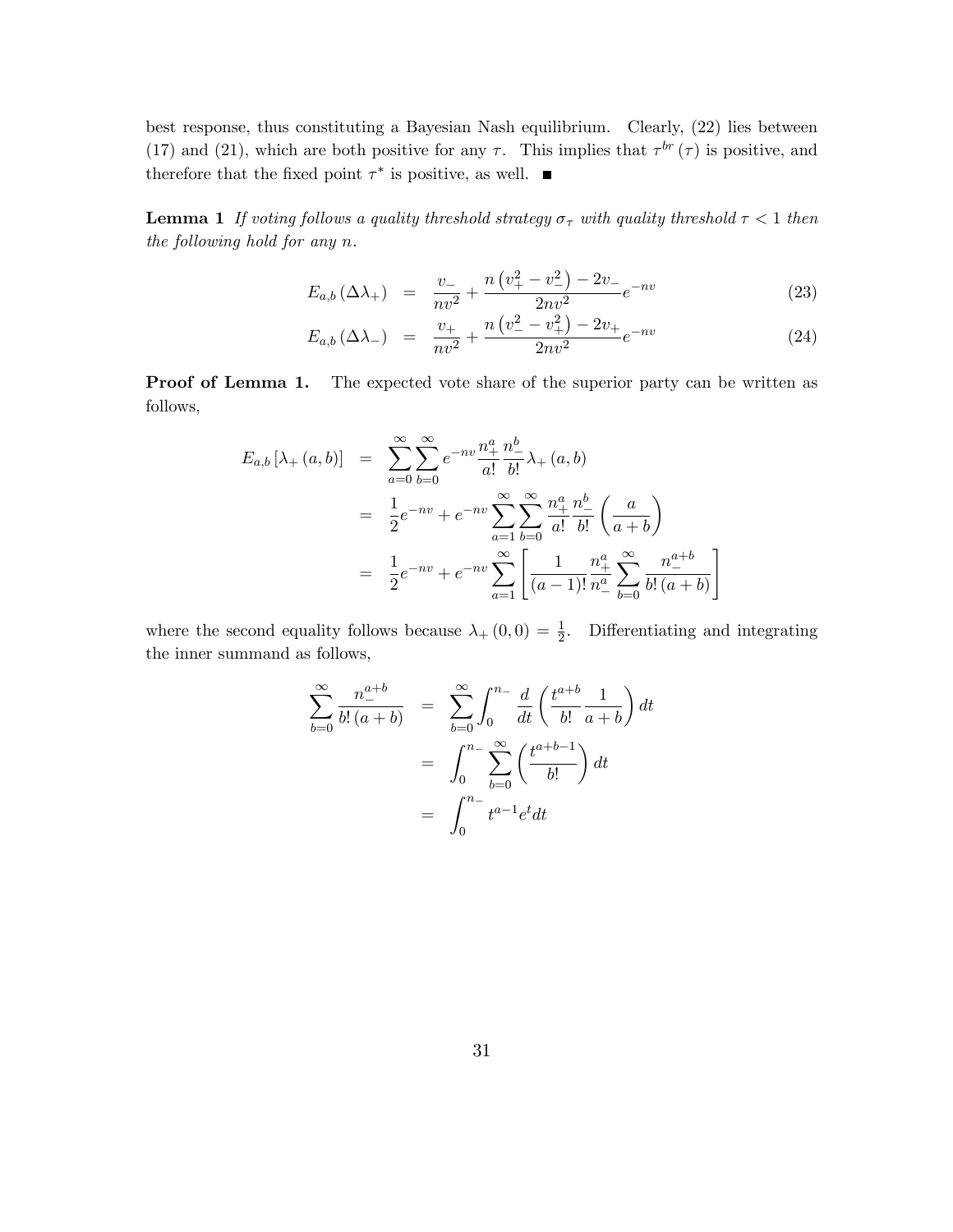this reduces further to the following.

$$
E_{a,b}[\lambda_{+}(a,b)] = \frac{1}{2}e^{-nv} + e^{-nv}\frac{n_{+}}{n_{-}}\int_{0}^{n_{-}}\sum_{a=1}^{\infty}\frac{\left(\frac{n_{+}}{n_{-}}t\right)^{a-1}}{(a-1)!}e^{t}dt
$$
  
\n
$$
= \frac{1}{2}e^{-nv} + e^{-nv}\frac{v_{+}}{v_{-}}\int_{0}^{n_{-}}e^{\left(\frac{v_{+}}{v_{-}}t\right)}e^{t}dt
$$
  
\n
$$
= \frac{1}{2}e^{-nv} + e^{-nv}\frac{v_{+}}{v_{-}}\int_{0}^{n_{-}}e^{\frac{v_{-}}{v_{-}}}dt
$$
  
\n
$$
= \frac{1}{2}e^{-nv} + e^{-nv}\frac{v_{+}}{v}(e^{nv} - 1)
$$
  
\n
$$
= \frac{v_{+}}{v} + \frac{v_{-} - v_{+}}{2v}e^{-nv}
$$
 (25)

If a citizen votes for the party with the superior platform, this increases the expected vote share to the following.

$$
E_{a,b} [\lambda_{+} (a+1,b)] = \sum_{a=0}^{\infty} \sum_{b=0}^{\infty} e^{-nv} \left(\frac{n_{+}^{a}}{a!}\right) \left(\frac{n_{-}^{b}}{b!}\right) \frac{a+1}{a+b+1}
$$
  
=  $e^{-nv} \sum_{a=0}^{\infty} \left[ \frac{a+1}{a!} \frac{n_{+}^{a}}{n_{-}^{a+1}} \sum_{b=0}^{\infty} \frac{n_{-}^{a+b+1}}{b! (a+b+1)} \right]$ 

Differentiating and integrating as before, this reduces further as follows.

$$
= e^{-nv} \sum_{a=0}^{\infty} \frac{a+1}{a!} \frac{n_+^a}{n_-^{a+1}} \int_0^{n_-} t^a e^t dt
$$
  
\n
$$
= e^{-nv} \int_0^{n_-} \sum_{a=0}^{\infty} \left( \frac{a}{a!} \frac{n_+^a}{n_-^{a+1}} t^a + \frac{1}{a!} \frac{n_+^a}{n_-^{a+1}} t^a \right) e^t dt.
$$
  
\n
$$
= e^{-nv} \int_0^{n_-} \left[ \frac{n_+}{n_-^2} t \sum_{a=1}^{\infty} \frac{\left(\frac{n_+}{n_-} t\right)^{a-1}}{(a-1)!} + \frac{1}{n_-} \sum_{a=0}^{\infty} \frac{\left(\frac{n_+}{n_-} t\right)^{a}}{a!} \right] e^t dt
$$
  
\n
$$
= e^{-nv} \int_0^{n_-} \left[ \frac{n_+}{n_-^2} t e^{\left(\frac{n_+}{n_-} t\right)} + \frac{1}{n_-} e^{\left(\frac{n_+}{n_-} t\right)} \right] e^t dt
$$
  
\n
$$
= \frac{n_+}{n_-^2} e^{-nv} \int_0^{n_-} t e^{\frac{v_-}{v_-} t} dt + \frac{1}{n_-} e^{-nv} \int_0^{n_-} e^{\frac{v_-}{v_-} t} dt
$$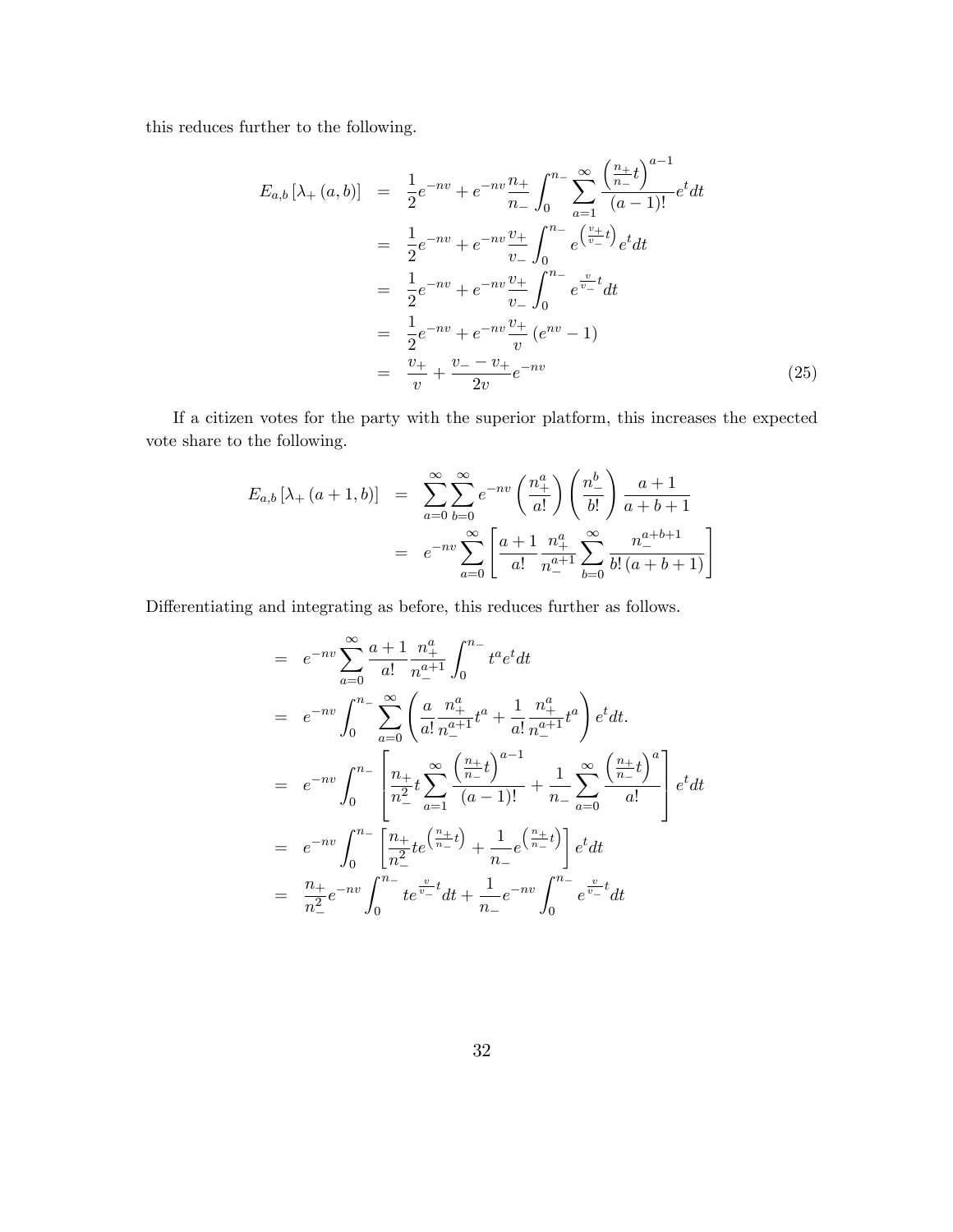Integrating by parts, this reduces to the following.

$$
\frac{n_{+}}{n_{-}^{2}}e^{-nv}\left(\frac{v_{-}}{v}e^{nv}-0-\frac{v_{-}}{v}\int_{0}^{n_{-}}e^{\frac{v}{v_{-}}}t\right)+\frac{1}{nv}e^{-nv}\left(e^{nv}-1\right)
$$
\n
$$
=\frac{v_{+}}{nv_{-}^{2}}e^{-nv}\left[\frac{nv_{-}^{2}e^{nv}}{v}-\frac{v_{-}^{2}}{v^{2}}\left(e^{nv}-1\right)\right]+\frac{1}{nv}\left(1-e^{-nv}\right)
$$
\n
$$
=\left(\frac{v_{+}}{v}-\frac{v_{+}}{nv^{2}}+\frac{1}{nv}\right)+\left(\frac{v_{+}}{nv^{2}}-\frac{1}{nv}\right)e^{-nv}
$$
\n
$$
=\frac{nvv_{+}+v_{-}}{nv^{2}}-\frac{v_{-}}{nv^{2}}e^{-nv}
$$
\n(26)

The difference  $E_{a,b}(\Delta\lambda_+)$  between (25) and (26) is then given by (23). A symmetric derivation shows  $E_{a,b}(\Delta \lambda)$  to be equal to (24).

Proof of Proposition 2. For a quality threshold strategy with arbitrary quality threshold  $\tau \in [0, 1]$ , (4) and (5) reduces so that expected vote shares  $v_+$  and  $v_-$  and turnout rate v can be written as follows,

$$
v_{+}(\tau) = p + I \int_{\tau}^{1} \frac{1}{2} (1+q) dF(q)
$$
  
=  $p + \frac{1}{2} I [1 - F(\tau)] [1 + m(\tau)]$  (27)

$$
v_{-}(\tau) = p + I \int_{\tau}^{1} \frac{1}{2} (1 - q) dF(q)
$$
  
=  $p + \frac{1}{2} I [1 - F(\tau)] [1 - m(\tau)]$   

$$
v(\tau) = 2p + I [1 - F(\tau)]
$$
 (28)

where  $m(\tau) = E(q|q > \tau)$  denotes the average expertise among citizens who actually vote. Using these, the likelihood ratio  $\rho(\tau)$  of a correct vote to an incorrect vote can then be written as follows,

$$
\rho(\tau) = \frac{v_{+}(\tau)}{v_{-}(\tau)} = \frac{K + [1 - F(\tau)][1 + m(\tau)]}{K + [1 - F(\tau)][1 - m(\tau)]}
$$
\n(29)

in terms of the ratio  $K = \frac{2p}{l}$  $\frac{2p}{I}$  of partisan to independent voters.

Given these preliminaries, we establish the proposition as in Proposition 1, first for the case of pure marginal voting,  $\theta = 1$ , then for the case of pure pivotal voting,  $\theta = 0$ , and finally for the intermediate cases  $\theta \in (0, 1)$ . For  $\theta = 1$ , the proof of Proposition 1 shows that the best response to a quality threshold strategy with quality threshold  $\tau$  is another quality threshold strategy, with quality threshold given by  $(17)$ . Equivalently,  $\tau^{br}$  solves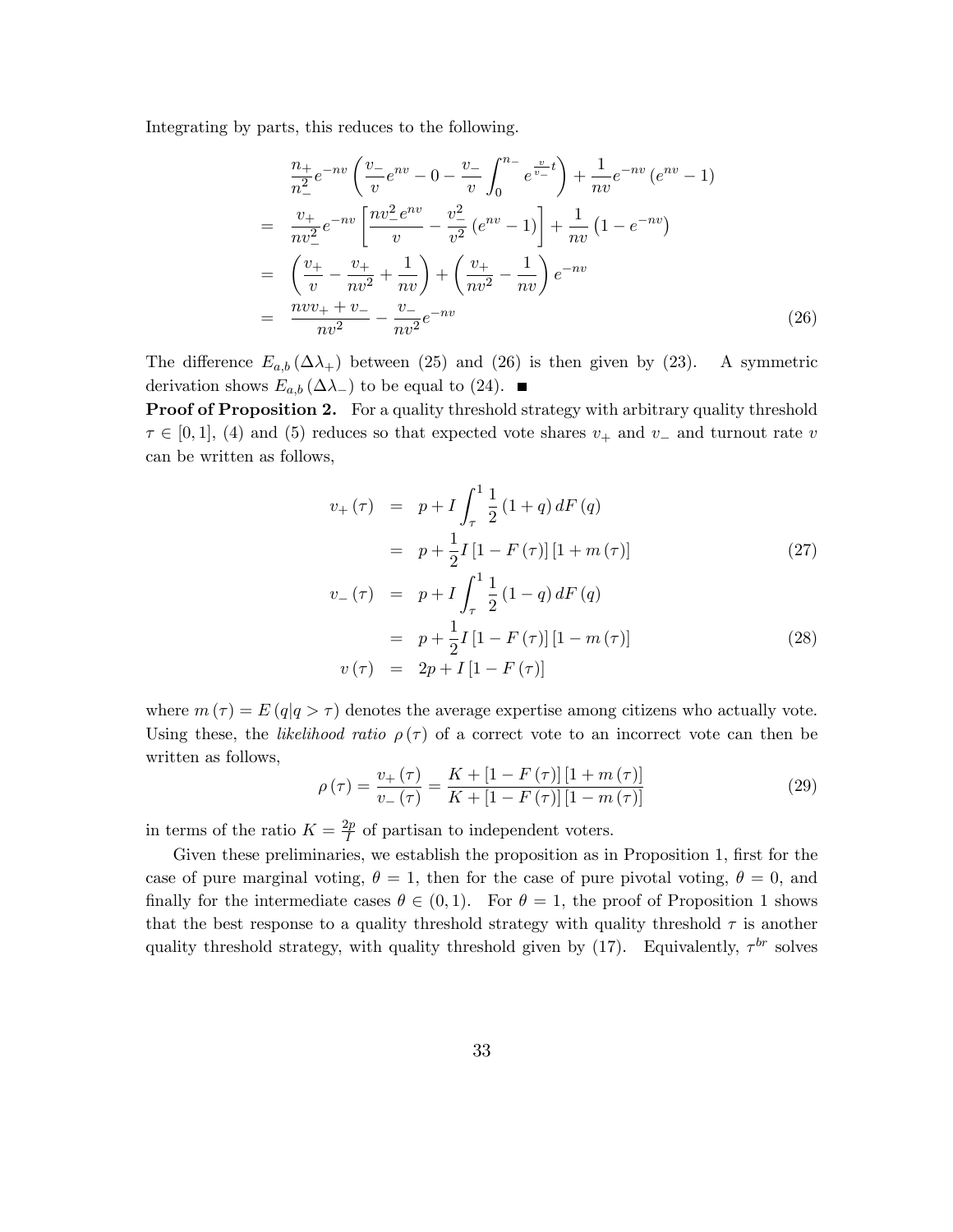the following,

$$
\frac{1+\tau}{1-\tau} = \frac{E_{a,b}(\Delta\lambda_{-})}{E_{a,b}(\Delta\lambda_{+})} = \frac{2v_{+} + \left[n\left(v_{+}^{2} - v_{-}^{2}\right) - 2v_{-}\right]e^{-nv}}{2v_{-} + \left[n\left(v_{-}^{2} - v_{+}^{2}\right) - 2v_{+}\right]e^{-nv}}\tag{30}
$$

where the arguments of  $v_+$ ,  $v_-$ , and v are supressed for brevity, and where the second equality follows from technical Lemma  $1.^{29}$  As n grows large, the right-hand side of this expression converges simply to (29). Since (30) is continuous both in  $\tau$  and in n, the limit  $\tau^*_{\infty}$  of any sequence  $(\tau_n^*)$  of solutions to (30) must therefore solve the following, simpler equation.

$$
\rho(\tau) = \frac{1+\tau}{1-\tau} \tag{31}
$$

From (29) it is clear that the left-hand side of (31) exceeds the right-hand side at  $\tau = 0$ , implying that  $\tau^*_{\infty} > 0$  as claimed in (1).

As  $\tau$  increases from zero to one, the right-hand side of (31) increases from one to infinity. For any p, differentiating (27) and (28) with respect to  $\tau$  yields

$$
v'_{+} = -\frac{I}{2}(1+\tau) f(\tau)
$$
  

$$
v'_{-} = -\frac{I}{2}(1-\tau) f(\tau)
$$

and differentiating (29) therefore yields

$$
\rho'(\tau) = \frac{v'_+(\tau) v_-(\tau) - v_+(\tau) v'_-(\tau)}{v_-(\tau)^2} = \frac{I}{2} f(\tau) \frac{-(1+\tau) v_-(\tau) + (1-\tau) v_+(\tau)}{v_-(\tau)^2}
$$

which is positive if and only if the left-hand side of (31) exceeds the right-hand side. In other words, any solution to (31) uniquely maximizes  $\rho(\tau)$  (and therefore  $\frac{\rho(\tau)}{1+\rho(\tau)} = \frac{v+(\tau)}{v+(\tau)+v-(\tau)} =$  $\lambda_{+}(\tau)$ ). There is exactly one such solution. If  $p = K = 0$  then (29) reduces to  $\rho(\tau) =$  $1+m(\tau)$  $\frac{1+m(\tau)}{1-m(\tau)}$  and the solution to (31) requires  $m(\tau) = \tau$ , which is uniquely satisfied for  $\tau^*_{\infty} = 1$ . If  $p > 0$  then (29) exceeds the right-hand side of (31) for  $\tau = 0$  but not for  $\tau = 1$ , so the solution  $\tau_{\infty}^{*}$  is strictly between 0 and 1. This establishes claim (2). (29) also decreases in K (and therefore in p) for all  $\tau$ , implying that the solution  $\tau^*_{\infty}$  to (31) strictly decreases in K (and therefore in  $p$ ), as claimed in  $(3)$ .

Claim (4) follows because  $\rho(\tau)$  increases with F, as shown below. Since the right-hand side of (31) increases in  $\tau$ , an increase in the left-hand side for all  $\tau$  yields a higher solution  $\tau^*_{\infty}$  than before. In other words,  $\tau^*_{\infty}$  increases in F. To see that  $\rho(\tau)$  increases with F,

<sup>&</sup>lt;sup>29</sup>Lemma 1 only applies if  $\tau < 1$ ; if  $\tau = 1$  then  $E_{a,b}(\Delta \lambda_+) = \lambda_+(0,0) = \frac{1}{2}$  and  $E_{a,b}(\Delta \lambda_-) =$  $\lambda_{-}(0,0) = \frac{1}{2}$ , so  $\frac{E_{a,b}(\Delta \lambda_{-})}{E_{a,b}(\Delta \lambda_{+})} = 1$  and  $\tau^{br}(\tau) = 0$  for any n.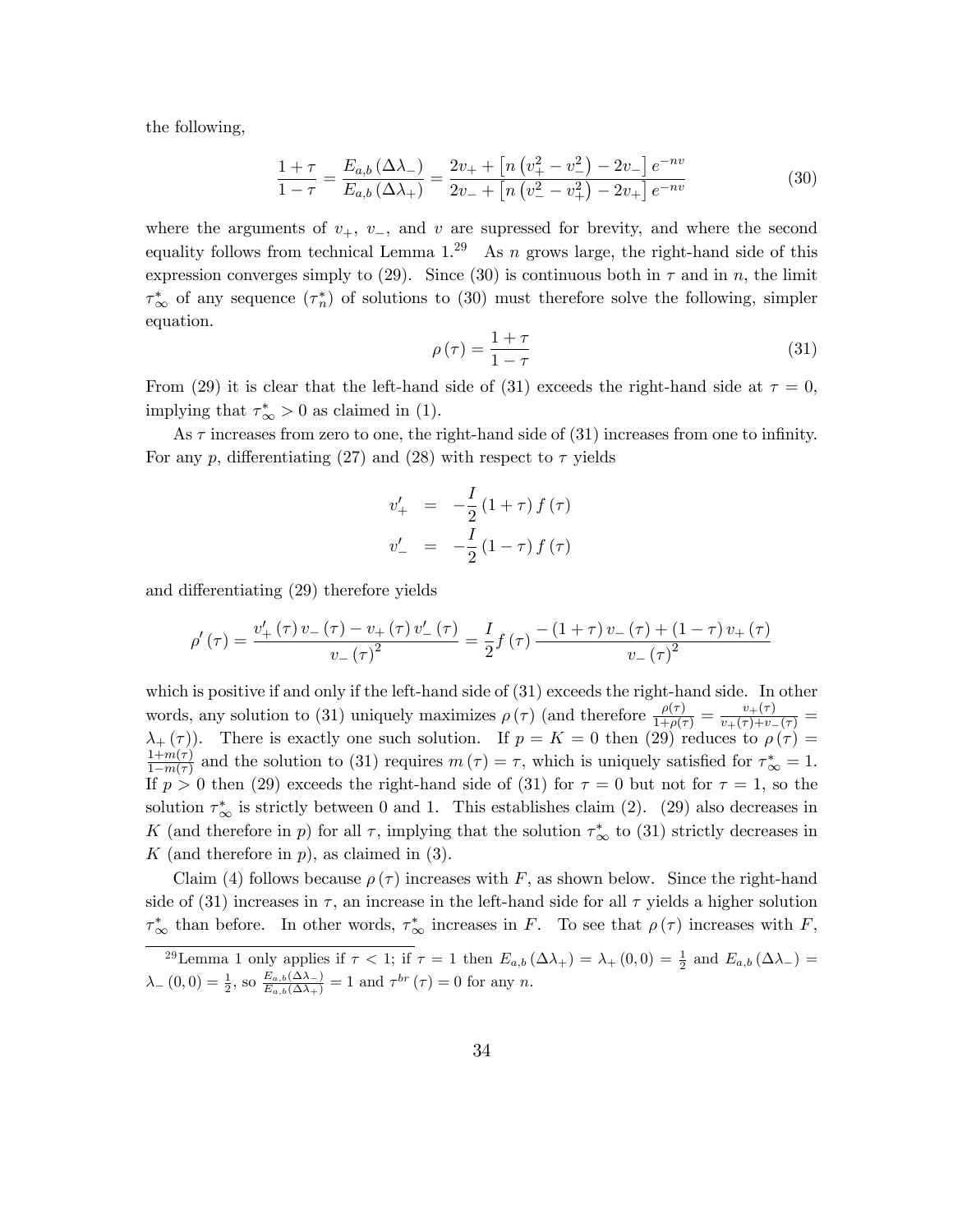first rewrite  $(29)$  as follows,

$$
\rho(\tau) = \frac{K + \int_{\tau}^{1} (1+q) f(q) dq}{K + \int_{\tau}^{1} (1-q) f(q) dq} = \frac{\int_{0}^{1} \Gamma_{\tau}^{+}(q) f(q) dq}{\int_{0}^{1} \Gamma_{\tau}^{-}(q) f(q) dq}
$$
(32)

in terms of  $\Gamma^+_\tau(q) = K + 1_{q \geq \tau}(1+q)$  and  $\Gamma^-_\tau(q) = K + 1_{q \geq \tau}(1-q)$ , where  $1_{q \geq \tau}$  is the indicator function that equals one if  $q \geq \tau$  and zero otherwise. For any K,  $\Gamma_{\tau}^{+}(q)$  and  $\Gamma_{\tau}^{-}(q)$  are non-negative and respectively increasing and decreasing functions of q. Written this way, it can be shown that  $\rho$  increases in F. To see this, write (32) for distribution functions  $F \leq_{MLRP} G$  as  $\rho_F$  and  $\rho_G$ . The difference  $\rho_G - \rho_F$  can then be written as follows,

$$
\frac{\int_0^1 \Gamma_{\tau}^+(q) g(q) dq}{\int_0^1 \Gamma_{\tau}^-(q) g(q) dq} > \frac{\int_0^1 \Gamma_{\tau}^+(q) f(q) dq}{\int_0^1 \Gamma_{\tau}^-(q) f(q) dq}
$$

which is proportional to the following,

$$
\int_{0}^{1} \int_{0}^{1} \Gamma_{\tau}^{+}(q) \Gamma_{\tau}^{-}(q') f(q') g(q) dq dq' - \int_{0}^{1} \int_{0}^{1} \Gamma_{\tau}^{+}(q) \Gamma_{\tau}^{-}(q') f(q) g(q') dq dq'
$$
\n
$$
= \int_{0}^{1} \int_{0}^{1} \Gamma_{\tau}^{+}(q) \Gamma_{\tau}^{-}(q') [f(q) g(q') - f(q') g(q)] dq dq'
$$
\n
$$
= \int_{q>\tau} \int_{q>\tau}^{1} \Gamma_{\tau}^{+}(q) \Gamma_{\tau}^{-}(\tilde{q}) [f(\tilde{q}) g(q) - f(q) g(\tilde{q})] dq d\tilde{q}
$$
\n
$$
+ \int_{\tau>q} \Gamma_{\tau}^{+}(q) \Gamma_{\tau}^{-}(\tilde{q}) [f(\tilde{q}) g(q) - f(q) g(\tilde{q})] dq d\tilde{q}
$$
\n
$$
= \int_{q>\tau} \int_{q>\tau} [\Gamma_{\tau}^{+}(q) \Gamma_{\tau}^{-}(\tilde{q}) - \Gamma_{\tau}^{+}(\tilde{q}) \Gamma_{\tau}^{-}(q)] [f(\tilde{q}) g(q) - f(q) g(\tilde{q})] dq d\tilde{q}
$$
\n
$$
= \int_{q>\tau} \int_{q>\tau} \Gamma_{\tau}^{-}(q) \Gamma_{\tau}^{-}(\tilde{q}) \left[ \frac{\Gamma_{\tau}^{+}(q)}{\Gamma_{\tau}^{-}(q)} - \frac{\Gamma_{\tau}^{+}(\tilde{q})}{\Gamma_{\tau}^{-}(\tilde{q})} \right] f(q) f(\tilde{q}) \left[ \frac{g(q)}{f(q)} - \frac{g(\tilde{q})}{f(\tilde{q})} \right] dq d\tilde{q}
$$

where the third equality follows from reversing the labels of q and  $\tilde{q}$  in the second double integral. Since  $\Gamma^+_\tau$  and  $\frac{g(q)}{f(q)}$  both increase in q and since  $\Gamma^-_\tau$  decreases in q, this expression is positive, implying that  $\rho_G > \rho_F$ , as claimed.

Having established claims (1) through (4) for the case of  $\theta = 1$ , we turn now to the case of  $\theta = 0$ , following the arguments of Theorem 4 of McMurray (2013), generalized to accommodate  $p > 0$ . Myerson (2000) provides a useful preliminary result, which is that pivot probabilities can be written as follows (again suppressing the argument of  $v_+$  of  $v_-$ ),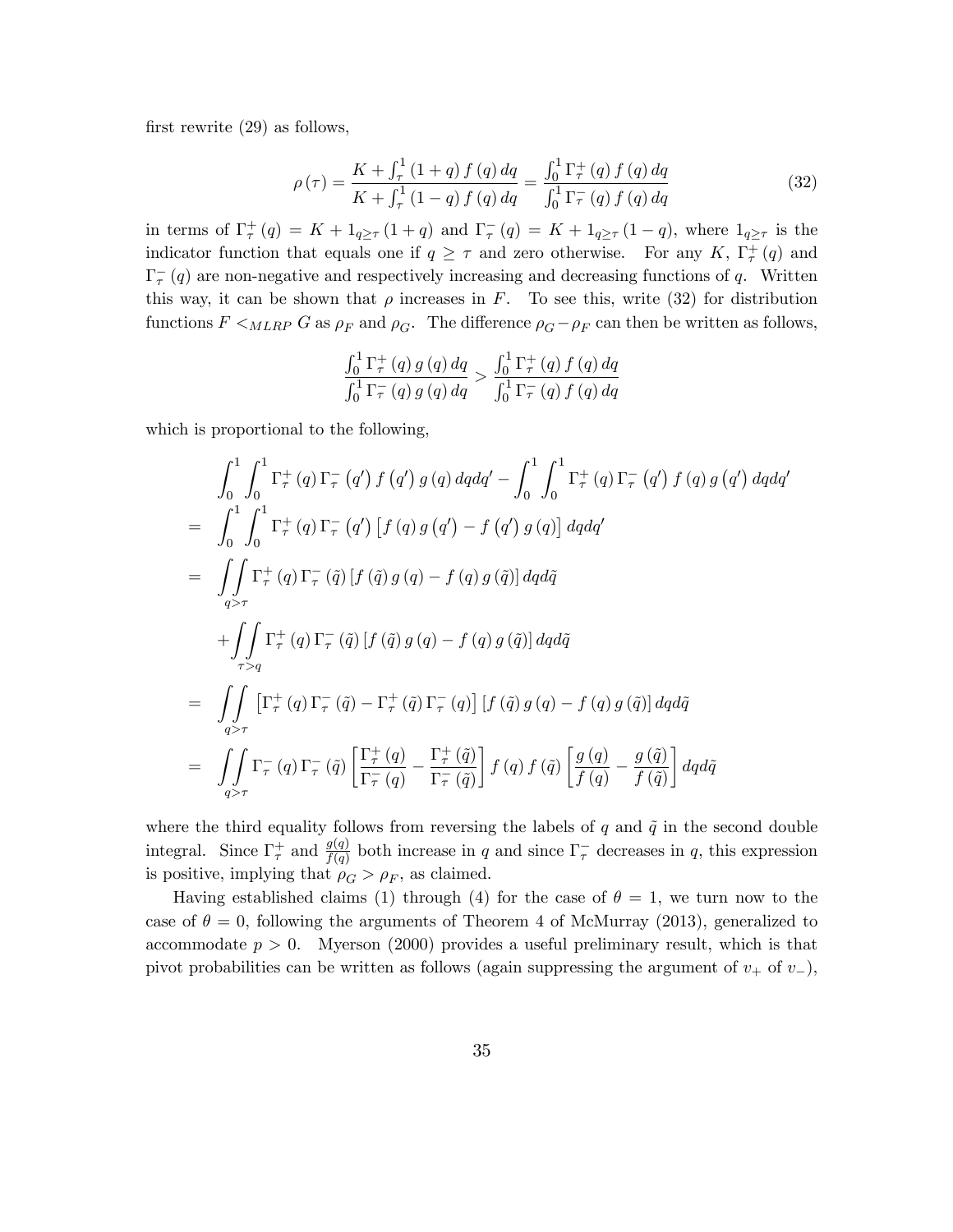where  $h_1(n)$  and  $h_2(n)$  both approach one as n grows large.

$$
Pr(\mathcal{P}_{+}) = \frac{e^{-n(\sqrt{v_{+}} - \sqrt{v_{-}})^{2}}}{4\sqrt{n\pi\sqrt{v_{+}v_{-}}}}\frac{\sqrt{v_{+}} + \sqrt{v_{-}}}{\sqrt{v_{+}}}h_{1}(n)
$$
\n(33)

$$
\Pr\left(\mathcal{P}_{-}\right) = \frac{e^{-n\left(\sqrt{v_{+}} - \sqrt{v_{-}}\right)^{2}}}{4\sqrt{n\pi\sqrt{v_{+}v_{-}}}}\frac{\sqrt{v_{+}} + \sqrt{v_{-}}}{\sqrt{v_{-}}}h_{2}\left(n\right)
$$
\n(34)

Using these formulas (and since  $v_+ (\tau) \neq v_- (\tau)$  for any quality threshold strategy), the best-response condition  $(21)$  converges to the following as n grows large.

$$
\tau = \frac{\sqrt{v_{+}(\tau)} - \sqrt{v_{-}(\tau)}}{\sqrt{v_{+}(\tau)} + \sqrt{v_{-}(\tau)}}
$$

Like (17), this can be written in terms of the likelihood ratio  $\rho(\tau)$ , as follows.

$$
\rho\left(\tau\right) = \frac{v_{+}\left(\tau\right)}{v_{-}\left(\tau\right)} = \left(\frac{1+\tau}{1-\tau}\right)^{2} \tag{35}
$$

The limit  $\tau^*_{\infty}$  of any sequence  $\tau^*_{n}$  of equilibrium thresholds must be a solution to this equation.

As before, the limiting equilibrium condition (35) can be rewritten using (29), and solved for  $K$ , as follows.

$$
\frac{1 - F(\tau)}{\tau} \left[ \frac{\left(1 + \tau^2\right)}{2} m(\tau) - \tau \right] = K \tag{36}
$$

As we show below, the left-hand side of (36) starts at  $+\infty$  for  $\tau = 0$  and decreases with  $\tau$  until it reaches its minimum at some negative level for a unique minimizer  $\tau \in (0, 1)$ , then increases again to zero for  $\tau = 1$ . That the left-hand side is strictly decreasing when positive implies that (36) has a unique solution  $\tau^*_{\infty}$  for any  $K \geq 0$ , which is hence decreasing in K and therefore in p. Moreover, for  $p = 0 = K$  it satisfies  $0 < \tau^*_{\infty} < \tau < 1$ . This establishes claims (1) through (3). Claim (4) follows just as in the case of pure marginal voting: the right-hand side of (35) increases with  $\tau$ , and an increase in F raises the left-hand side, thereby increasing the solution  $\tau_{\infty}^{*}$ .

To see that the left-hand side of (36) decreases on  $[0, \underline{\tau}]$  for some  $\underline{\tau} < 1$ , differentiate it to yield the following.

$$
\frac{1-\tau^2}{2}\left[1-F\left(\tau\right)\right]\left(\frac{f\left(\tau\right)}{1-F\left(\tau\right)}-\frac{m\left(\tau\right)}{\tau^2}\right) \tag{37}
$$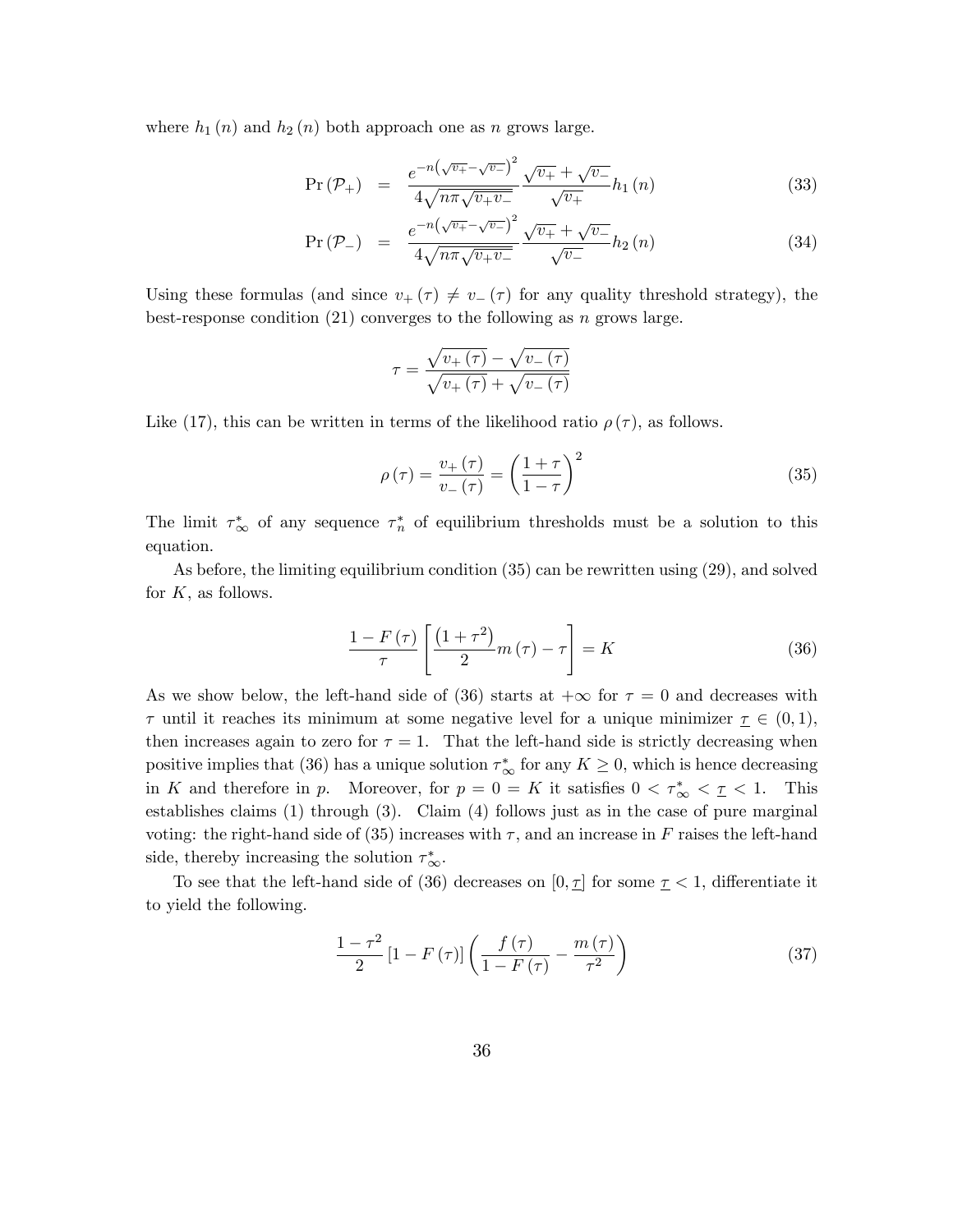To obtain the above we differentiated  $m(\tau) = \frac{1}{1 - F(\tau)}$  $\int_{\tau}^{1} q f(q) dq$  using the Leibnitz formula, as follows.

$$
m'\left(\tau\right) = \frac{-\left[1 - F\left(\tau\right)\right]\tau f\left(\tau\right) + f\left(\tau\right) \int_{\tau}^{1} q f\left(q\right) dq}{\left[1 - F\left(\tau\right)\right]^{2}} = \frac{f\left(\tau\right)}{1 - F\left(\tau\right)} \left[m\left(\tau\right) - \tau\right]
$$

It is clear from the definition of  $m(\tau) = E(q|q \geq \tau)$  that it always exceeds  $\tau$ . Since  $f(\tau)$  is log-concave, Bagnoli and Bergstrom (2005) show further that  $m'(\tau) < 1$  and that  $\frac{f(\tau)}{1 - F(\tau)}$ increases in  $\tau$ . This former implies that  $\frac{m(\tau)}{\tau}$  decreases in  $\tau$ , the latter implies that the difference in parentheses in (37) increases in  $\tau$ , and is therefore negative and positive to the left and the right of some unique minimizer  $\underline{\tau} \in (0,1)$ , respectively.

Proposition 3 states below that  $\tau^*_{\infty}$  is the same for any  $\theta \in (0, 1]$ . Thus, the proofs of claims (1) through (4) for the case of  $\theta = 1$  apply to intermediate cases  $\theta \in (0, 1)$ , as well.

**Proof of Proposition 3.** Equation (22) gives the equilibrium condition for a general model with arbitrary  $\theta \in [0, 1]$  and finite n. According to Lemma 1, the marginal changes  $\Delta\lambda_+$  and  $\Delta\lambda_-$  in policy associated with additional votes for the superior and inferior parties, respectively, can be rewritten as (23) and (24). According to Myerson (2000), pivot probabilities  $Pr(\mathcal{P}_+)$  and  $Pr(\mathcal{P}_-)$  can be written as (33) and (34). (22) can thus be written as follows (once again suppressing the argument of  $v_+$  of  $v_-$ ).

$$
\frac{1+\tau}{1-\tau} = \frac{\theta \left[ \frac{v_+}{nv^2} + \frac{n(v_-^2 - v_+^2) - 2v_+}{2nv^2} e^{-nv} \right] + (1-\theta) \left[ \frac{e^{-n(\sqrt{v_+} - \sqrt{v_-})^2}}{4\sqrt{n\pi\sqrt{v_+ v_-}}} \frac{\sqrt{v_+} + \sqrt{v_-}}{\sqrt{v_-}} h_1(n) \right]}{\theta \left[ \frac{v_-}{nv^2} + \frac{n(v_+^2 - v_-^2) - 2v_-}{2nv^2} e^{-nv} \right] + (1-\theta) \left[ \frac{e^{-n(\sqrt{v_+} - \sqrt{v_-})^2}}{4\sqrt{n\pi\sqrt{v_+ v_-}}} \frac{\sqrt{v_+} + \sqrt{v_-}}{\sqrt{v_+}} h_2(n) \right]}
$$
(38)

For any  $\theta > 0$ , exponential terms vanish more quickly than other terms, so this expression converges simply to  $(31)$  in the limit as n grows large. This establishes the equality in the proposition.

For  $\theta = 0$ , equation (38) instead converges to (35), which is equivalent to (11), while (31) is equivalent to (10). As the proof Proposition 2 shows, the latter has a unique solution  $\tau^*_{\infty}(p, 1, F)$ , which also maximizes its left-hand side. If f is not log-concave, Equation (11) may have multiple solutions. However, the right-hand sides of (10) and (11) are the same, and the left-hand side of  $(11)$  is no greater than the left-hand side of  $(10)$ . For any  $\tau > \tau^*_{\infty}(p, 1, F)$ , therefore, the left-hand side of (11) is smaller than the left-hand side of (10), which is smaller than the right-hand side of either equation, and is therefore not a solution to  $(11)$ .

**Proof of Proposition 4.** Section 2 equates utility  $u(x) = x$  with the policy outcome, which for generic  $\theta$  is given in (1). Expected utility can therefore be written as follows, in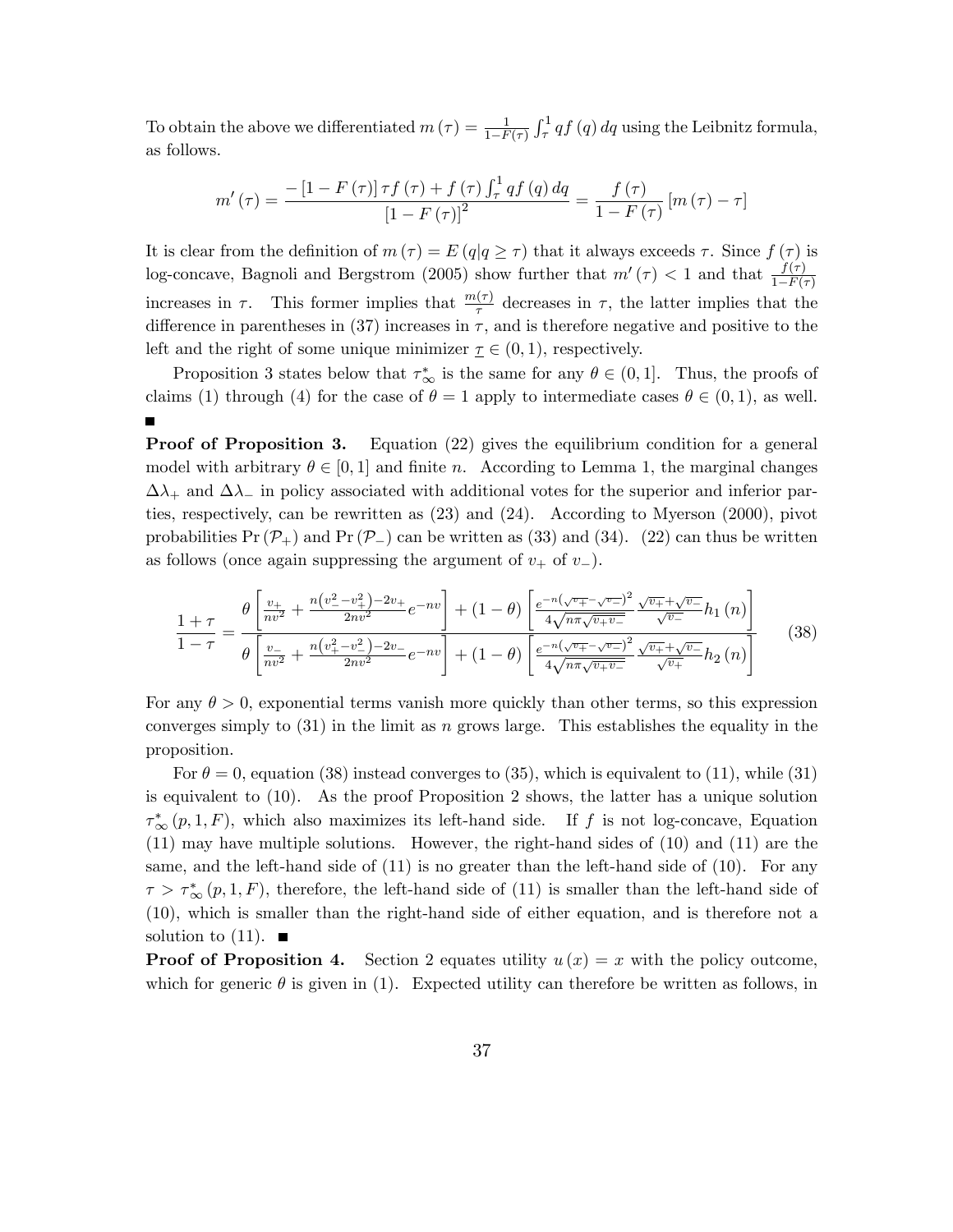terms of the numbers a and b of votes for the superior and inferior party.

$$
E[u(x)] = \theta \frac{a}{a+b} + (1 - \theta) \left[ Pr(a > b) + \frac{1}{2} Pr(a = b) \right]
$$
 (39)

For any  $\theta$ , Proposition 1 characterizes equilibrium in finite elections as a quality threshold strategy, with expected vote shares given by  $(27)$  and  $(28)$ . The realized numbers a and b of votes for the superior and inferior parties are independent Poisson random variables, with respective means  $nv_{+}(\tau)$  and  $nv_{-}(\tau)$ .

For any n, Proposition 1 characterizes equilibrium voting as a quality threshold strategy, with quality threshold  $\tau_n^*$ . If  $\theta = 0$  then any limit point  $\tau_\infty^*$  of  $\{\tau_n^*\}$  must solve Equation (11). As *n* grows large, the ratio  $\frac{a}{b}$  of actual votes for either party approaches in probability the ratio  $\frac{v_+(\tau^*)}{v_+(\tau^*)}$  $v_{\perp}(\tau_{\infty}^{*}) = \rho(\tau_{\infty}^{*})$  of expected vote shares. Since  $\rho(\tau) > 1$  for any  $\tau$ , the probability that  $\frac{a}{b} > 1$  approaches one, implying that welfare approaches  $u_{\infty}^* = 1$ . If  $\theta > 0$  then  $\{\tau_n^*\}$ has a unique limit point, which must solve Equation (10). In that case,  $\frac{a}{a+b}$  converges in probability to  $u_{\infty}^* = \frac{\rho(\tau_{\infty}^*)}{1 + \rho(\tau_{\infty}^*)}$ , which increases with  $\rho(\tau_{\infty}^*)$ . The proof of Proposition 2 shows that  $\rho(\tau^*_{\infty})$  increases with F and decreases with p, implying that  $u^*_{\infty}$  increases with F and decreases with p, as well. If  $p = K = 0$  then (29) reduces to  $\rho(\tau) = \frac{1+m(\tau)}{1-m(\tau)}$ , so a solution to (31) requires  $m(\tau) = \tau$ , which is true if and only if  $\tau^*_{\infty} = 1$ . If  $p = \frac{1}{2}$  $rac{1}{2}$  (so that  $I = 0$ ) then (27) and (28) reduce to  $v_{+}(\tau) = v_{-}(\tau) = p$  for any  $\tau$ , so (29) reduces to  $\rho(\tau) = 1$  and the unique solution to (31) is  $\tau^*_{\infty} = 0$ , implying that welfare approaches  $u_{\infty}^{*} = \frac{\rho(\tau_{\infty}^{*})}{1+\rho(\tau_{\infty}^{*})} = \frac{1}{2}$  $\frac{1}{2}$ , as claimed.

**Proof of Proposition 5.** With a generalized policy function, the expected benefit of voting (9) can be rewritten as follows for the case of  $\theta = 1$ ,

$$
\Delta Eu(q) = E_{a,b} \left[ \frac{1}{2} \left( 1 + q \right) \Delta_+ \psi(a,b) + \frac{1}{2} \left( 1 - q \right) \Delta_- \psi(a,b) \right]
$$

in terms of the difference in policy  $\Delta_+\psi(a, b) = \psi(a+1, b) - \psi(a, b)$  induced by one additional vote for the superior party A and the policy difference  $\Delta_{-\psi}(a, b) = \psi(a, b + 1) \psi(a, b)$  induced by one additional vote for party B. By monotonicity, these differences are positive and negative, respectively. Given the symmetry condition, the latter difference can also be written as follows,

$$
\Delta_{-}\psi(a,b) = [1 - \psi(b+1,a)] - [1 - \psi(b,a)]
$$
  
=  $\psi(b,a) - \psi(b+1,a)$   
=  $-\Delta_{+}\psi(b,a)$ 

in terms of the positive impact of a correct vote when there are  $b$  votes for party  $A$  and  $a$ votes for party B.